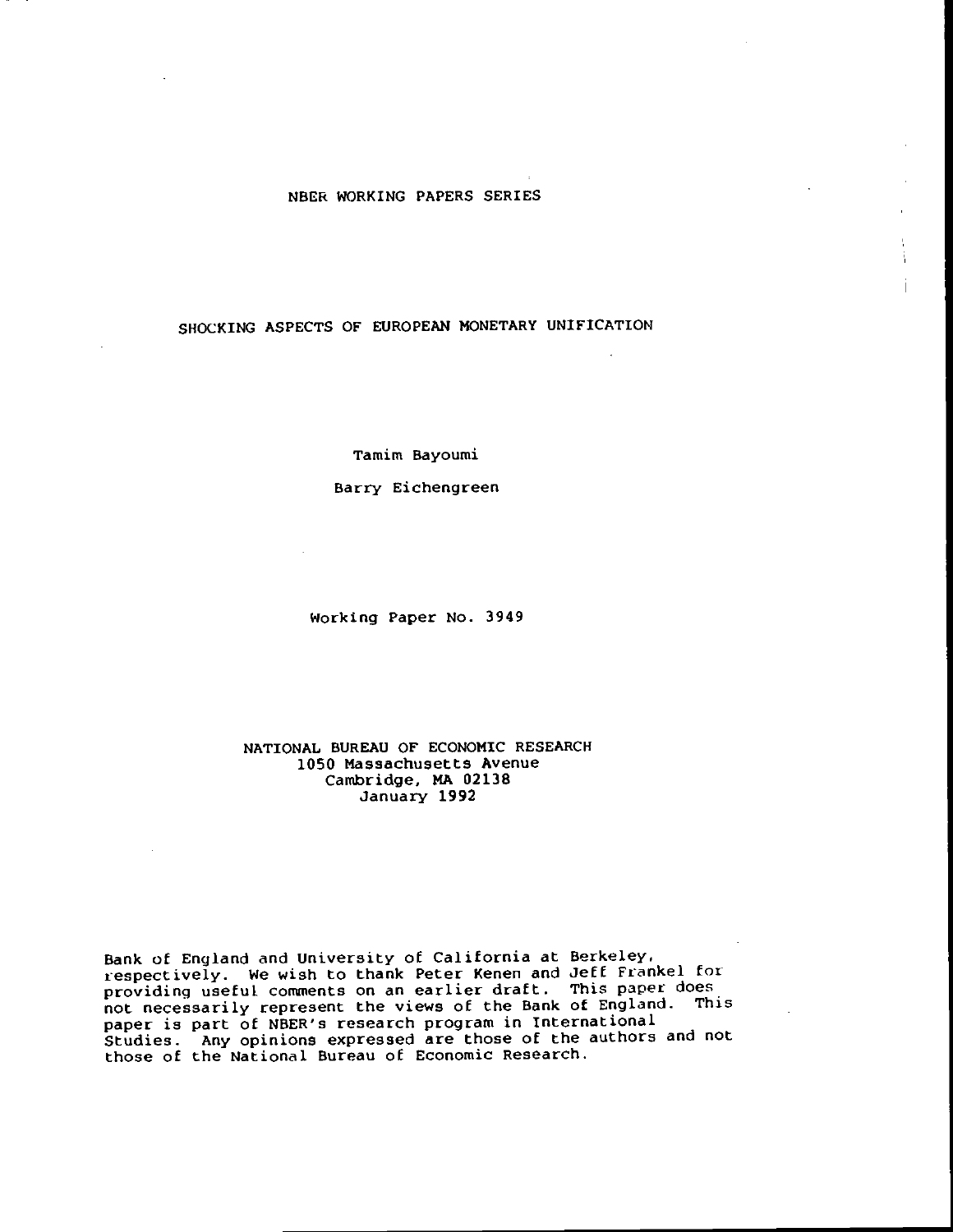NBER Working Paper #3949 January 1992

## SHOCKING ASPECTS OF MONETARY UNIFICATION

 $\sim 10^7$ 

#### **ABSTRACT**

Data on output and prices for 11 EC member nations are analyzed to extract information on underlying aggregate supply and demand disturbances using a VAR decomposition. The coherence of the underlying shocks across countries and the speed of adjustment to these shocks are then compared to the results from US regional data. We find that the underlying shocks are significantly more idiosyncratic across EC countries than across US regions, which may indicate that the EC will find it more difficult to operate a monetary union. However a core of EC countries, made up of Germany and her immediate neighbors, experience shocks of similar magnitude and cohesion as the US regions. EC countries also exhibit a slower response to aggregate shocks than US regions, presumably reflecting lower factor mobility.

England

Tamim Bayoumi<br>
Bank of England Department of Economics<br>
Threadneedle Street University of California<br>
London EC2R 8AH Berkeley, CA 94720 Berkeley, CA 94720<br>and NBER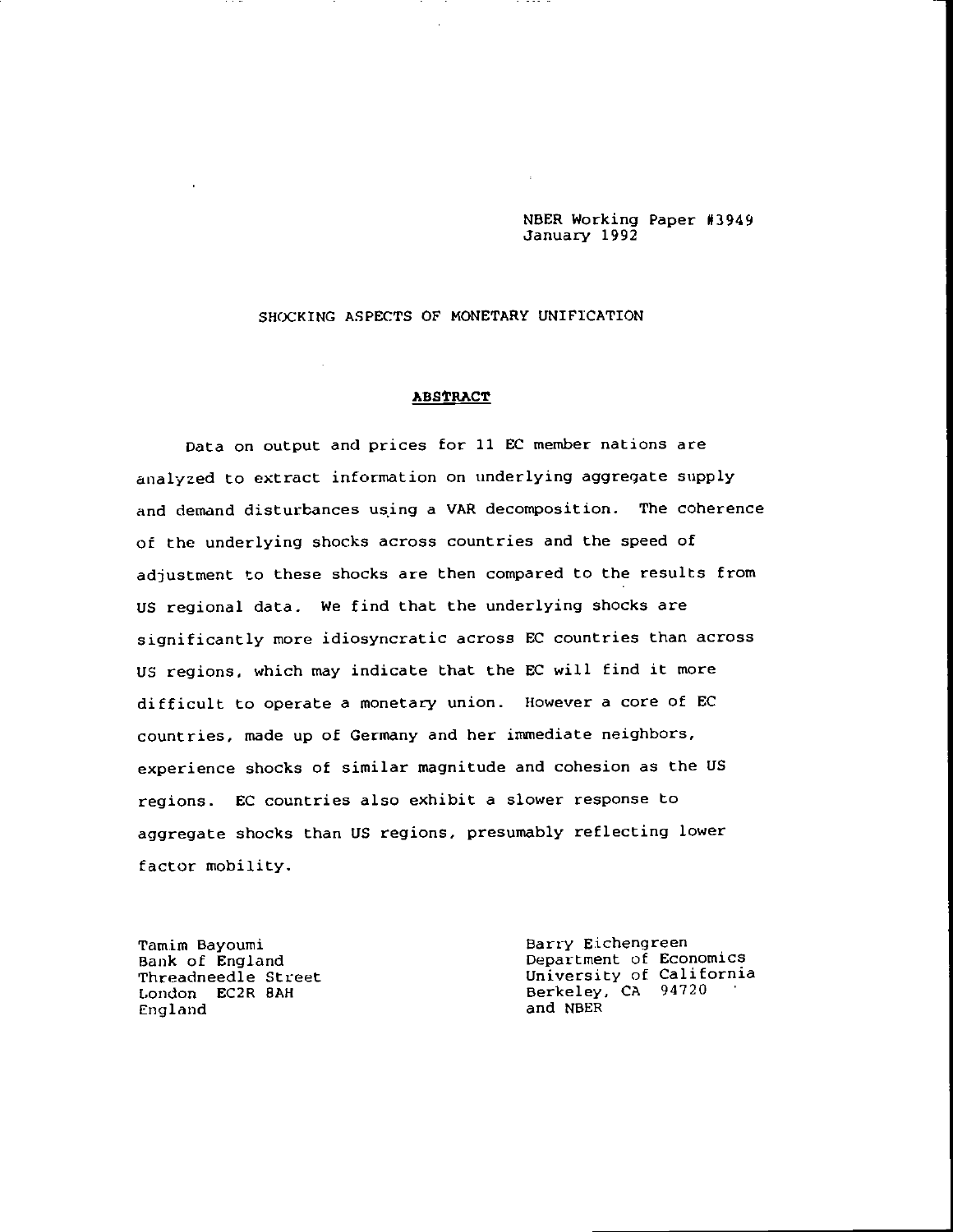#### I. Introduction

From all appearances the process of European monetary unification (EMU) continues to gather momentum. Nearly four years have passed since the last significant realignment of exchange rates of EMS members. All significant controls on capital movements among member countries have been removed. Discussions of the establishment of a European central bank and a single currency are proceeding apace. If the current time table is observed the transition will have been completed by the end of the decade.

At the same time there remain serious questions about the advisability of EI4U, voiced in the most recent round of.discussions by the governments of Britain and Spain. By definition, EMU involves a sacrifice of monetary autonomy. In response to country—specific shocks, governments will no longer have the option of adopting a monetary policy which differs from that of the union as a whole. Insofar as monetary policy is useful for facilitating adjustment to disturbances, adjustment problems may grow more persistent and difficult to resolve.

These concerns are reinforced to the extent that one believes that completion of the internal market will place new limits on the use of fiscal policy. Not only will individual governments have lost autonomy over the use of seigniorage to finance budget deficits but, insofar as the 1992 process renders factors of production increasingly mobile, constraints will be placed on their ability to impose tax rates significantly different from those of their neighbors. Limits on their ability to tax in the future will limit their ability to run budget deficits in the present; hence all important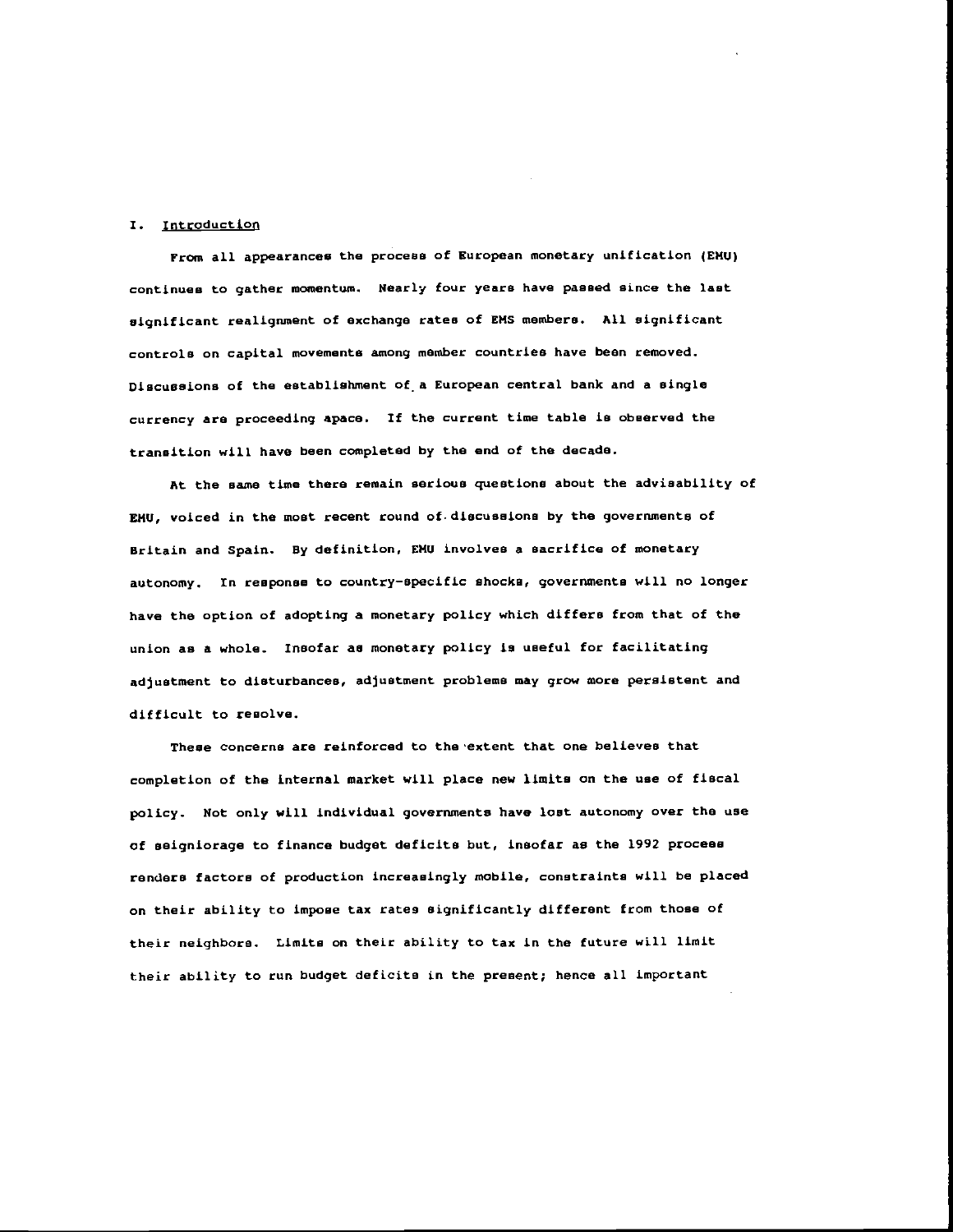fiscal instruments may be constrained. $\frac{1}{2}$  The sacrifice of monetary autonomy is all the more serious.

The weight that should be attached to these arguments depends on the incidence of shocks. If disturbances are distributed symmetrically across countries, symmetrical policy responses will suffice, In response to a negative aggregate demand shock that is common to all EMU countries, for exampie, a common policy response in the form of a common monetary and fiscal expansion should be adequate. Only if disturbances are distributed asymmetrically across countries will there be occasion for an asymmetric policy response and may the constraints of monetary union bind. This has been widely understood, of course, since the seminal work on the theory of optimum currency areas by Mundell (1961).

In light of the attention attracted by EMU, we possess remarkably little evidence on the incidence of shocks to the European economy. In this paper we therefore analyze data on output and prices for 11 EC member nations in order to extract information on aggregate supply and aggregate demand disturbances. We use the structural vector autoregression approach to isolating disturbances developed by Blanchard and Quah (1989), as extended by Bayoumi (1991). We examine the time-series behavior of real GDP and the price level. To recover aggregate supply and demand disturbances, we impose the identifying restrictions that aggregate demand disturbances have only a temporary impact

—2—

<sup>1/</sup> The argument that deficit spending will be constrained follows from the observation that investors will hesitate to purchase the additional bonds issued by a jurisdiction running a budget deficit if the implied debt service exceeds its capacity to raise revenues. The force of this argument is disputed. For reviews of the debate see Eichengreen (1990a), Bayoumi and Russo (1991) and Goidstein and Woglom (1991).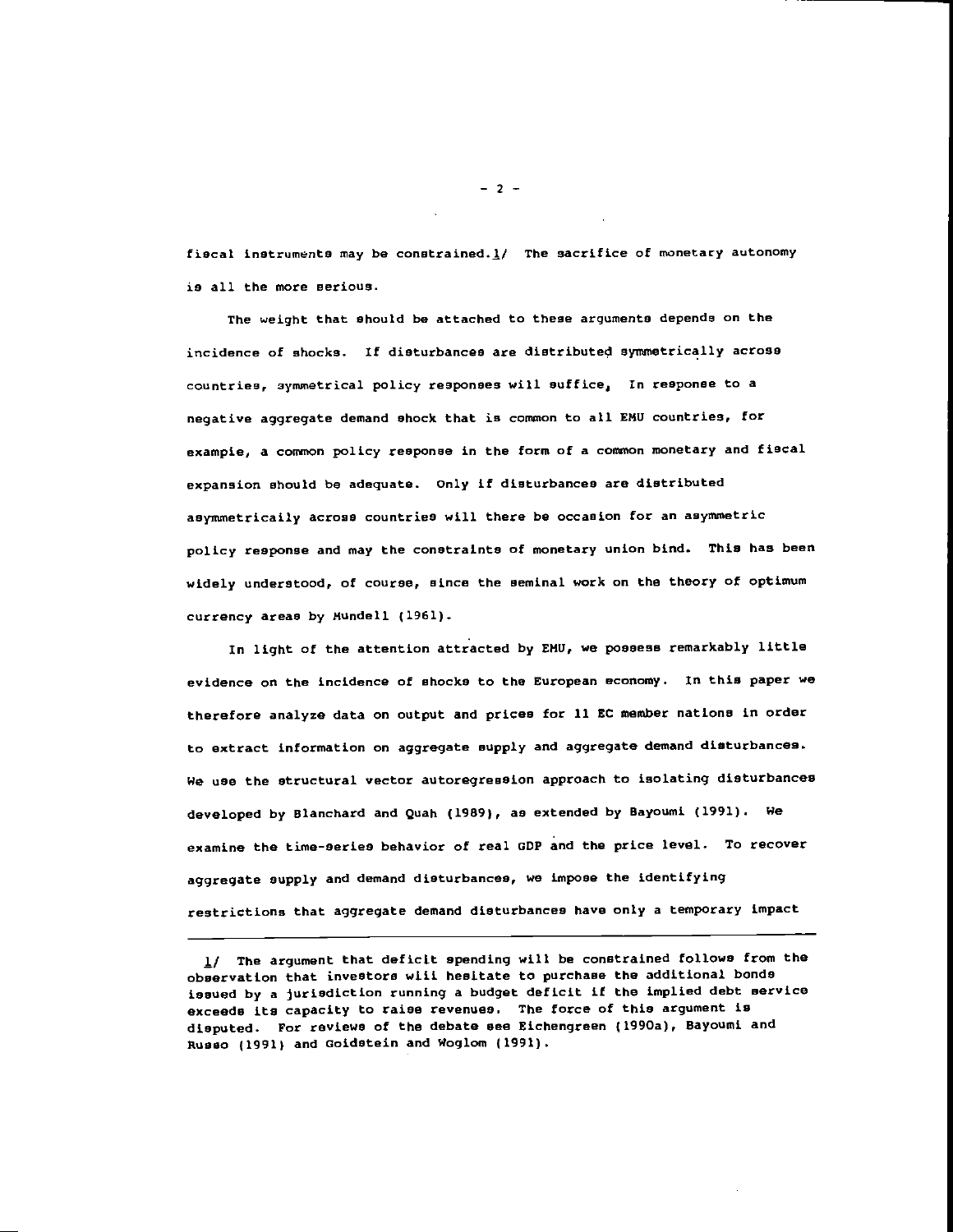on output but a permanent impact on prices, while aggregate supply disturbances permanently affect both prices and output.

In assessing the magnitude of disturbances to the European economy, a metric is required. Here the United States provides an obvious standard of comparison. The U.S. is a smoothly functioning monetary union, Its local authorities possess fiscal autonomy. It can be divided into regions that approximate the economic size of EC nations, and supply and demand disturbances to each region can be calculated. If it turns out, for example, that supply shocks are less correlated across U.S. regions than across EC members, then there can be no presumption that asymmetric shocks will necessarily threaten the success of EIW. If on the other hand shocks to EC countries are significantly more asymmetric than shocks to U.S. regions, then adoption of a single currency could give rise to serious problems.

The empirical framework allows us not just to identify aggregate supply and demand disturbances but to examine the economy's speed of adjustment. Comparing the responses of U.S. regions and EC nations provides suggestive evidence on the structural implications of the single market. If the responses of (1.5. regions are more rapid than those of European countries, this would suggest that creation of a unified internal market, like that which the U.S. possesses, will encourage factor mobility and create other mechanisms facilitating the EC's adjustment to shocks. U.S. evidence is useful therefore for gauging the extent to which monetary unification and the rest of the 1992

—3—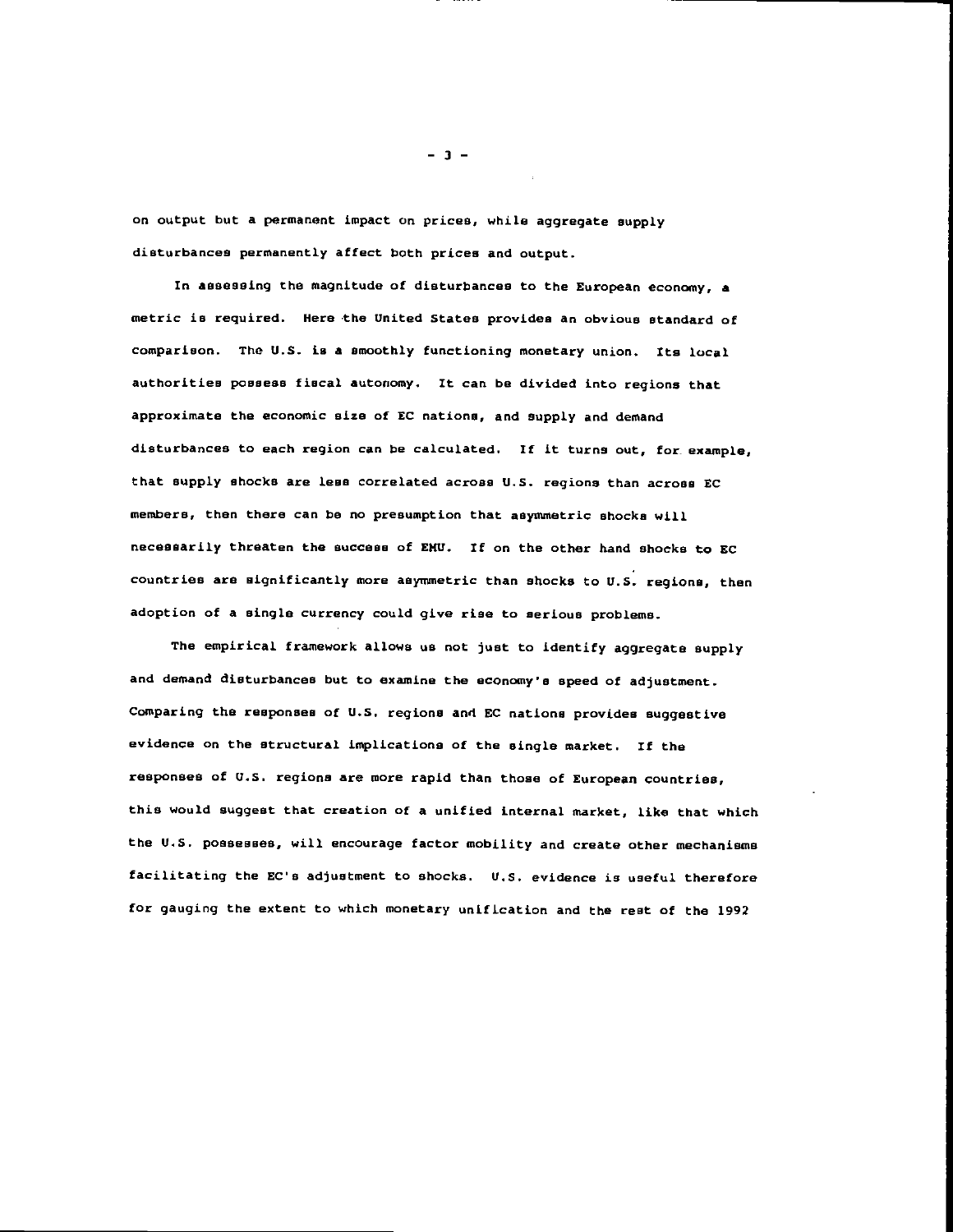program is likely to accelerate the response to shocks, as argued by Commission of the European Communities (1990).2/

The remainder of this paper is organized as follows. Section II reviews the theoretical literature on optimum currency areas and what it says about asymmetric shocks, It surveys previous empirical work on the issue. Section III sets out the framework used to identify supply and demand disturbances. Section IV describes our data and its properties, while Section V reports the results of the statistical analysis. Section VI concludes.

#### II. Optimum Currency Areas: Theory and Evidence

The point of departure for the literature on optimum currency areas was Mundell (1961).3/ Mundell observed that an exchange rate adjustment which permitted the pursuit of different monetary policies in two countries (the U.S. and Canada) was of little use if the disturbance in response to which the policies were adopted depressed one region within both nations (say, Western Canada and the Western United States) while simultaneously stimulating other

3/ Here we review only selected aspects of the literature on optimum currency areas as they bear to the issues at hand. A more comprehensive survey is Ishiyama (1975).

 $-4 -$ 

 $2/$  This change in response could take place through a number of different mechanisms. Horn and Persson (1988) suggest that EMU, by increasing the credibility of policymakers' commitment to price stability, might enhance wage flexibility. Commission of the European Communities (1990) argues similarly that EHU, by increasing the credibility of fiscal authorities' commitment not to bail out depressed regions, will encourage workers in such areas to moderate wags demands. Marsden (1989) suggests that increased product market integration, by reducing product market power at the national level, will make the derived demand for labor more price elastic, rendering wage setting more responsive to market conditions. Bertolla (198B) presents arguments suggesting that once exchange rates are immutably fixed, workers will respond by adjusting on other margins, notably interregional migration.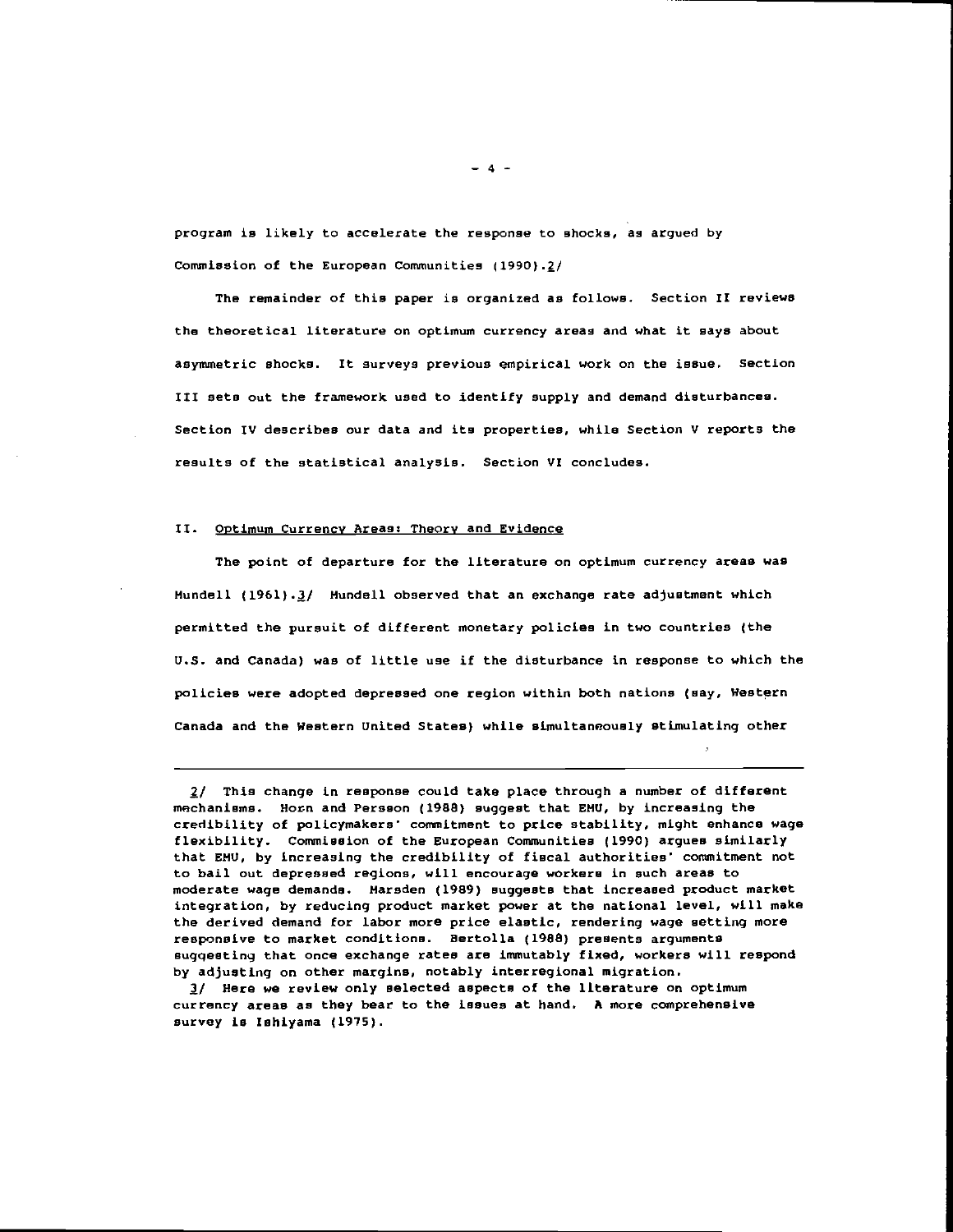regions within both (say, Eastern Canada and the Eastern U.S.). In this case there exists an efficiency argument for forming one currency area comprised of the western portions of the two nations and a second currency area comprised of their eastern portions. In response to this disturbance, the western regions can then adopt one policy, the eastern regions, another, and the exchange rate between them can adjust accordingly, while preserving the advantages of a common currency in the form of reduced exchange rate risk and lower transaction coats within the Eastern and Western regions. In Mundell's framework, then, the incidence of disturbances across regions is a critical determinant of the design of currency areas. $4/$ 

One strand of subsequent literature explored the determinants of the incidence of shocks. Kenen (1969) highlighted the degree of industry or product diversification as a determinant of the synnetry of disturbances. When two regione are highly specialized in the production of distinct goods whose relative prices are affected very differently by disturbances, he

ff Syamietry of shocks is not the only criterion for the choice of an optimal currency area, other factors such as the cost of operating an independent currency, size of trade with other regions, and (possibly) similarity of public preferences are also important. When comparing the current EC with the US, however, many of these differences are relatively small. In particular, both regions represent continent—wide indutrial areas with a high degree of internal trade and similarly sized populations. Accordingly, this paper will focus on the issue of the symmetry and size of the underlying shocks in EC countries as compared with those across Us regions.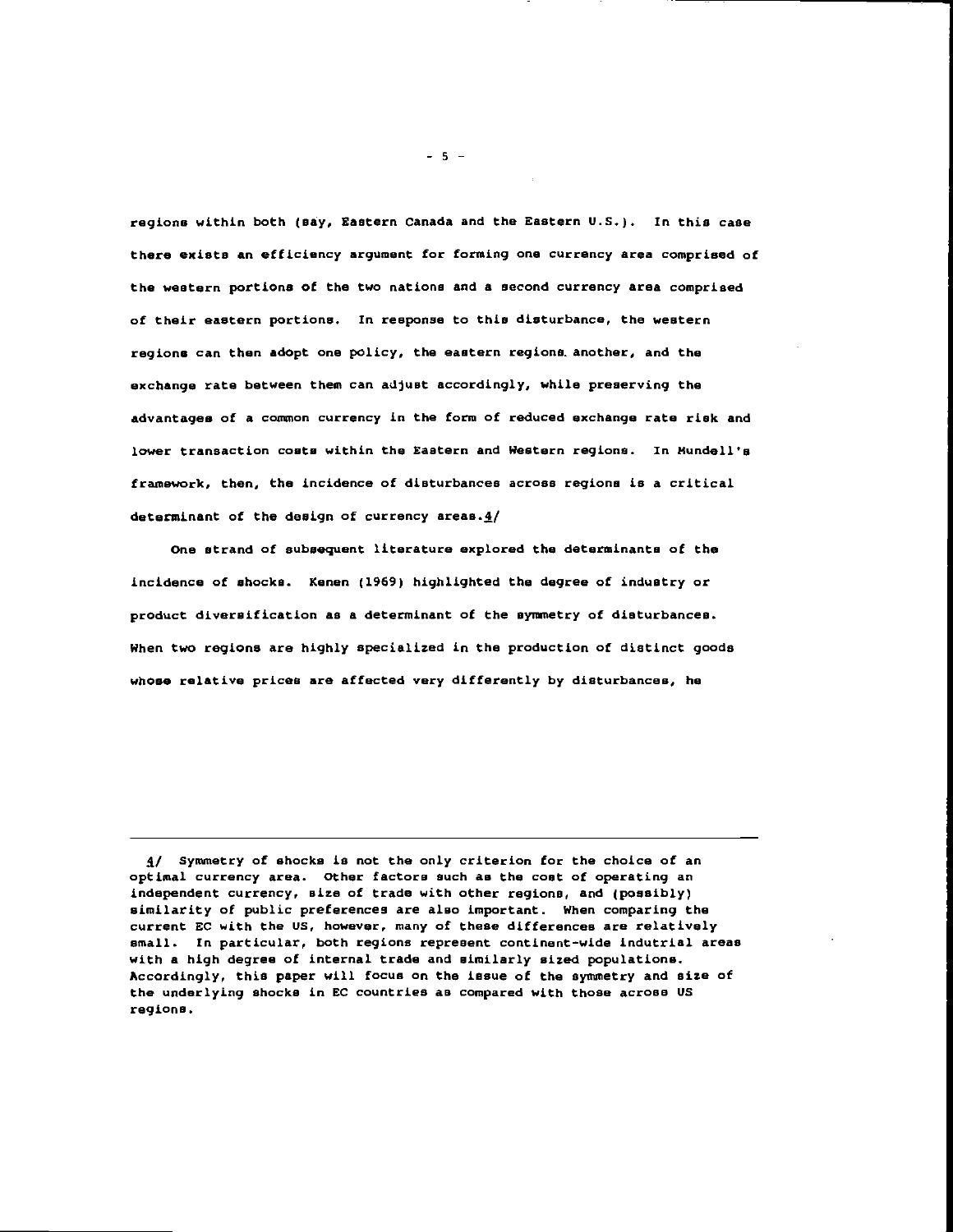argued, asymmetric shocks are more likely than when the two regions have the same industrial structure and produce the same goods.5/

A second direction taken by the subsequent literature analyzed mechanisms other than exchange—rate—cum—monetary policy that might facilitate adjustment. Following Meade (1957), Mundell emphasized labor mobility. The greater the propensity for labor to flow from depressed to prosperous regions, he argued, the less the need for different policy responses in the two regions to prevent the emergence of pockets of high unemployment. Ingram (1913) noted that even where labor remains imperfectly mobile, capital mobility has typically reached high levels.6/ Hence capital flows can substitute for labor migration as a mechanism for reallocating resources across regions. But physical capital mobility eliminates the need for labor mobility only under restrictive assumptions.7/

Given that markets for labor and physical capital cannot respond instantaneously to region-specific shocks, a number of authors have analyzed market mechanisms and policy measures that can insure against region—specific risk. Atkeson and Bayoumi (1991) explore the extent to which finincial

<sup>/</sup> Commission of the European Communities (1991) presents evidence on the similarly of industrial structure across EC countries and argues that product market integration will increase the scope of intra—industry trade, rendering national industrial structures increasingly similar over time. Krugman (1991) suggests in contrast that completion of the internal market may lead to greater regional specialization and thereby magnify geographical differences in industrial structure.

 $6/$  The essence of this argument appears also in Scitovsky (1967).

<sup>1/</sup> Essentially, constant returns to scale in production are required. If technology exhibits increasing returns, a shock which requires the expansion of one sector at the expense of another may require the intersectoral reallocation of both factors of production for full efficiency to be achieved. See Eichengreen (l991b). A taxonomy of cases is provided by Helpman and Krugman (1985).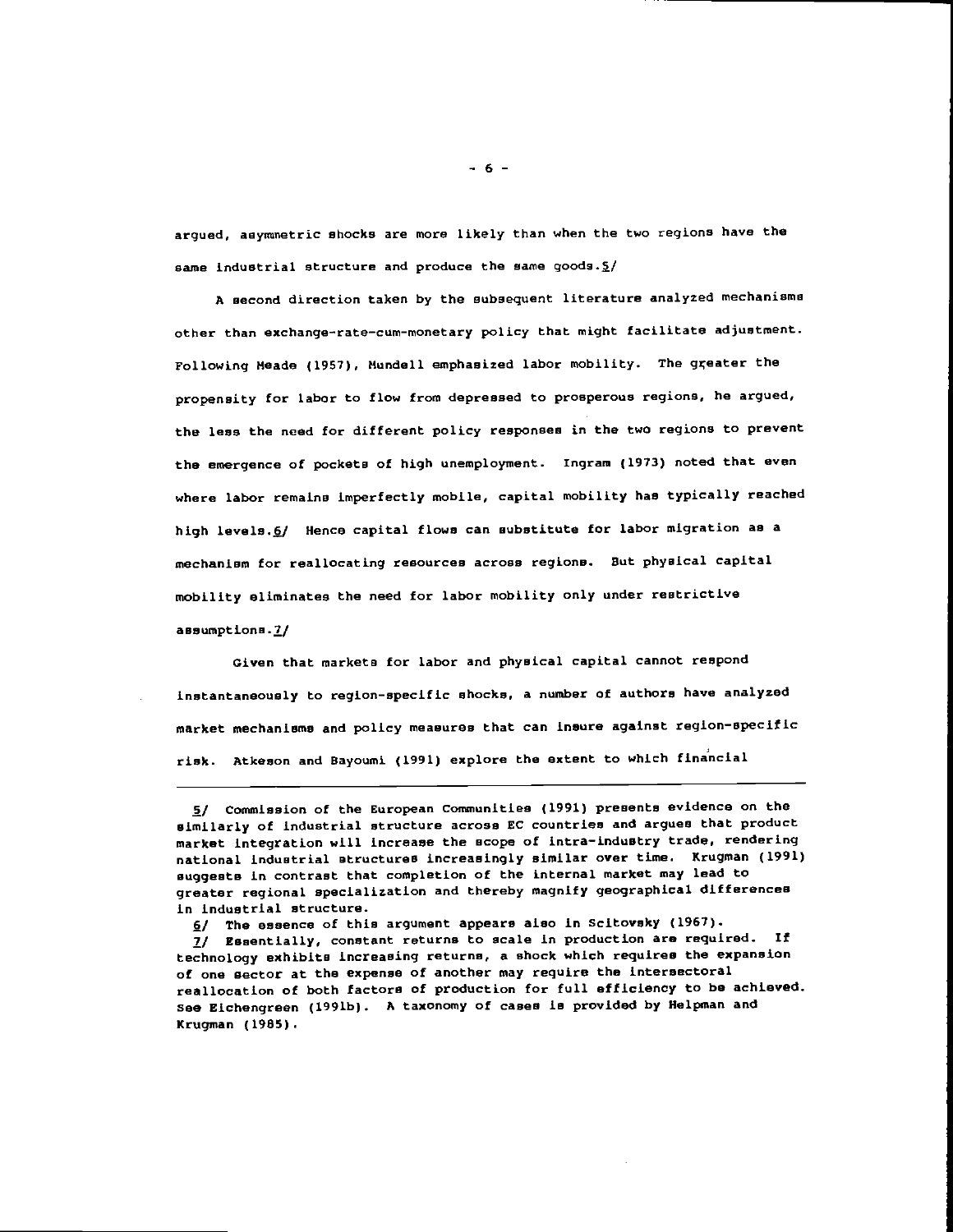capital mobility can substitute for physical capital mobility. In their model, agents can diversify away the risk of region—specific shocks by holding financial assets whose returns are uncorrelated with region-specific sources of labor and capital income. Sachs and Sala-i-Hartin (1991) have suggested that regional problems can be alleviated through transfers of purchasing power from booming to depressed regions accomplished by federal fiscal systeme. This creates a presumption that currency areas should coincide with fiscal jurisdictions.

This predominantly theoretical literature suggests an agenda for empirical research: (i) identifying the incidence of shocks, (ii) isolating their underlying determinants, and (iii) analyzing the market and policy response. A remarkable feature of the scholarly literature -- and of the debate over EMU -- is how little empirical analysis has been devoted to these quest ions.

One approach to gauging the extent of asymmetric shocks has been to compute the variability of real exchange rates, since changes in relative prices reflect shifts in demand or supply affecting one region relative to another. Poloz (1990) compared regional real exchange rates within Canada with national real exchange rates between France, the U.K., Italy and Germany. He found that real exchange rates between Canadian provinces were more variable than those between the four EC countries. Since Canada runs a successfully monetary union, the implication is that the EC should be able to do the same. Eichengreen (1990a) extended Poloz's analysis to four U.S. regions (using consumer price indices for the North East, North Central, South

—7—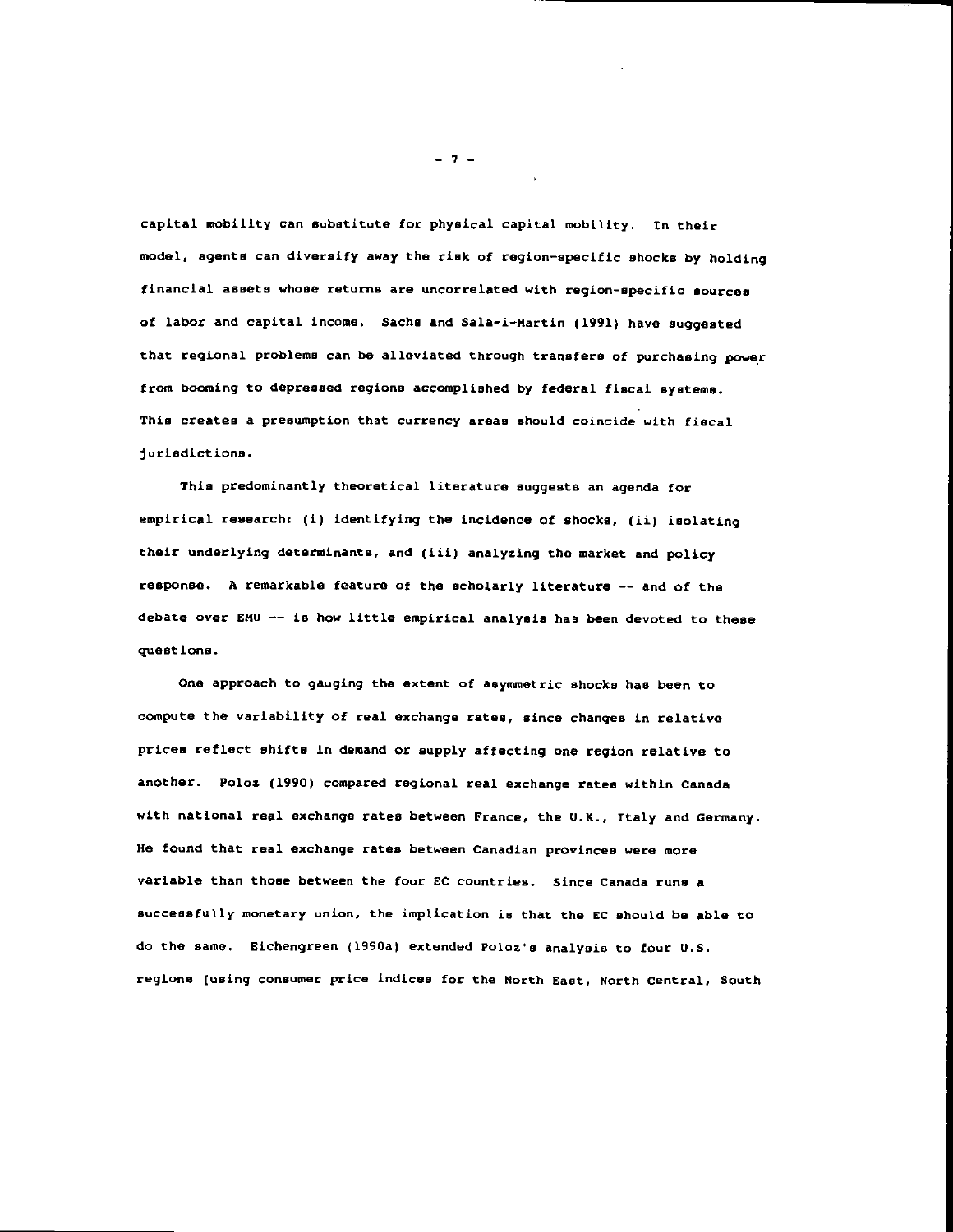and West) and 10 EC member states, reaching a different conclusion. He found that real exchange rates within the EC have been more variable than real exchange rates within the U.S., typically by a factor of three to four. De Grauwe and Vanhaverbeke (1991) similarly considered real exchange rates of regions within European nations. Using data on unit labor costs for Germany, France, Spain, the UK and the Netherlands in 1977—85, they found that real exchange rates were significantly less variable within European countries than between then. One interpretation is that the European Community is significantly further from being an optimum currency area than existing European states.

In a related analysis, Eichengreen (l990a) analyzed the covariance of real share prices in Toronto and Montreal and in Paris and Dusseldorf. In theory, the prices of equities should reflect the present value of current and expected future profits. If shocks are asymmetric, profits will rise in one market relative to the other. Real share prices in Toronto and Montreal were found to move more closely together than real share prices in Dusseldorf and Paris. There was strong evidence of convergence between Paris and Dusseldorf over time, but even in the l9SOe the ratio of real share prices between Paris and Dusseldorf was five times as variable as the ratio for Toronto and Montreal.

A limitation of these approaches focusing on relative prices, as pointed about by Eichengreen (1990a), is that they conflate information on the symmetry of shocks and on the speed of adjustment. If real share prices in two regions move together, this may indicate either that the two regions

-8—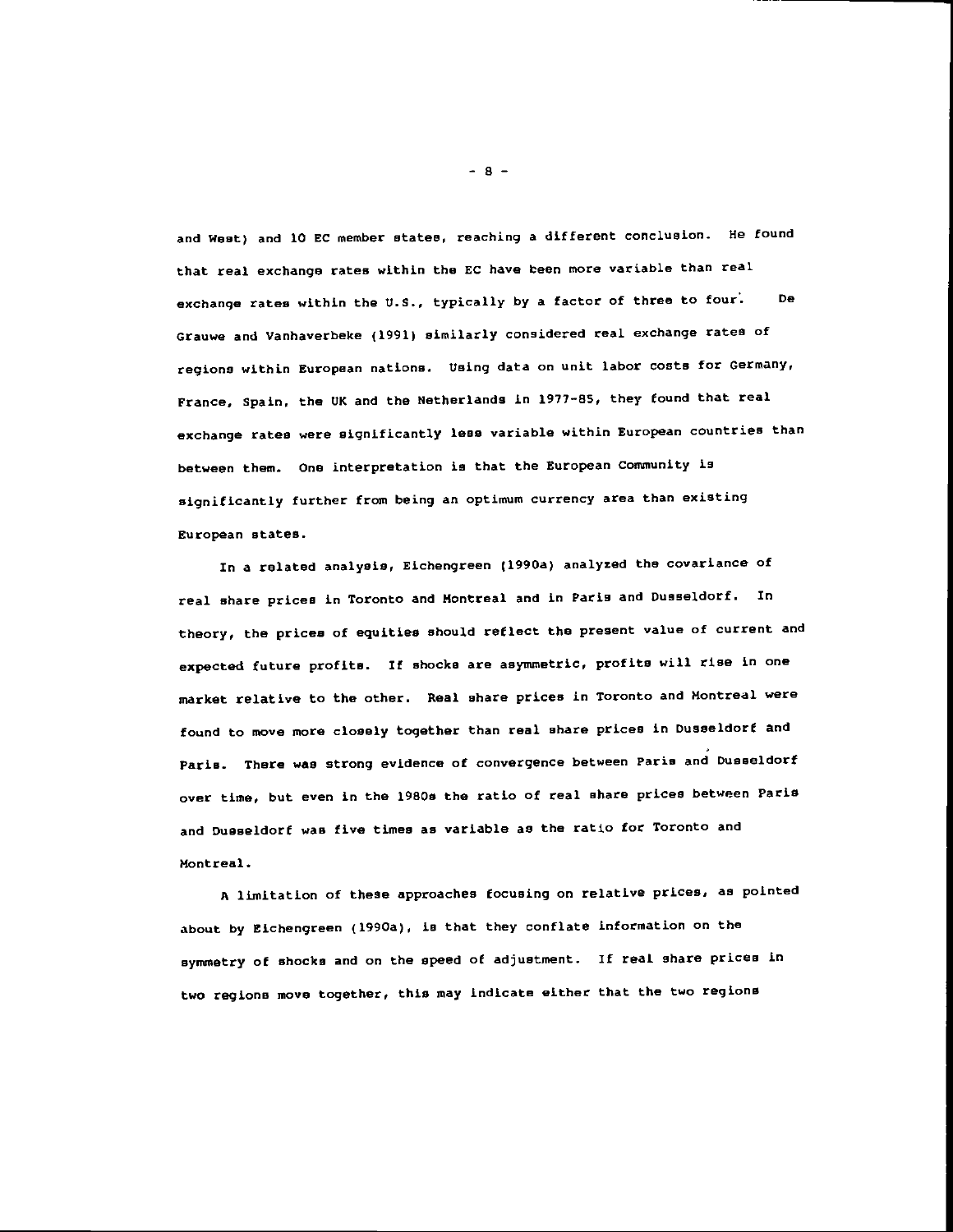experience the same shocks or that capital is quick to flow from the region where the rate of return has fallen to the one where it has risen. Similarly, if the relative prices of the products of two regions show little variability, this may reflect either that their product markets experience the same supply and demand disturbances or that factors of production are quick to flow out of the region where prices have begun to fall and into the region where they have begun to rise, thereby minimizing relative price variability.

This has led other authors to focus on the behavior of output rather than prices. Cohen and Wyploez (1989) were first to use the time-series behavior of output to investigate the asymmetry of shocks. $g/$  They transform data on real GDP for France and Germany into sums and differences, interpreting movements in the sum as symmetric disturbances, movements in the difference as asymmetric disturbances. They remove a trend component from the sum and the difference using a variety of time—series techniques, and interpret the standard deviation of the detrended series relative to the standard deviation of the original series as a measure of the contribution of temporary disturbances to overall variability. They find that symmetric shocks are much larger than asymmetric shocks. (In other words, the variability of the sum is larger than the variability of the difference.) By their interpretation, symmetric shocks are predominantly permanent, while asymmetric shocks are predominantly temporary. (Detrending the sum eliminates much of its variability, while detrending the difference has a smaller effect.)

8/ Weber (1990) has extended their analysis to other EC countries.

—9—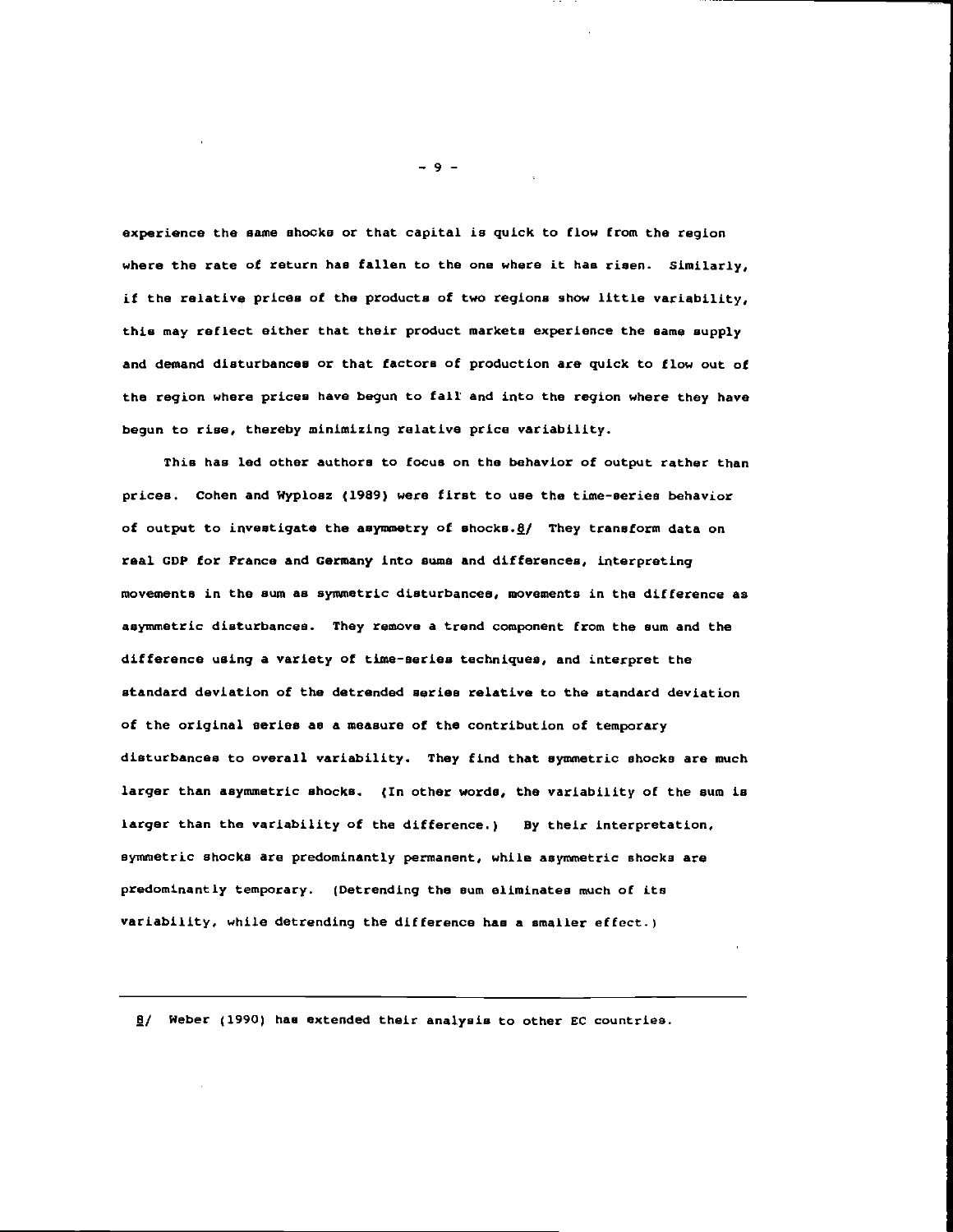The limitation of this approach focusing on output is much the sane as that focusing on prices. Observed movements in real CDP reflect the.combined effects of shocks and responses. Using this methodology it is impossible to distinguish their separate effects.2/

Independent evidence on the response to disturbances may permit one to back out information on the syimnetry and magnitude of shocks. Recent investigations have focused on the responsiveness of labor markets. OECD (1985) assembled studies comparing interregional labor mobility within the U.S. and within BC nations. Its tabulations suggest that mobility within the U.S. has been two to three tines as high as mobility within European nations. In a more recent study, Do Grauwe and Vanhaverbeke (1991) found a much higher degree of interregional labor mobility in Northern European countries such as Germany, the UK and France than in Southern countries like Spain and Italy. While they do not provide comparisons with the U.S., their numbers are consistent with those of the OECD study.

The problem with such evidence, again, is that a high degree of observed labor mobility may reflect either an exceptionally responsive labor market or exceptionally asymmetric regional labor market shocks. Eichengreen (l990b) therefore estimated time—series models of regional unemployment differentials

 $-10 -$ 

<sup>9</sup>f De Grauwe and Vanhaverbeke (1991) study the variability of output across regions within European nations, arguing that this holds economic policies constant. But since it fails to hold the responsiveness of market adjustment mechanisms constant (such as, for example, internal migration and wage flexibility), which may themselves vary across regions, it remains difficult to distinguish disturbances from market responses. Etchengreen (1991) estimated models of internal migration for Britain, Italy and the United States and similarly found support for the hypothesis of great labor mobility in the U.S.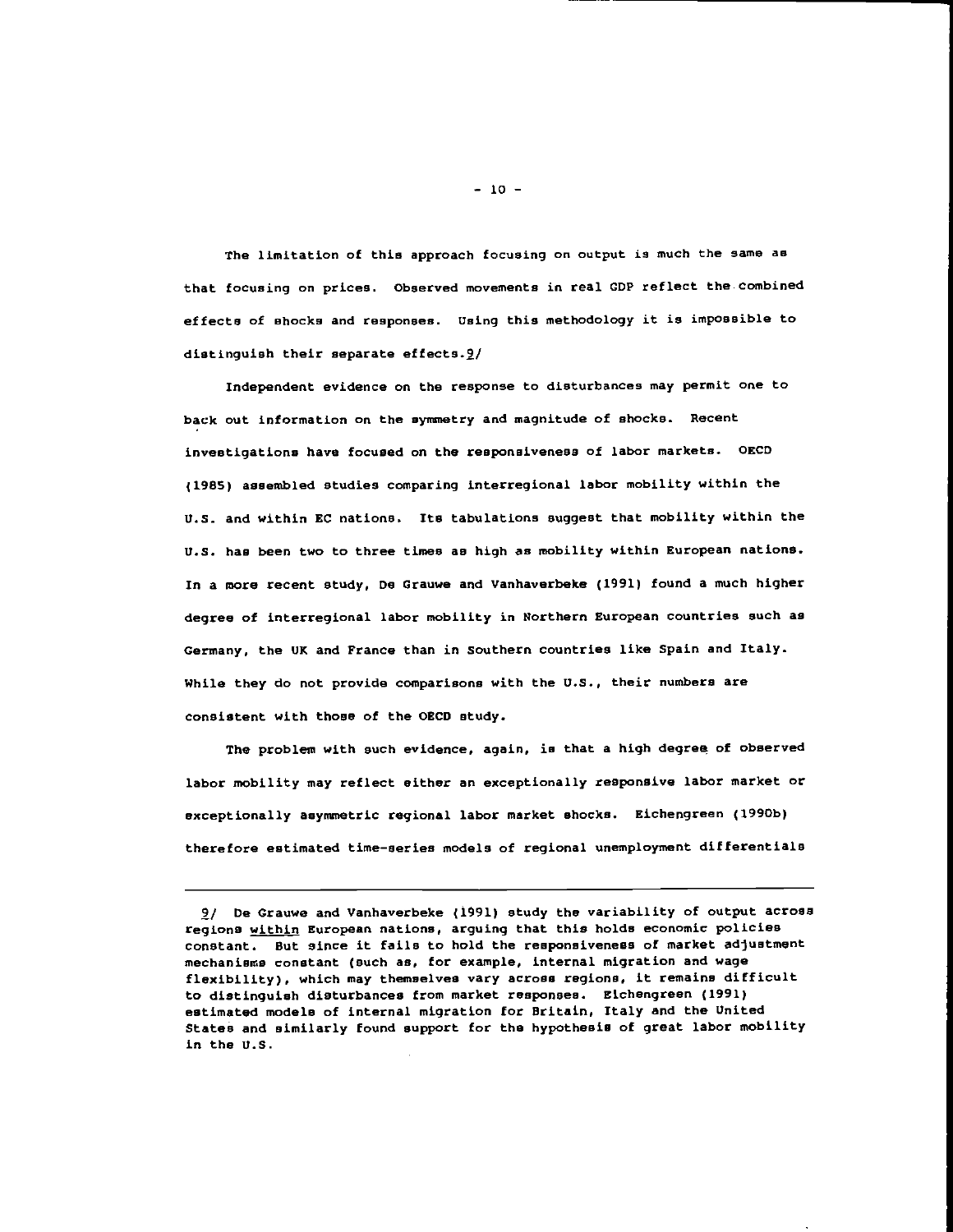for both Europe and the United States. He examined the speed with which unemployment in EC countries converges to its long—run relationship to SC—wide unemployment, compared to the speed with which regional unemployment rates in the U.S. converged to the U.S. average. The results suggest that regional unemployment rates adjust to one another about 20 per cent more rapidly in the U.S. than national unemployment rates adjust to one another within the EC.

Given the costs of migration, the movement of labor is a plausible mechanism mainly for adjusting to permanent shocks. Work on responses to temporary disturbances has focused on portfolio diversification and fiscal redistribution. Using data for U.S. regions, Atkeson and Bayoumi (1991) estimate that recipients of capital income succeed in using portfolio diversification to insure against a significant proportion of region—specific income fluctuations, but that recipients of labor income do so only to a very modest extent.

On the effects of fiscal federalism, Sachs and Sala—i—Martin (1991) conclude that the U.S. fiscal eystem offsets about a third of a decline in regional personal incomes relative to the national average. In other words, when incomes in one U.S. region tall by \$1 relative to incomes in the nation as a whole, the fall in tax payments by that region to Washington, D.C. plus inward transfers from other regions via the expenditure side of the government

 $-11 -$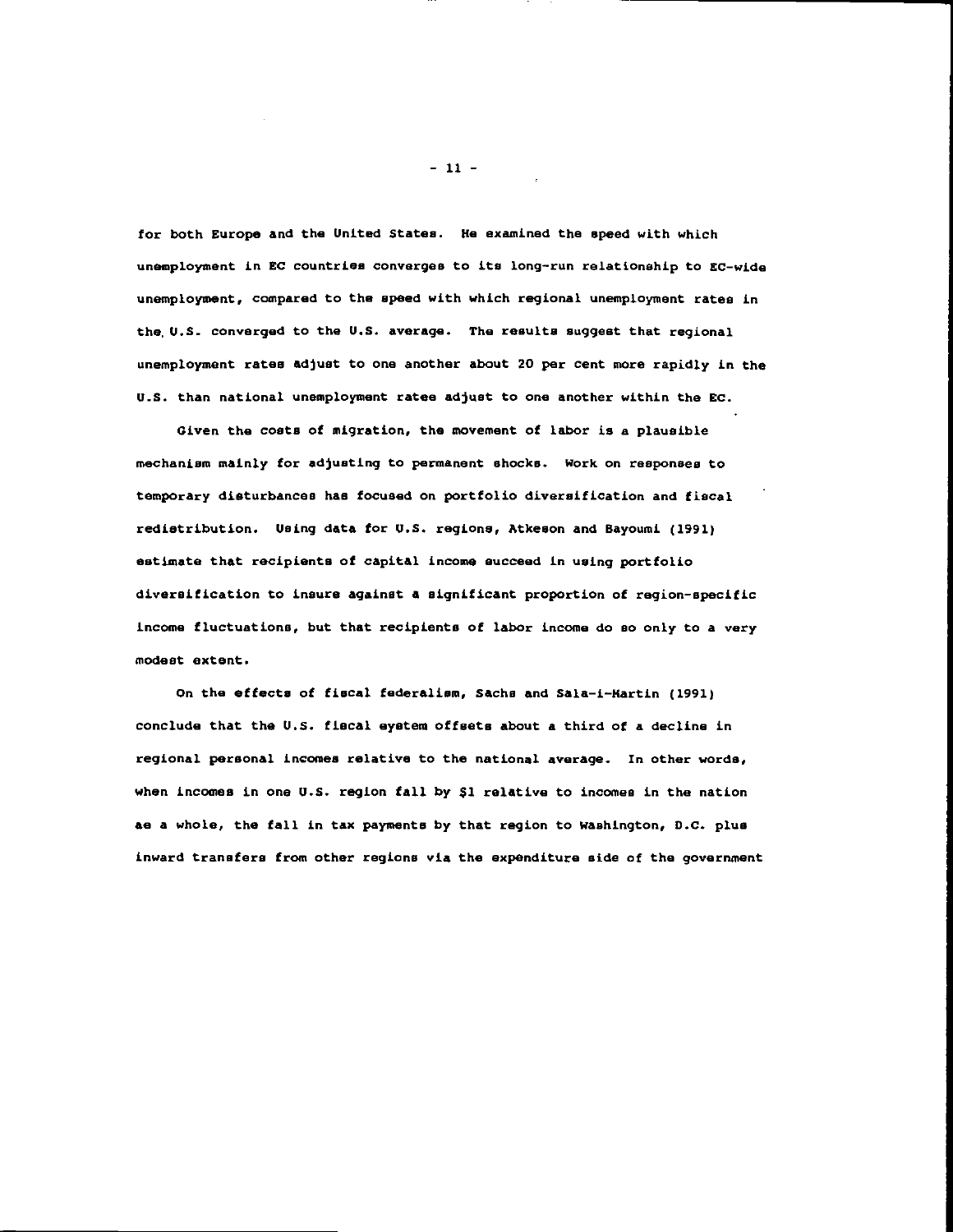budget is about 3) cents. Disposable income therefore falls by only 67 cents .10/

These studies uniformly point to the conclusion that adjustment to region—specific shocks, whether by markets or policy, is faster in the U.S. tban in Europe. Hence, the lesser variability of output and prices across regions in the U.S. than across nations in Europe may reflect either faster response to larger, more asymmetric shocks in the U.S., or faster response to smaller, less asymmetric shocks in the U.S. The approaches utilized in previous studies thus fail to provide enough information to distinguish disturbances from responses.

#### III. Methodoloav

It is for this reason that we take an alternative approach to identifying disturbances. Our point of departure is the familiar aggregate demand and aggregate supply diagram, reproduced as the top panel in Chart 1. The aggregate demand curve (labelled AD) is downward sloping in the price output plane, reflecting the fact that lower prices, by raising money balances, boost demand. The short run aggregate supply curve (SPAS) is upward sloping, reflecting the assumption that wages are sticky and hence that higher prices

 $-12 -$ 

<sup>10/</sup> Using different econometric methods, von Hagen (1991) has suggested that regional coinsurance in the U.S. is closer to one tenth than one third. In either case fiscal redistribution across U.S. regions is much more extensive than across EC member nations. In terms of the automatic stabilizer response to cyclical movements within regions, Atkeson and Dayoumi (1991) present evidence that the behavior of US regions and EC countries is similar.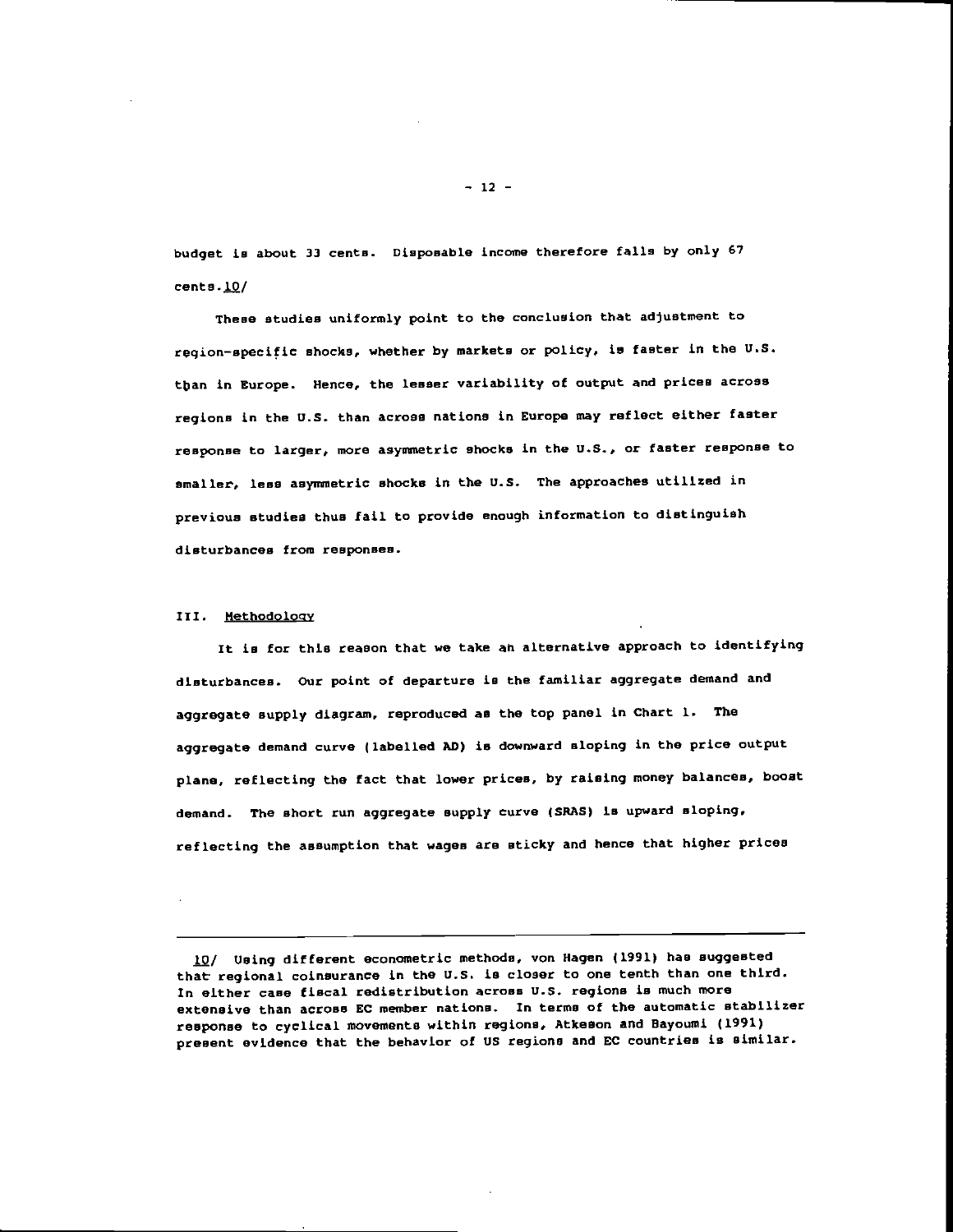









 $\ddot{\phantom{a}}$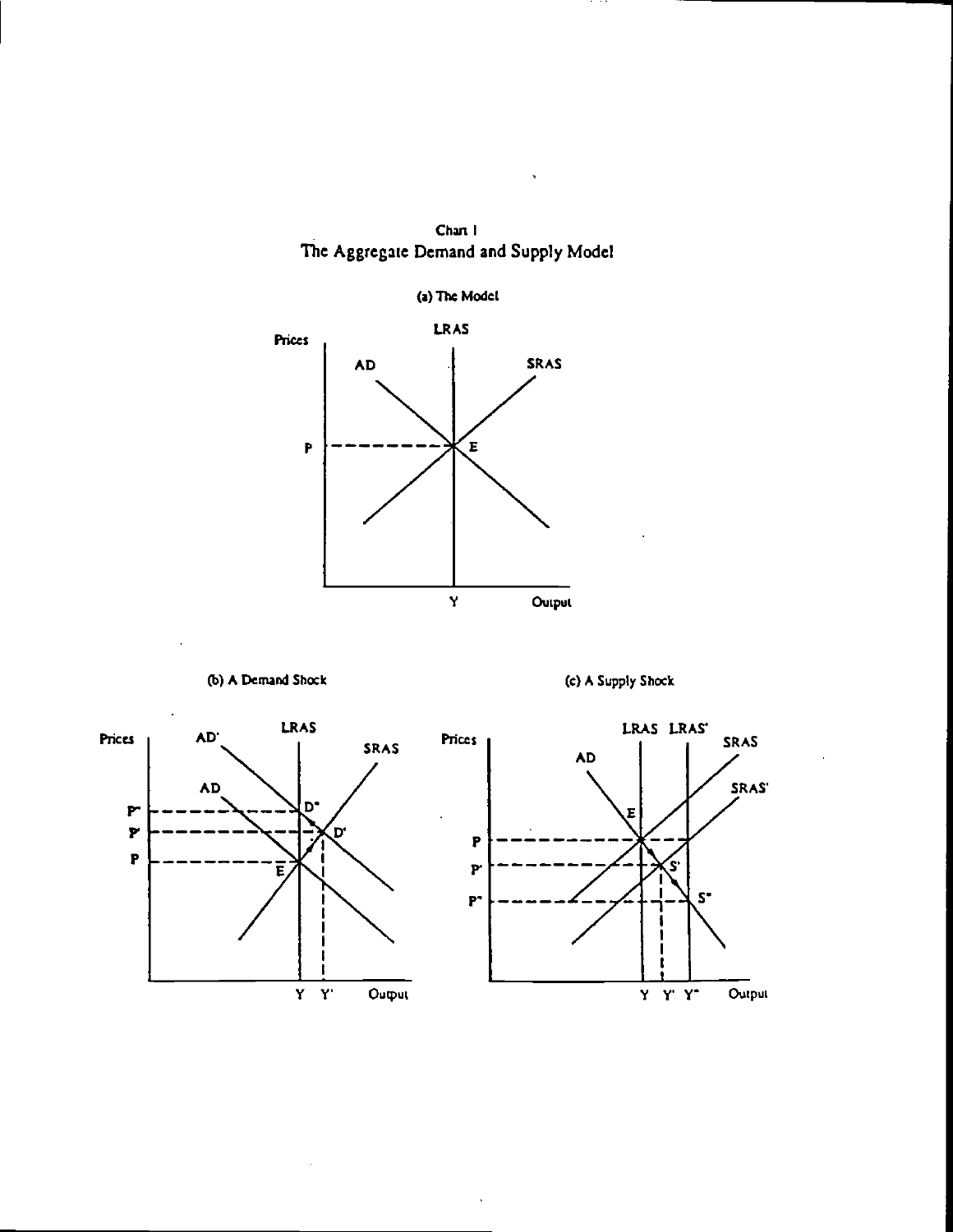imply lower real wages. The long run supply curve (LRAS) is vertical, since real wages adjust to changes in prices in the long run. $11/$ 

The effect of a shock to aggregate demand is shown in the left half of the lower panel. The aggregate demand curve shifts from AD to AD', resulting in a move in the equilibrium from initial point A to the new intersection with the short run curves, D'. This raises both output and prices. As the aggregate supply curve becomes more vertical over tine, the economy moves gradually from the short run equilibrium 0' to its new long run equilibrium, D''. This movement along the aggregate demand curve involves the return of output to its initial level, while the price level rises to a level which is permanently higher. (Depending on the price mechanism, there could be some cycling around the new long rum equilibrium.) Hence the response to a permanent (positive) demand shock is a short term rise in output followed by a gradual return to its initial level, and a permanent rise in prices.

The effect of a supply shock is shown in the right—hand bottom panel of the chart. Assume that the long run level of potential output rises, say because of a favorable technology shock. The short- and long-run supply curves move rightwards by the same amount, as shown by SRAS' and LRAS'. The short run effect, raises output and reduces prices, shifting the equilibrium from A to 5'. As the supply curve becomes increasingly vertical over time, the economy moves from S' to S'', impiying further increases in output and reductions in prices. Unlike demand shocks, supply shocks result in permanent

 $-13 -$ 

<sup>11/</sup> Although this is usually thought of as a closed economy model, it can be extended to include trade and the exchange rate. Textbook descriptions of the model include Dornbusch and Fischer (1986) Ch. 11, and Hall and Taylor (1908) Ch. 4—5.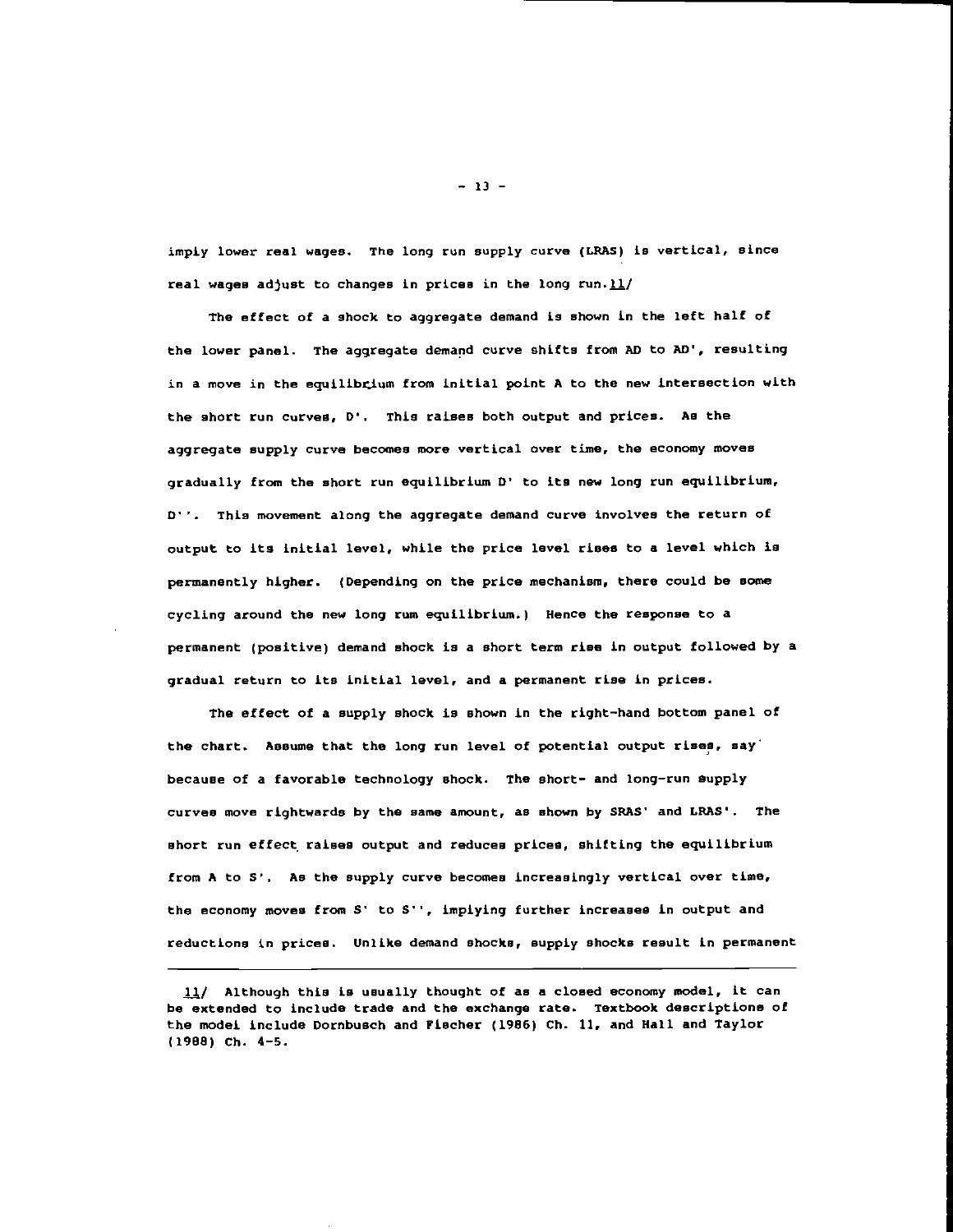changes in output. In addition, demand and supply have therefore different effects on prices; positive demand shocks raise prices while positive supply shocks reduce them.

This framework is estimated using a procedure proposed by Blanchard and Quah (1989) for decomposing permanent aqd temporary shocks to a variable using a VAR, as extended by Bayoumi  $(1991)$ . $12/$  Consider a system where the true model can be represented by an infinite moving average representation of a (vector) of variables,  $X_t$ , and an equal number of shocks,  $\epsilon_t$ . Formally, using the lag operator L, this can be written as:

$$
X_{t} = A_{0} \epsilon_{t} + A_{1} \epsilon_{t-1} + A_{2} \epsilon_{t-2} + A_{3} \epsilon_{t-3} \dots
$$
  
= 
$$
\sum_{i=0}^{m} L^{i} A_{i} \epsilon_{t}
$$
 (2.1)

where the matrices A, represent the impulse response functions of the shocks to the elements of X.

Specifically, let  $X_t$  be made up of change in output and to the change in  $prices$ , and let  $\epsilon$ , be demand and supply shocks. Then the model becomes

12/ Quah (1991) discusses the issue of identifying restrictions for VARs. An important assumption which is required to ensure uniquenoss of the decomposition is that the underlying series (growth and inflation in this case) are fundamental in a Wold sense, as pointed out by Lippi and Reichlin (1990).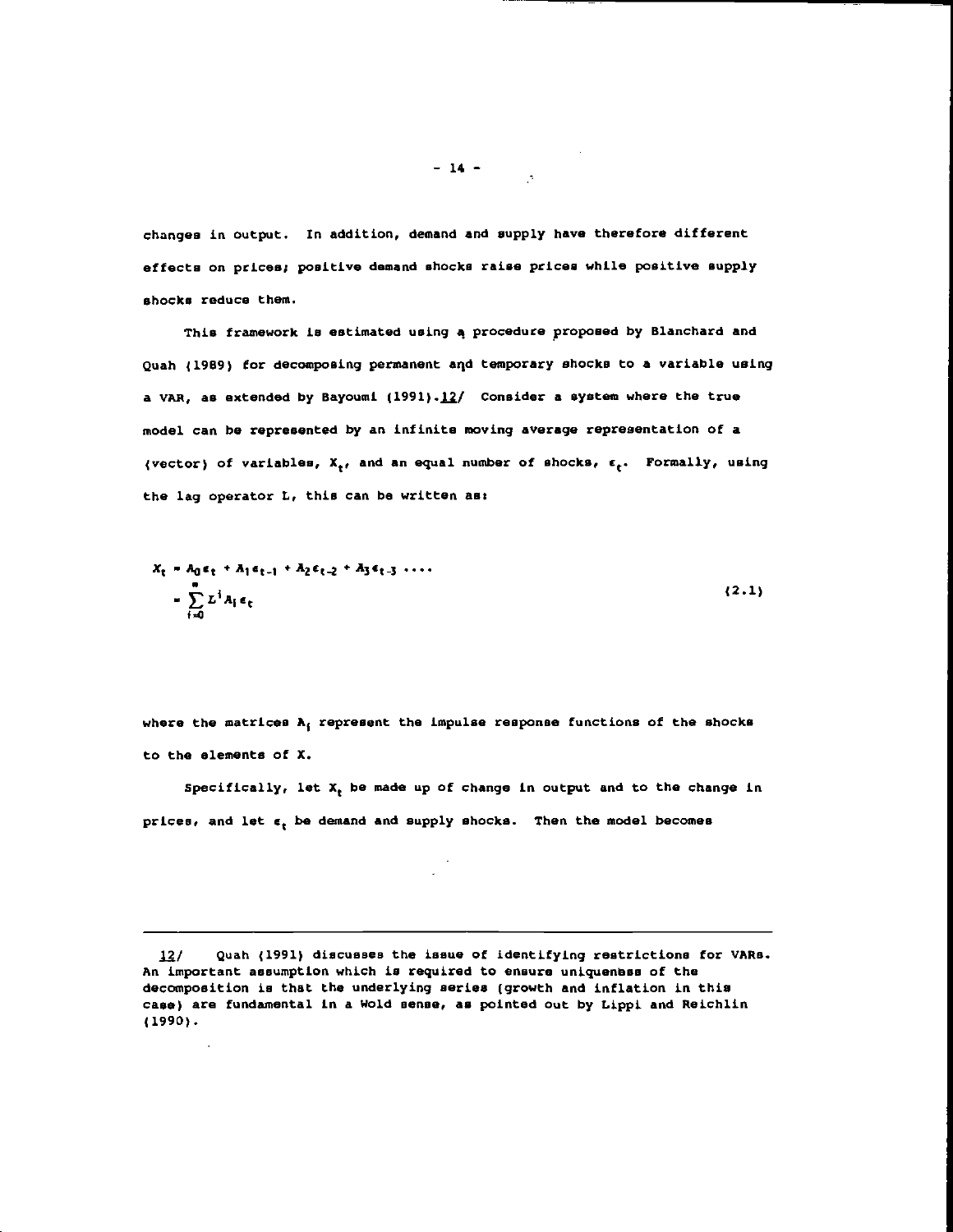$$
\begin{bmatrix} \Delta y_t \\ \Delta p_t \end{bmatrix} = \sum_{i=0}^{\infty} L^i \begin{bmatrix} a_{1i1} & a_{12i} \\ a_{21i} & a_{22i} \end{bmatrix} \begin{bmatrix} \epsilon_{dt} \\ \epsilon_{st} \end{bmatrix}
$$
 (2.2)

where  $y_t$  and  $p_t$  represent the logarithm of output and prices,  $\epsilon_{dt}$  and  $\epsilon_{st}$  are independent supply and demand shocks, and a<sub>lli</sub> represents element a<sub>ll</sub> in matrix  $A_i$ .

The framework implies that while supply shocks have permanent effects on the level of output, demand shocks only have temporary effects. (Both have permanent effects upon the level of prices.) Since output is written in first difference form, thie implies that the cumulative effect of demand shocks on the change in output  $(\Delta y_t)$  must be zero. The model implies the restriction,

$$
\sum_{i=0}^{\infty} a_{11i} = 0. \tag{2.3}
$$

The model defined by equations (2.2) and (2.3) can be estimated ueing a vector autoregression. Each element of X<sub>t</sub> can be regressed on lagged values of all the elements of X. Using B to represent these estimated cosfficients, the estimating equation becomes,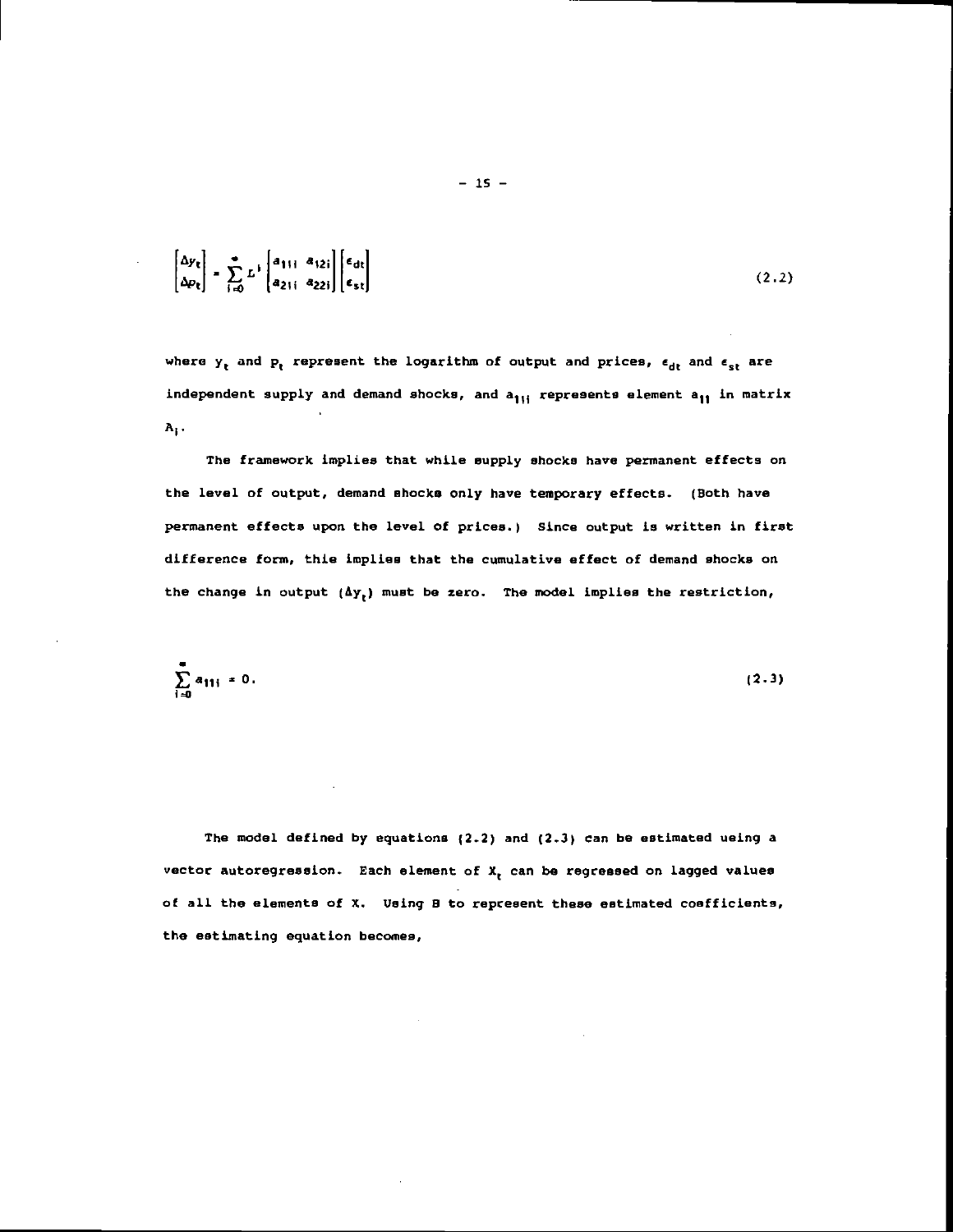$$
X_{t} = B_{1}X_{t-1} + B_{2}X_{t-2} + \dots + B_{n}X_{t-n} + e_{t}
$$
  
\n
$$
= (I + B(L))^{-1}e_{t}
$$
  
\n
$$
= (I + B(L) + B(L)^{2} + \dots) e_{t}
$$
  
\n
$$
= e_{t} + D_{1}e_{t-1} + D_{2}e_{t-2} + D_{3}e_{t-3} + \dots
$$
  
\n(2.4)

where e, represents the residuals from the equations in the vector autoregression. In the case being considered, e, is comprised of the residuals of a regression of lagged values of  $\Delta y_r$  and  $\Delta p_r$  on current values of each in turn; these residuals are labeled e<sub>vt</sub> and e<sub>nt</sub>, respectively.

To convert equation (2.4) into the model defined by equations (2.2) and  $(2.3)$ , the residuals from the VAR,  $e_t$ , must be transformed into demand and supply shocks,  $\epsilon_t$ . Writing  $e_t = Ce_{t}$ , it is clear that, in the two-by-two case considered, four restrictions are required to define the four elements of the matrix C. Two of these restrictions are simple normalizations, which define the variance of the shocks  $\epsilon_{dt}$  and  $\epsilon_{st}$ . A third restriction comes from assuming that demand and supply shocks are orthogonal.13/

The final restriction, which allows the matrix C to be uniquely defined, is that demand shocks have only temporary effects on output. 14/ As noted above, this implies equation (2.3). In terms of the VAR it implies,

14/ This is where our analysis, based on the work of Blanchard and Quah (1989), differs from other VAR models. The usual decomposition assumes that the variables in the VAR can be ordered such that all the effects which could be attributed to (say) either  $a_t$  or  $b_t$  are attributed to whichever comes first in the ordering. This is achieved by a Choleski decomposition (Sims, 1980).

The conventional normalization is that the two variances are set  $13/$ equal to unity, which together with the assumption of orthogonality implies C'C =  $\Sigma$ , where  $\Sigma$  is the variance covariance matrix of  $e_y$  and  $e_p$ . However, when we wish to calculate the variance of the shocks themselves, we report results using the normalization  $C^cC = \Gamma$ , where  $\Gamma$  is the correlation matrix of  $\mathbf{e}_{\mathbf{y}}$  and  $\mathbf{e}_{\mathbf{p}}$ . These two normalizations gave almost identical paths for the shocks, except for a scaling factor, and hence are used interchangeably.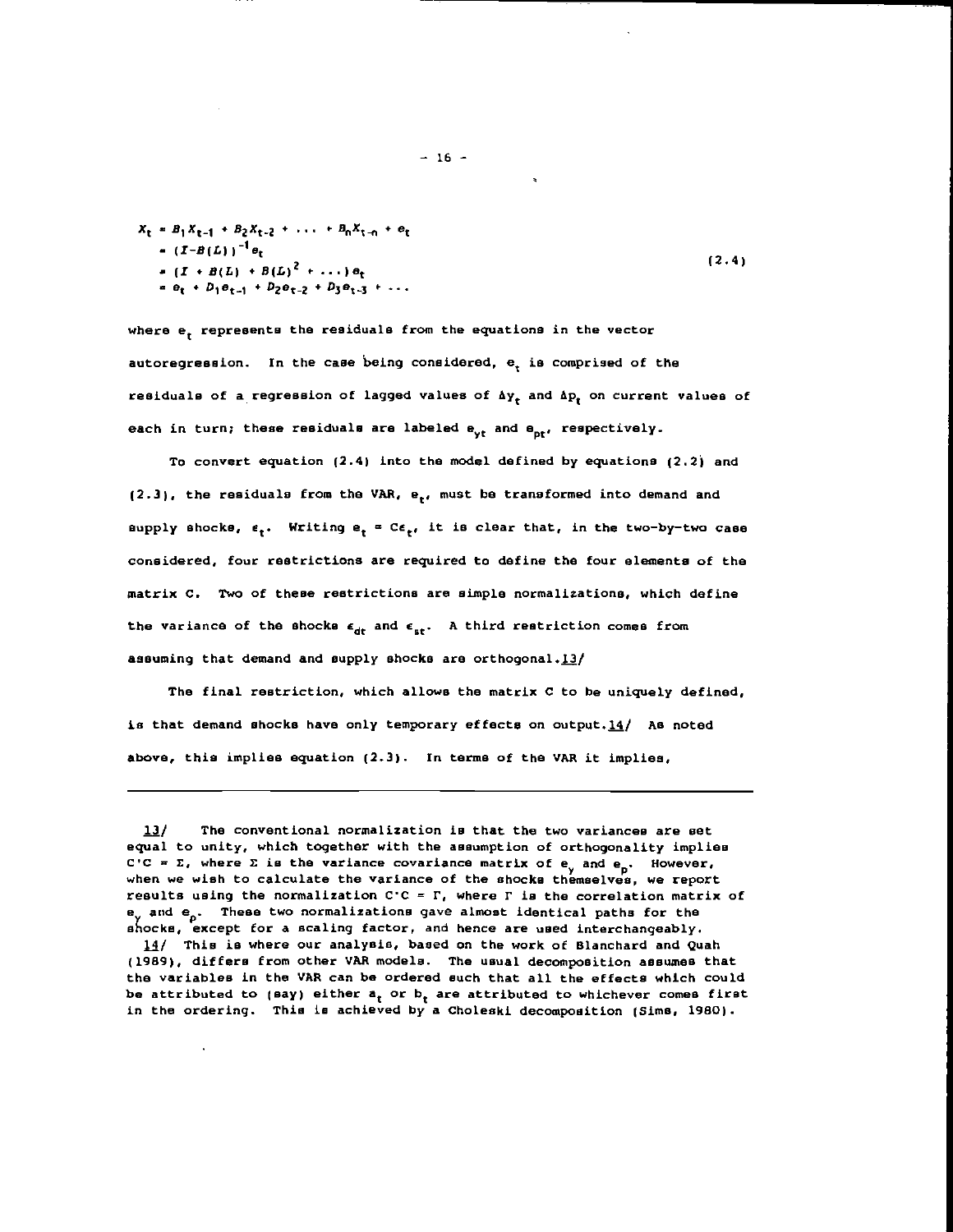$$
\sum_{i=0}^{\infty} \begin{bmatrix} d_{11i} & d_{12i} \\ d_{21i} & d_{22i} \end{bmatrix} \begin{bmatrix} c_{11} & c_{12} \\ c_{21} & c_{22} \end{bmatrix} + \begin{bmatrix} 0 \\ 1 \end{bmatrix} \tag{2.5}
$$

This restriction allows the matrix C to be uniquely defined and the demand and supply shocks to identified. $15/$ 

Note that this restriction affects the response of output to the two shocks, but says nothing about their impact on prices. The aggregate-demandaggregate—supply model implies that demand shocks should raise prices in both the short and long run, while supply shocks should lower prices. Since these responses are not imposed, they can be thought of as over—identifying restrictions useful for testing our interpretation of the results.

#### IV. Data

Annual data on real and nominal GDP spanning the period 1960—SB were collected from the OECD Annual National Accounts for the 12 members of the EC. This same source provided an aggregate measure of output and price performance for the EC as a whole.16/ These same data were collected for 11 additional OECD countries: six EFTA members (Sweden, Switzerland, Austria, Finland, Norway and Iceland) plus the United States, Japan, Canada, Australia and New

<sup>15/</sup> Note from equation (2.4) that the long run impact of the shocks on output and prices is equal to  $(I-B(1))^{-1}$ . The restriction that the long run effect of demand shocks on output is zero implies a simple linear restriction on the coefficients of this matrix.

<sup>16/</sup> Two different measures of the EC aggregate are available from the OECD, one based on conversions of local currency data using 198S dollars, and a second based on a weighting of the EC real CDP and GOP deflator indices. Since the two data sets gave very similar results, only those based on 1985 dollar exchange rates are reported.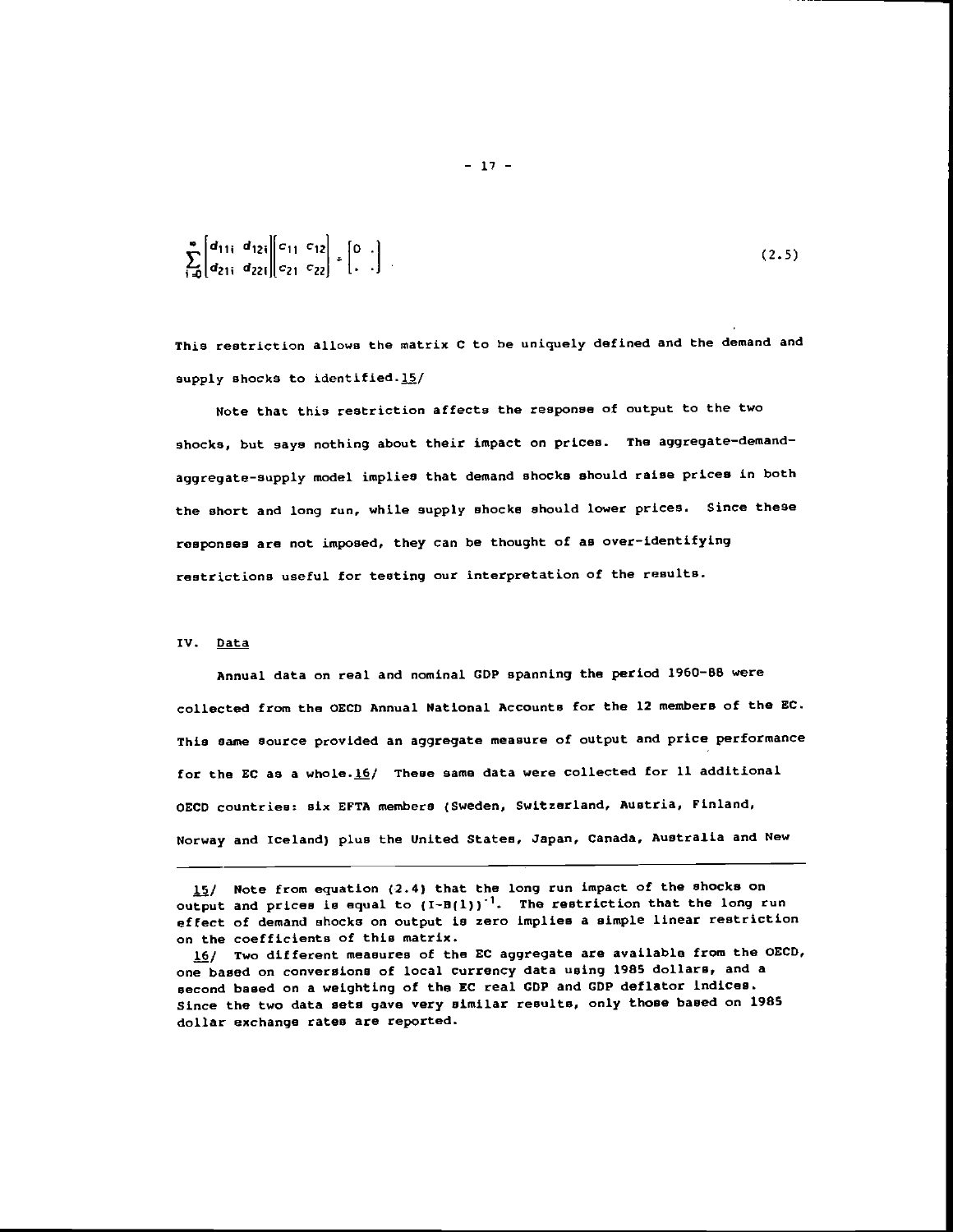Zealand. For each country growth and inflation were calculated as the first difference of the logarithm of real GOP and the implicit GDP deflator. The CDP deflator was used to measure prices since it reflects the price of output rather than the price of consumption. This distinction is particularly important for regional U.S. data since the integration of the domestic goods markets minimizes differences in regional CPIs.17/

For U.S. regions, annual data on real and nominal gross state product were collected for 1963—86. The gross state product series, produced by the U.S. Commerce Department, is described in the Survey of Current Business (May 1968). It measures gross output produced by each state and hence represents the regional equivalent of the gross domestic product series in the OECD data set. The data were aggregated into the eight standard regions of the United States used by the Bureau of Economic Analysis, namely New England. the Mid-East, the Great Lakes, the Plains, the South East, the South West, the Rocky Mountain states and the Far West. As is the case for EC countries, these regions differ in considerably in size; the Rocky Mountain region is smallest, with under 3 percent of U.S. population, while the Mid—East, South East and Great Lakes each contain around 20 percent of the U.S. population. Growth and inflation for each region were calculated in the same way as for the OECD, namely as the first difference in the log of real gross state product and of the gross—state—product deflator.

Before analyzing these data, it is useful to consider them in unprocessed form. Table 1 shows standard deviations and correlation coefficients for the

17/ For evidence and comparisons with Europe, see Eichengreen (1990a).

— 18 —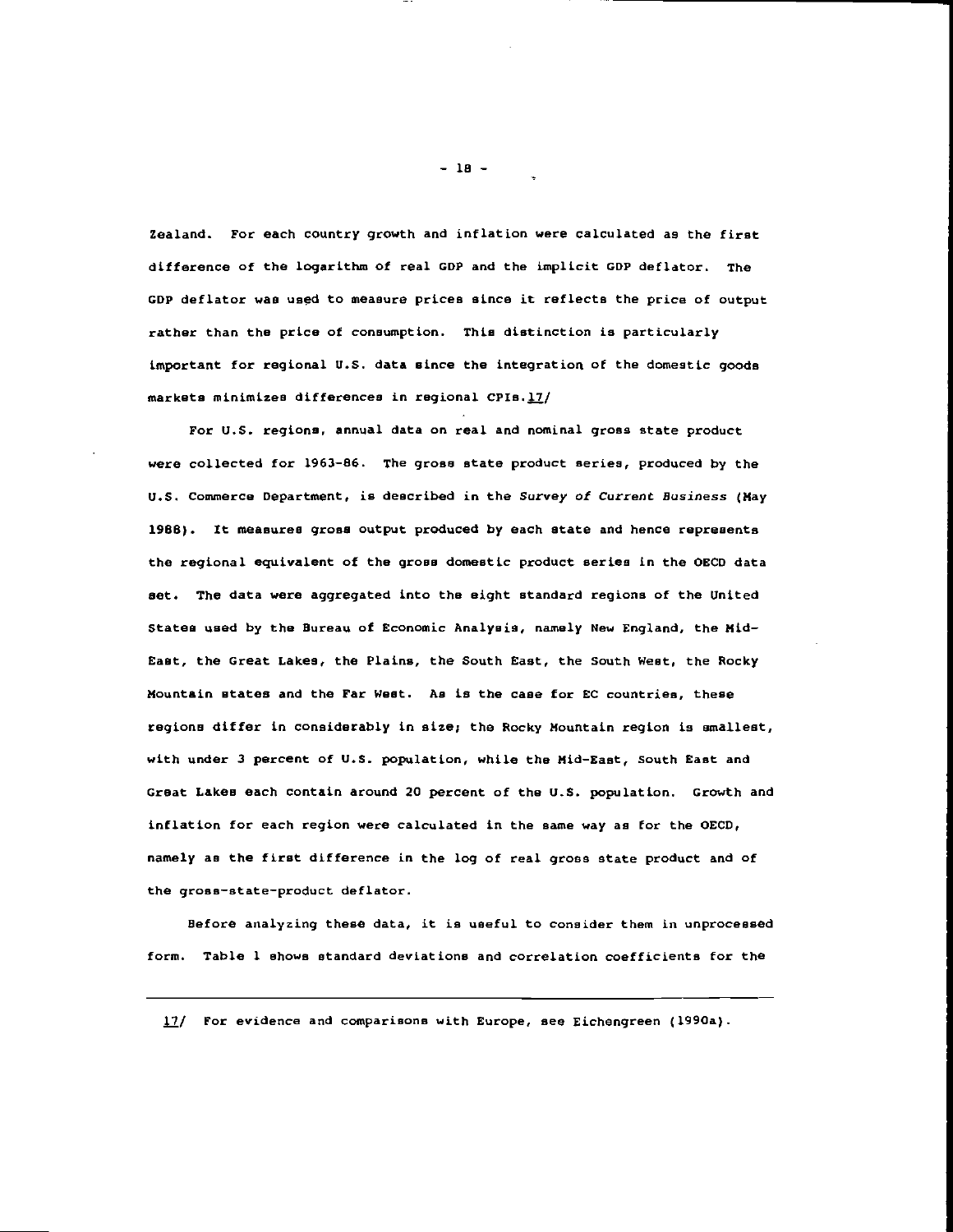|                    | Growth   |              | Inflation    |             |  |
|--------------------|----------|--------------|--------------|-------------|--|
|                    | Stan Dev | Correlation  | Stan Dev     | Correlation |  |
|                    |          | EC Countries |              |             |  |
| Germany            | 0.022    | 1.00         | 0.017        | 1.00        |  |
| France             | 0.018    | 0.74         | 0.031        | .0.47       |  |
| Belgium            | 0.022    | 0.73         | 0.024        | 0.57        |  |
| <b>Netherlands</b> | 0.022    | 0.79         | 0.028        | 0.68        |  |
| Denmark            | 0.025    | 0.67         | 0.023        | 0.69        |  |
| United Kingdom     | 0.021    | 0.54         | 0.052        | 0.48        |  |
| Italy              | 0.023    | 0.52         | 0.054        | 0.33        |  |
| Spain              | 0.027    | 0.56         | 0.044        | 0.26        |  |
| Ireland            | 0.022    | 0.09         | 0.050        | 0.49        |  |
| Portugal           | 0.034    | 0.57         | 0.074        | $-0.07$     |  |
|                    |          |              | U.S. Regions |             |  |
| Mid-East           | 0.025    | 1.00         | 0.020        | 1.00        |  |
| New England        | 0.031    | 0.94         | 0.020        | 0.98        |  |
| Great Lakes        | 0.040    | 0.88         | 0.022        | 0.98        |  |
| Plains             | 0.027    | 0.85         | 0.023        | 0.94        |  |
| South East         | 0.027    | 0.76         | 0.022        | 0.72        |  |
| South West         | 0.022    | 0.40         | 0.035        | 0.89        |  |
| Rocky Mountains    | 0.024    | 0.27         | 0.024        | 0.84        |  |
| Far West           | 0.033    | 0.66         | 0.018        | 0.96        |  |

Table 1. Standard Deviations and Correlation Coefticients with Anchor Areas: Logarithmne of Raw Data

Notes: All variables are measured in logarithms, so that 0.0.27 indicates a standard deviation of approximately 2.1 percent.

l,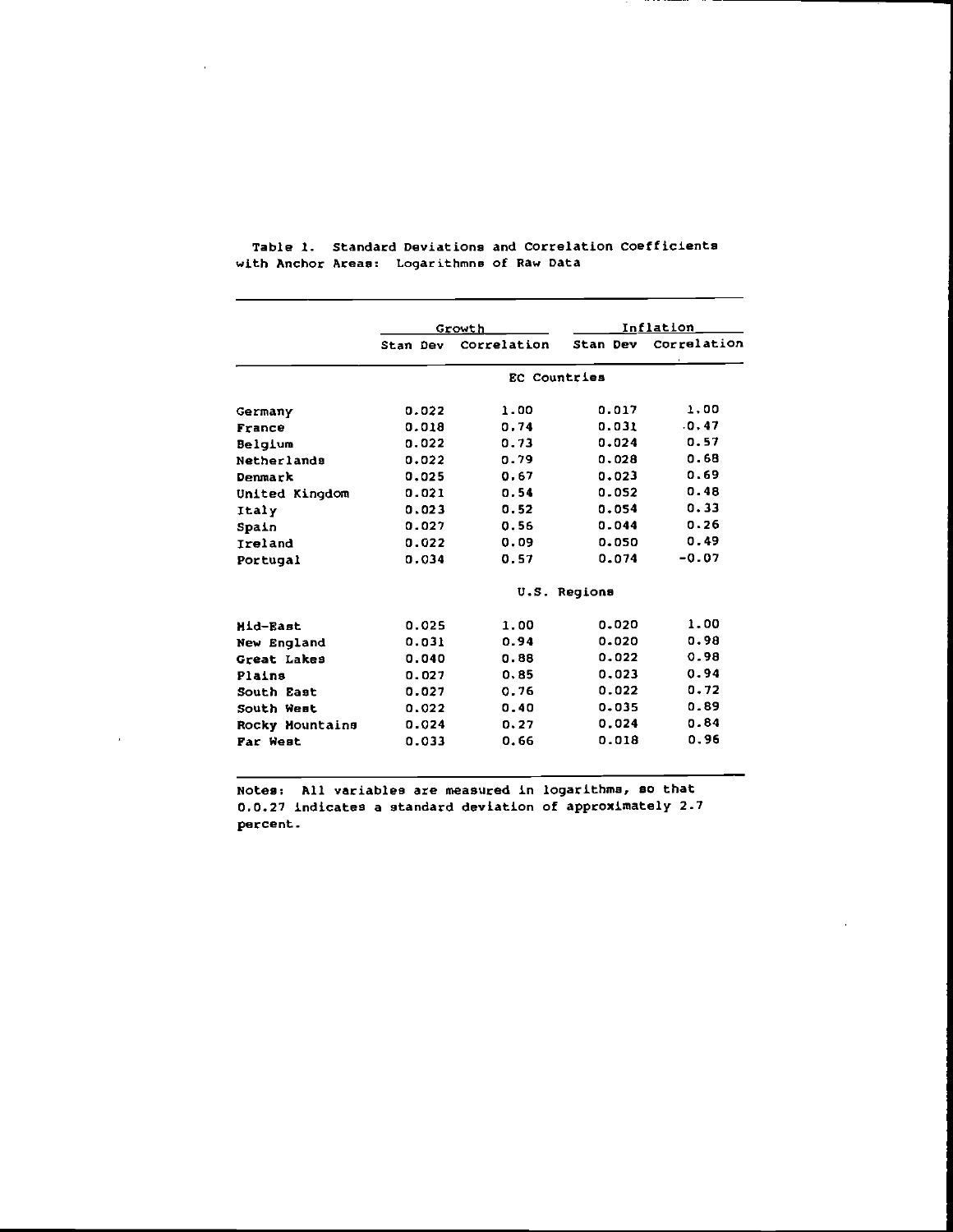logarithm of the growth in output and of inflation across the countries of the EC and the regions of the United States for the full data period.18/ The correlations are measured with respect to Germany in the case of the EC and the Mid-East in the case of the US.  $19/$  The standard deviations indicate that output fluctuations have generally been somewhat smaller across EC countries than across US regions, while inflation variability has been higher in Europe. The correlation coefficients indicate that output growth is generally more highly correlated across US regions than EC regions, although two regions (the Southwest and the Rocky Mountains) have relatively idiosyncratic behavior. For inflation, the correlation coefficients are much more highly correlated across US regions than EC countries, presumably reflecting the existence of a common currency.

tables 2 and 3 extend the analysis of correlations across EC countries and US regions, respectively. They report the share of the variance of output growth and inflation explained by the first principal component (the orthogonal component most correlated with the underlying series) for different groups of countries or regions over several time periods. The results confirm the greater coherence of price and output movements among U.S. regions than among EC countries. For the full period, the first principal component explains 74 per cent of the variance in output movements for U.S. regions but

 $18/$  Since the data are in logarithms, a standard deviation of 0.012 implies an average deviation of 1.2 percent.

19/ Germany is the largest economy in Europe, and has played the anchor role in the ERH, making it the obvious standard for comparison. The Mid-East, which is the most important region in the US financially and, arguably, economically, is taken as the analogous "anchor" region of the US. These choices are retained in all subsequent analysis.

 $-19-$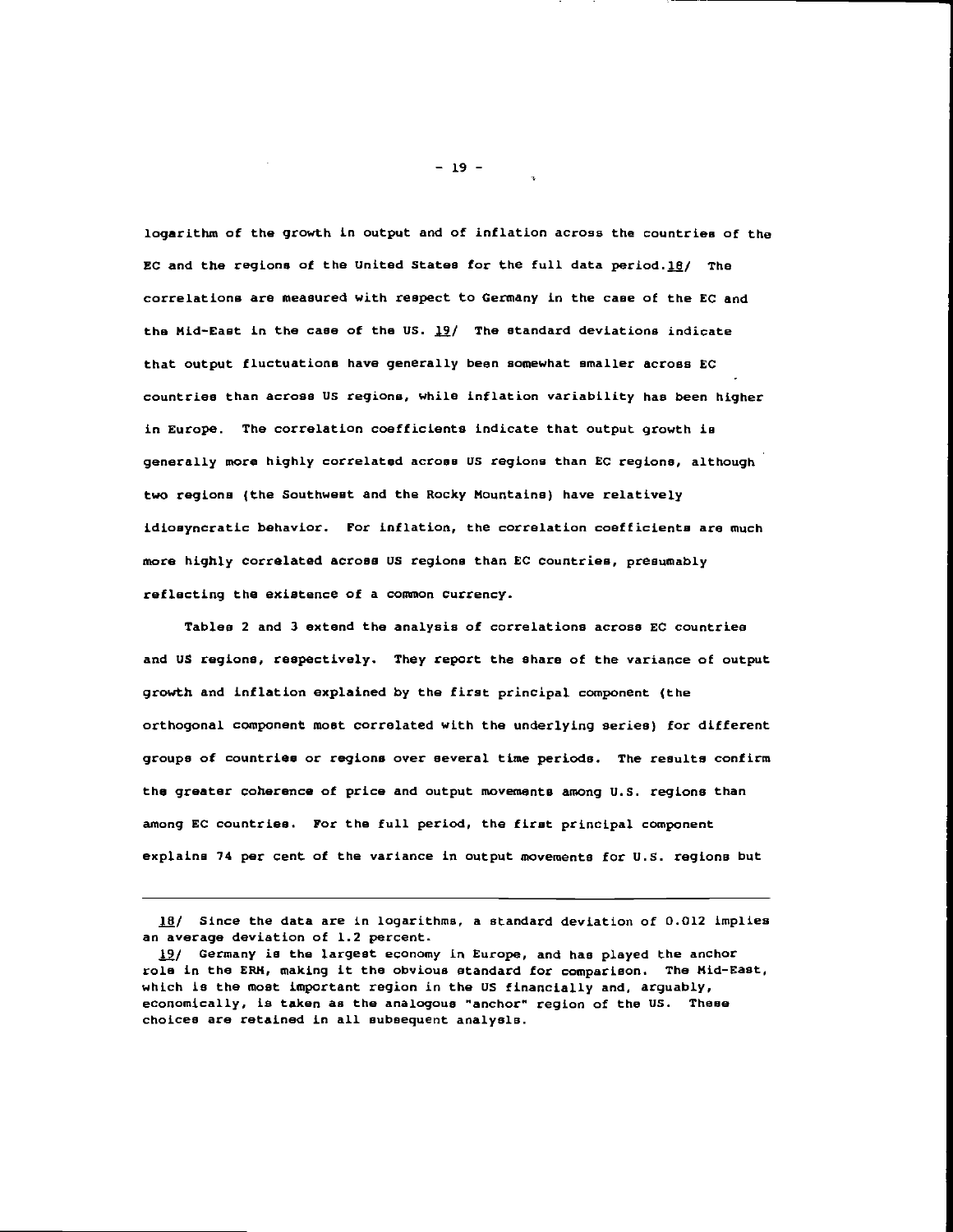|             |        |       |      | EC.       |             |         |
|-------------|--------|-------|------|-----------|-------------|---------|
|             |        | Other | EC   | $Peri-$   | <b>EFTA</b> | Control |
|             | EC11   | 11    | Core | phery     |             | Group   |
|             | Growth |       |      |           |             |         |
| Full Period | 57     | 42    | 73   | 49        | 43          | 49      |
| $1963 - 71$ | 40     | 39    | 73   | 35        | 51          | 49      |
| 1979-79     | 62     | 39    | 82   | 49        | 43          | 53      |
| 1980-88     | 44     | 46    | 54   | 42        | 42          | 57      |
|             |        |       |      | Inflation |             |         |
| Full Period | 59     | 54    | 64   | 70        | 53          | 57      |
| $1963 - 71$ | 44     | 37    | 46   | 38        | 42          | 36      |
| $1972 - 79$ | 39     | 46    | 58   | 52        | 44          | 59      |
| 1980-88     | 73     | 61    | 82   | 69        | 68          | 58      |

#### Table 2. Percentage of Variance Explained by the First Principal Component Across Different Groups of countries: Raw Data

Notes: Since the percentage of variance explained varies with the number of countries in the group, it is not useful to compare the results from the first two columns with those in the subsequent columns. The control group comprises US, Japan. Canada, Australia, New Zealand and Iceland.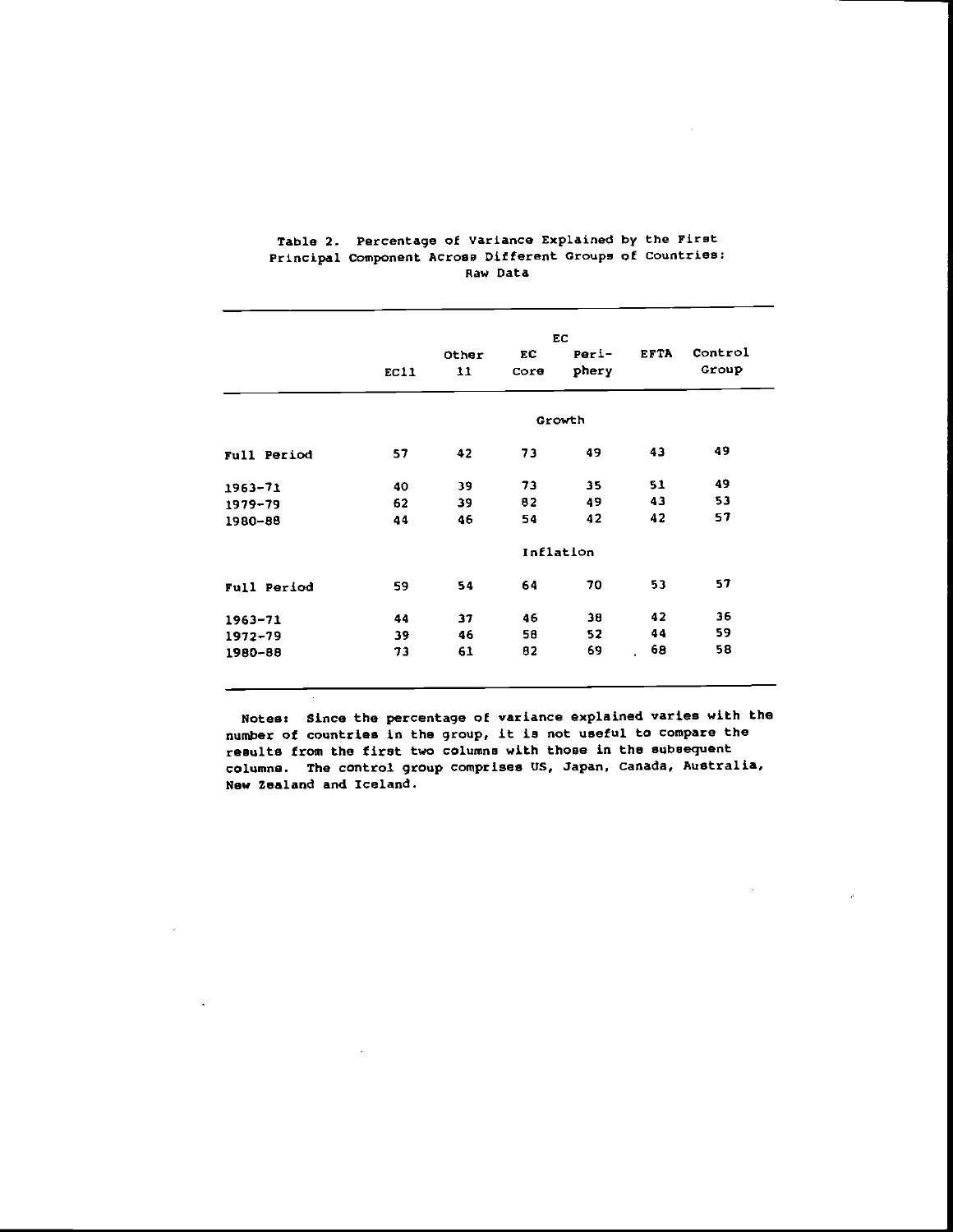only 57 per cent for EC countries. For inflation the comparable figures are 92 and 59 per cent.

For both the U.S. and the EC the first principal component explains the largest ehare of the variance in output in the 1970s, the smallest share in the 1960s. This presumably reflects the fact that all countries and regions experienced an unusually severe recession following the first oil shock. For both the U.S. and the EC the first principal component explains the largest share of the variance in inflation in the 1960s, presumably reflecting the extent to which price—level trends in both the U.S. and Europe were dominated by disinflation after 1980.

Table 2 contrasts the behavior of output and prices in the SC and with that in the 11 other industrial economies in our sample. Although the first principal component explains a larger share of the variance of output in the EC than in the other industrial countries, this is due to the similar reaction of EC members to the oil shock and to other events in the 1970s, rather than to the EMS and firet steps toward completion of the internal market in the 1980e. In contrast, there is weak evidence of the effects of the EMS in the larger share of the variance of inflation explained for the EC than for the other economies in the 1980s.

The failure to discern a large difference in the coherence of output movements between the EC 11 and the other industrial economies reflects divergent movements not among what might be regarded as the "core" members of the EC (Germany, France, Belgium, Luxembourg, the Netherlands and Denmark) but between the core and the EC "periphery" (the U.K., Italy, Ireland, Greece,

-20—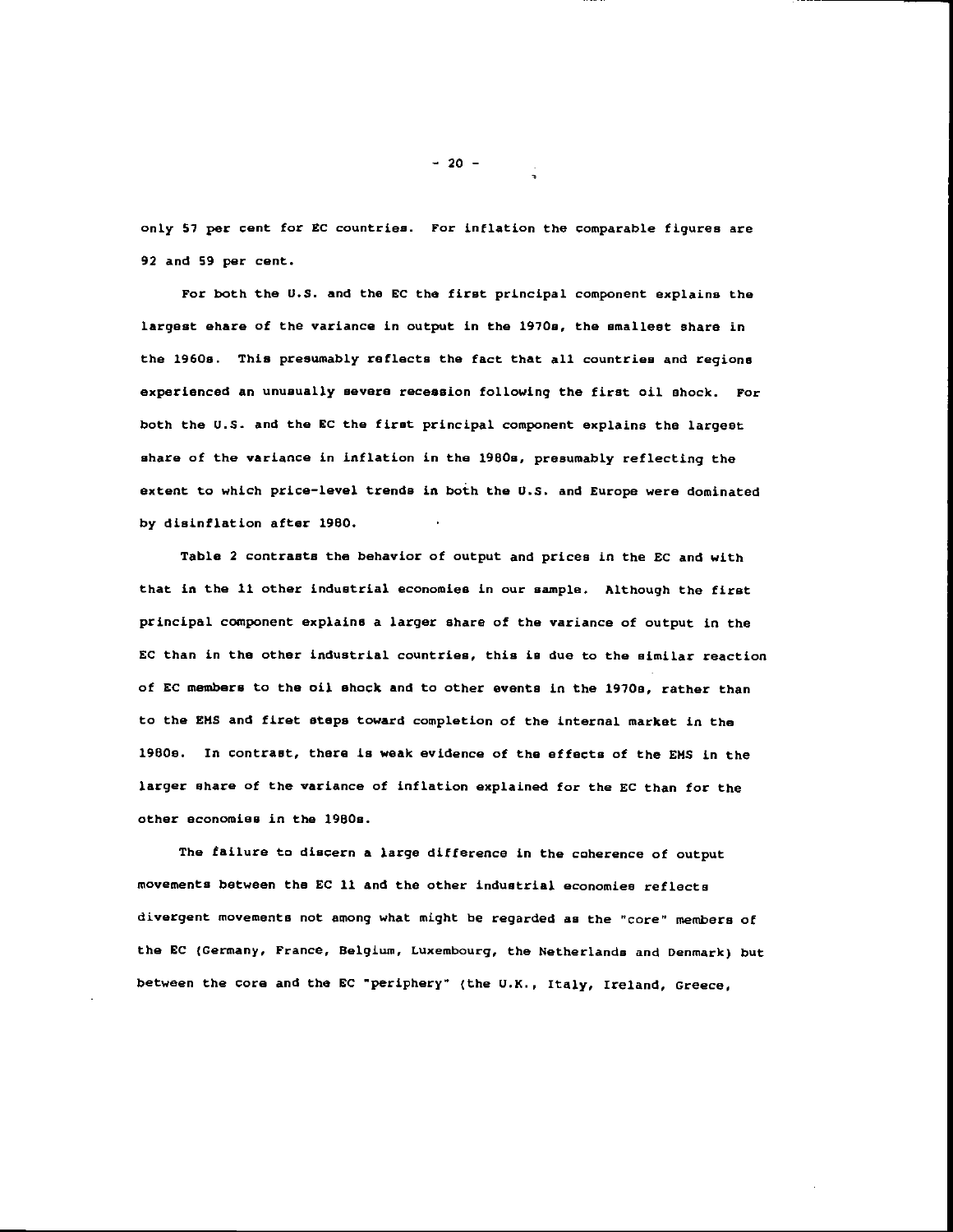|             | All Eight<br>U.S.<br>Regions | Six<br>"Core"<br>Regions | Six<br>"Peripheral"<br>Regions |
|-------------|------------------------------|--------------------------|--------------------------------|
|             |                              | Growth                   |                                |
| Full period | 74                           | 85                       | 73                             |
| $1966 - 72$ | 79                           | 88                       | 78                             |
| 1973-79     | 92                           | 94                       | 92                             |
| 1980-86     | 78                           | 92                       | 74                             |
|             |                              | Inflation                |                                |
| Full period | 92                           | 93                       | 92                             |
| 1966-72     | 84                           | 90                       | 83                             |
| 1973-79     | 70                           | 77                       | 67                             |
| 1980-86     | 98                           | 99                       | 98                             |

## Table 3. Percentage of Variance Explained by the First Principal Component Across Different Groups of U.S. Regions

 $\ddot{\phantom{1}}$ 

Notes: The core regions comprise the Mid-East, New England, Great Lakes, Plains, South East and Far West, the peripheral regions the Mid—East, Plains, South East, South West, Rocky Mountains and Far West.

 $\sim 10^7$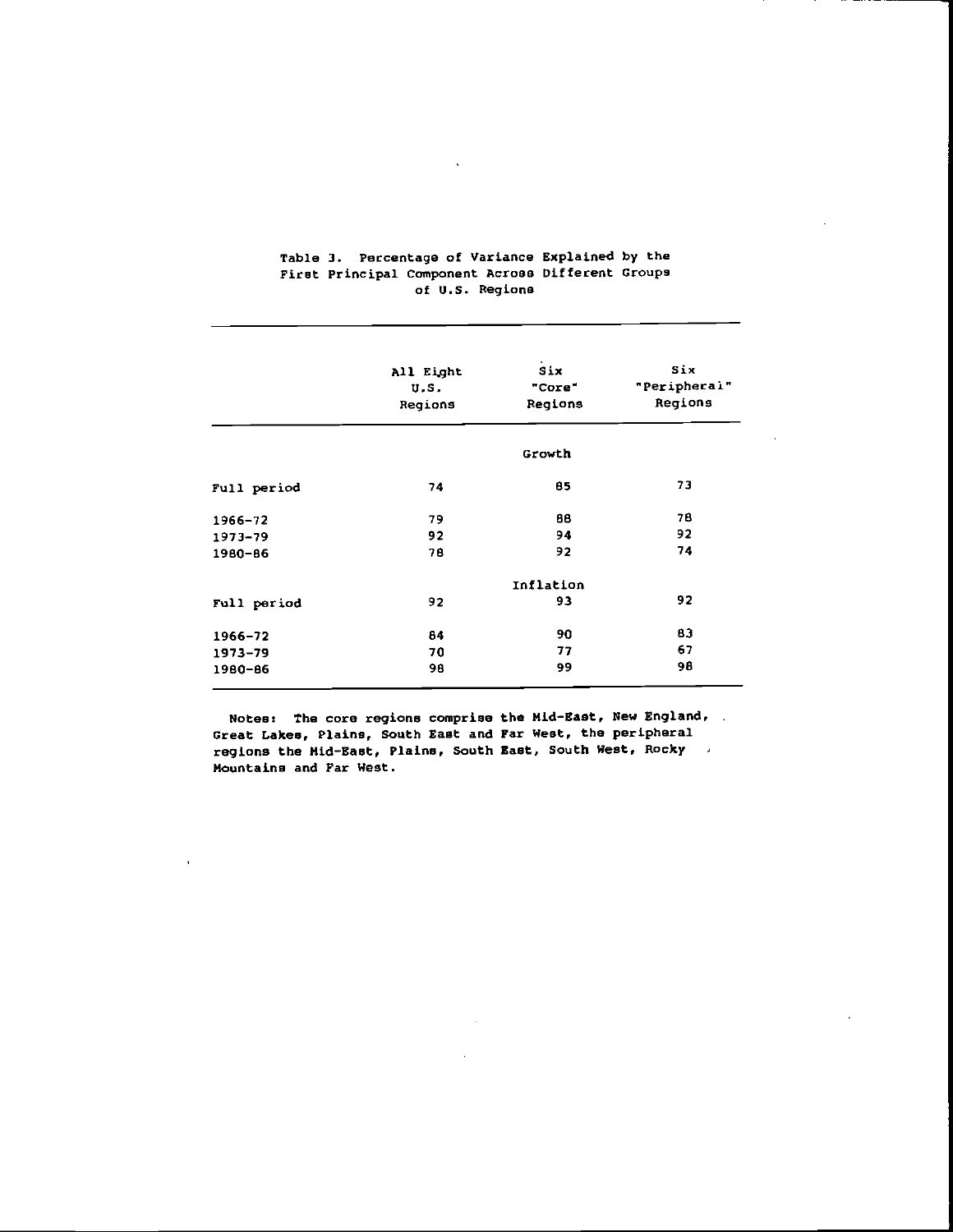Portugal and Spain). In each sub—period, the first principal component explains much less of the variance in output growth among peripheral countries, and generally less for inflation. The coherence of price and output trends among the EFTA countries is similar to that among the members of the EC periphery. The final column of Table 2 reports the results for a control group, made up of the five countries in our sample which are not members of the EC or of EFTA plus Iceland. Iceland, an EFTA member, is included in the control group in order to make the number of countries in each group equal.20/ Again, the behavior of this control group is not dissimilar from that of the EC periphery.

Table 3 reports analogous breakdowns for the United States. The second column, which excludes the Southwest and Rocky Mountains, can be thought of as the U.S. "core."21/ The third column, which excludes the Great Lakes and New England, is intended to simulate a U.S. "periphery." The second column confirms that output movements are more closely synchronized, most notably in the l9BOs, when the Southwest and Rocky Mountains are removed. This presumably reflects the very different composition of production in these two regions (dominated by oil in the Southwest and by other minerals and raw materials in the Rocky Mountain states). There is less difference in the

fl/ We show below that the two excluded regions respond differently to shocks than does the rest of the U.S.

 $-21 - 1$ 

<sup>20/</sup> We include six regions in each column to preserve the same number of regions and therefore render our principal—components analysis as consistent as possible. Since growth and inflation rates are relatively variable in Iceland, and since ite supply and demand shocks are fairly loosely correlated with those of other countries, its inclusion will tend to make shocks to other countries appear coherent compared to the control group. For details, see Bayoumi and Eichengreen (1991).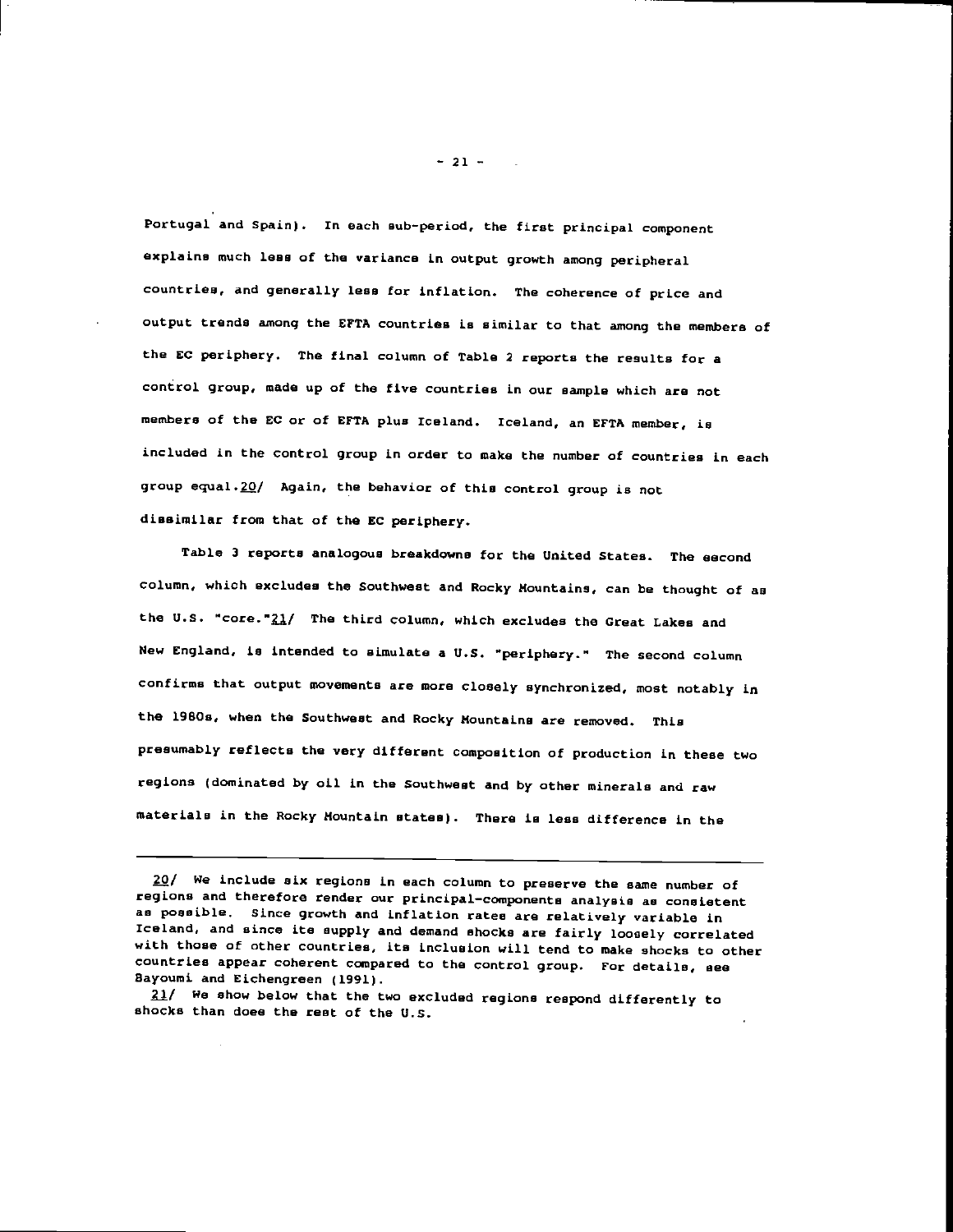behavior of inflation, as if the integration of product markets encompasses even those regions where the composition of local output is different.

The third column confirms that the picture is reversed when the Great Lakes and New England are removed. Compared to table 2, however, the contrast between columns is quite small, substantiating the view of greater coherence of price and output trends among U.S. regions than within the EC and among other countries.

#### V. Results

To identify supply and demand disturbances, we estimated bivariate VARs for each country and region in the sample. In all cases, the number of lags was set to 2, since the Schwartz Bayesian information criterion indicated that all of the models had an optimal lag length of either one or two. $22/$  A uniform lag of two was chosen in order to preserve the symmetry of the specification across countries. For the EC and other countries, the estimation period was 1963—88, while for US regions it was 1966—86. For the OECD countries, the estimation period includes a potential change in regime, namely the break—up of the Bretton Woods fixed exchange rate system in the early 1970s. However, Chow tests of the structural stability produced no evidence of a shift in the early 1970s. Limited analysis using data sets which excluded the Bretton Woods period showed similar results to those reported.

 $-22 -$ 

 $f$ / We also estimated VARs with three lags because, in contrast to the Schwartz Bayesian statistic, the Akaike information criterion showed the optimal lag to be above 2 In some of the models; this specification produced very similar results.P.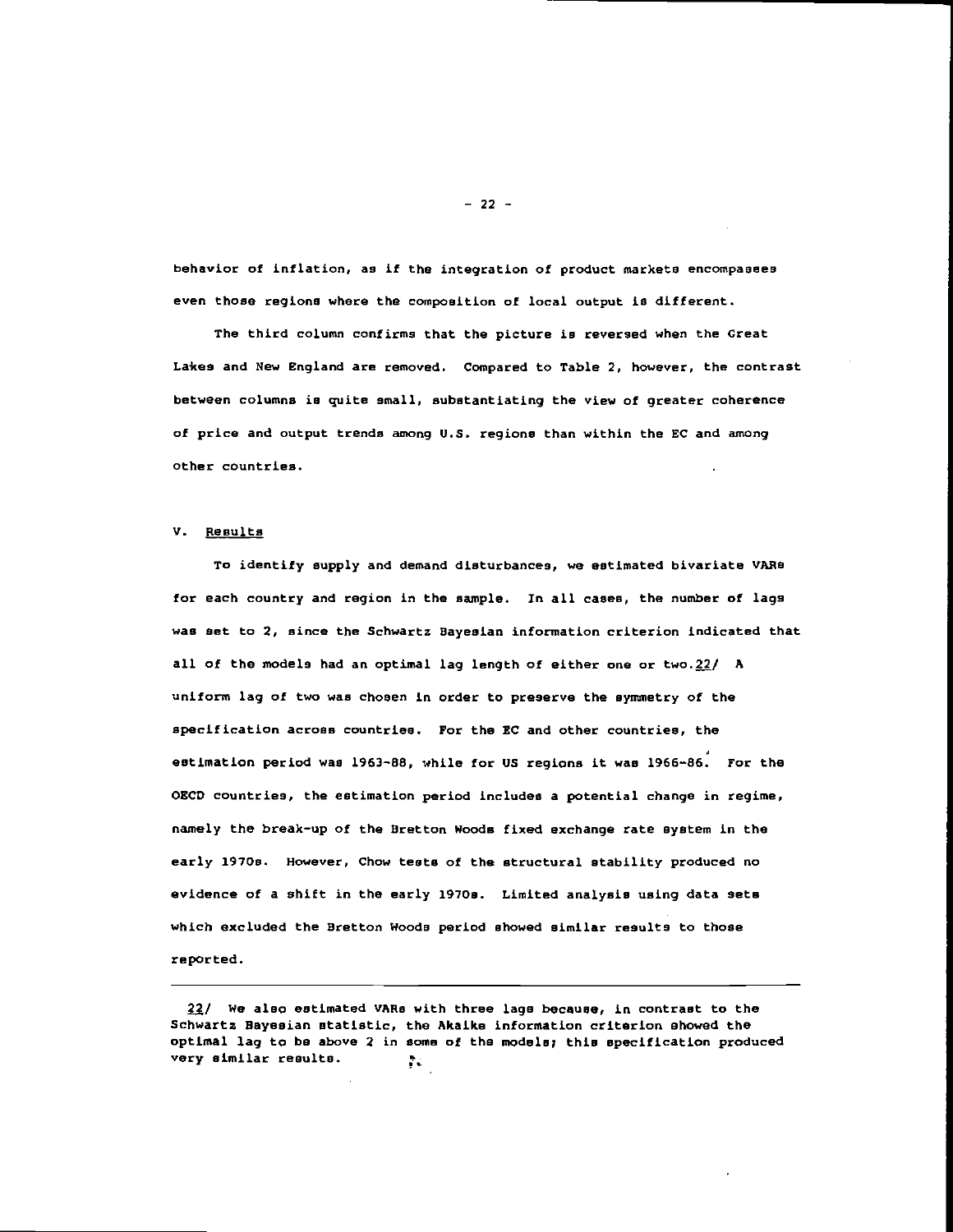In nearly every case, the estimation and simulation results accord with the aggregate—demand—aggregate—supply framework discussed in section III. The "over—identifying restriction" that positive aggregate demand shocks should be associated with increases in prices while aggregate supply shocks should be associated with falls in prices was generally observed. In only 3 of the 30 data cases was it impossible to interpret the results using the aggregate demand—aggregate—supply framework, namely Norway, Ireland and the Rocky Mountain region of the United States.

chart 2 illustrates the results. It shows the output and price impulseresponse functions for the EC and the U.S. as a whole. $23/$  The impulse response functions for output shown in panels (a) and (b) illustrate the restriction that aggregate demand shocks have only temporary effects on the level of output while supply shocks have permanent output effects. Positive demand shocks produce a rise in output initially, which then gradually returns to its baseline levsl; in contrast, positive supply shocks produce a steady rise in output to a new higher equilibrium level. The impulse—response functions for prices shown in panels (c) and (d) indicate that the overidentifying restriction is satisfied. While both aggregate supply and aggregate demand shocks have long-run effects on the price level, demand shocks produce a gradual rise in prices over time, while supply shocks produce a steady decline in prices, as predicted by aggregate-demand-aggregate-supply framework.

23/ These results were obtained by estimating VARs on aggregate data for the U.S. and EC, not by aggregating results obtained using regional U.S. and national European data.

 $-23 - 1$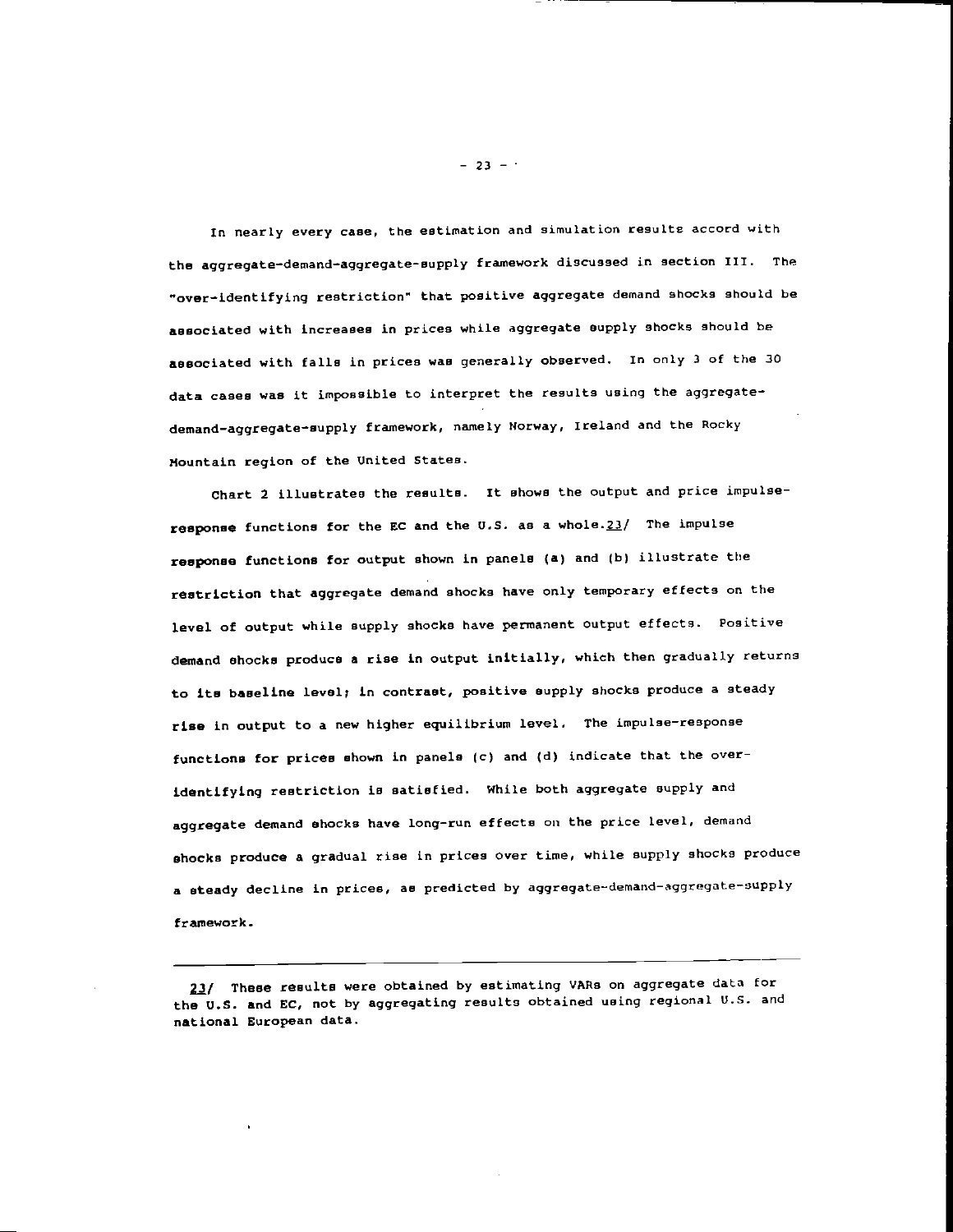

Chart 2 - Impulse Response Functions for the E.C. and U.S.

 $\frac{1}{2}$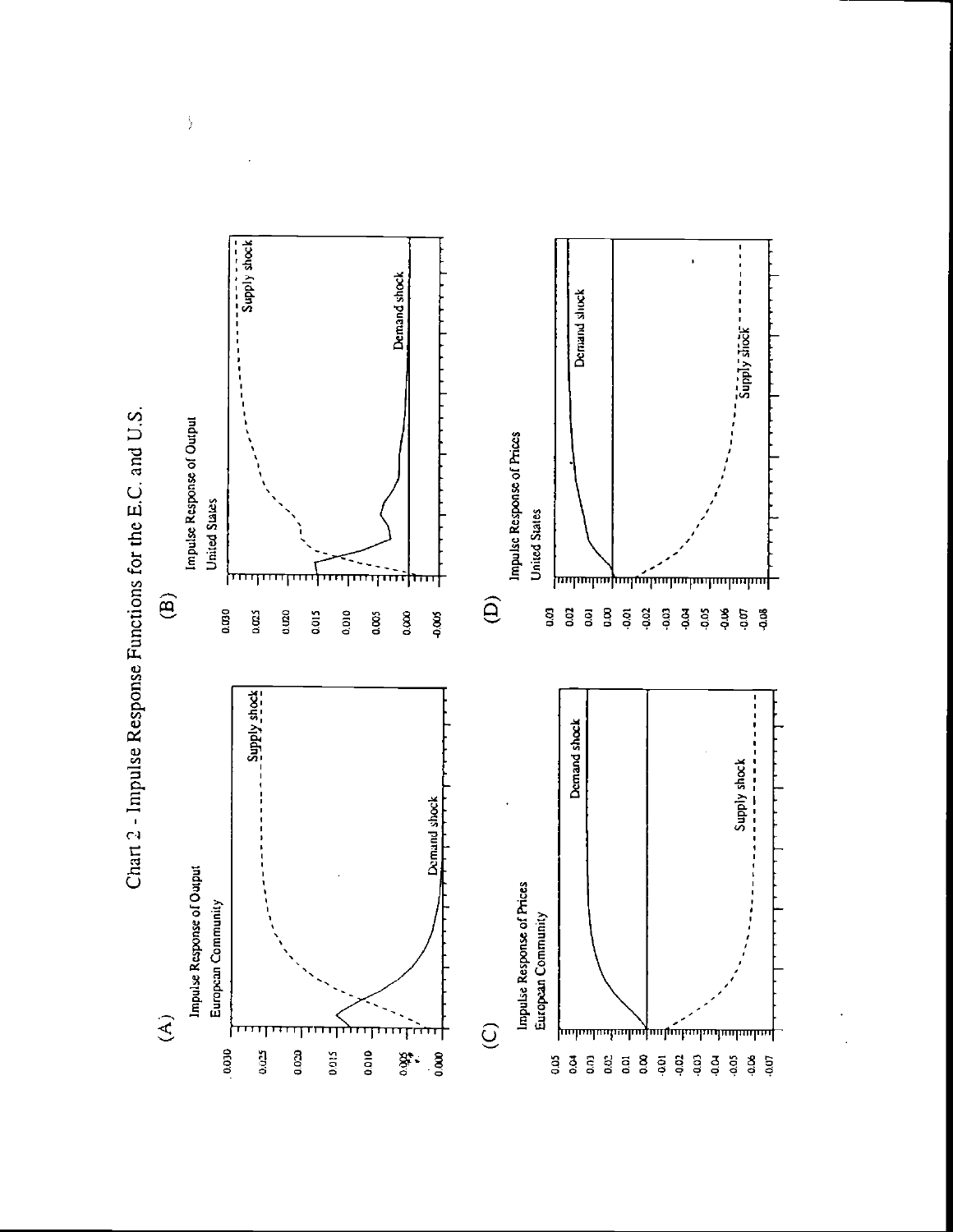Three additional features of the impulse—response functions stand out. (1) Demand shocks are more important than supply shocks for output in the short run. (By construction, they become progressively less important over time.) No such regularity holds for prices. (2) The impulse—response functions for the U.S. appear to show a faster response to shocks than the EC data. (3) In contrast to the results for speed of response, the magnitude of response is remarkably similar for the U.S. and the Ec, implying that the underlying shocks may be of a similar magnitude. (These are issues to which we will return below.)

chart 3 displays the underlying demand and supply shocks for the EC and U.S. aggregates. In the case of the EC, large negative disturbances to supply are evident in 1973—197S and 1979—80, corresponding to the two oil shocks, along with a large negative supply shock in 1968 which is more difficult to interpret. The demand disturbances illustrate the different response of the EC to the first and second oil crises; there is a large positive demand shock in 1971, while from 1980 onwards demand shocks are negative. In the case of the U.S., the effects of the oil crises are also clearly evident, while the rapid recovery of the 1980s seems to be associated with a series of positive supply shocks (perhaps reflecting supply—side friendly tax cuts). There is a major negative demand shock in 1982, corresponding to the policy of disinflation pursued by the Federal Reserve System.

We now turn to the results for individual EC countries and U.S. regions. We first examine the correlation of aggregate demand and supply shocks across EC members and standard U.S. regions in order to identify similarities and

— 24 —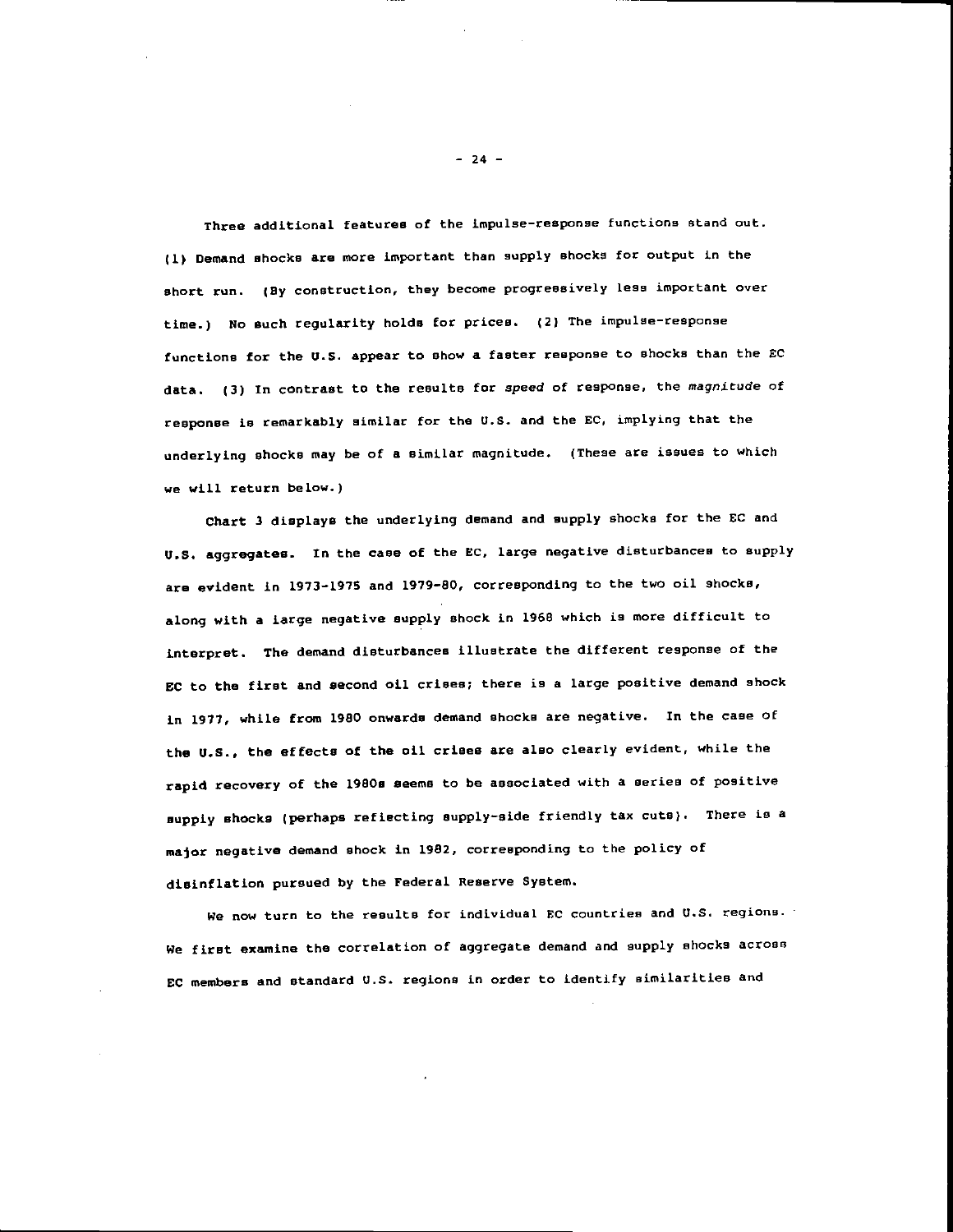

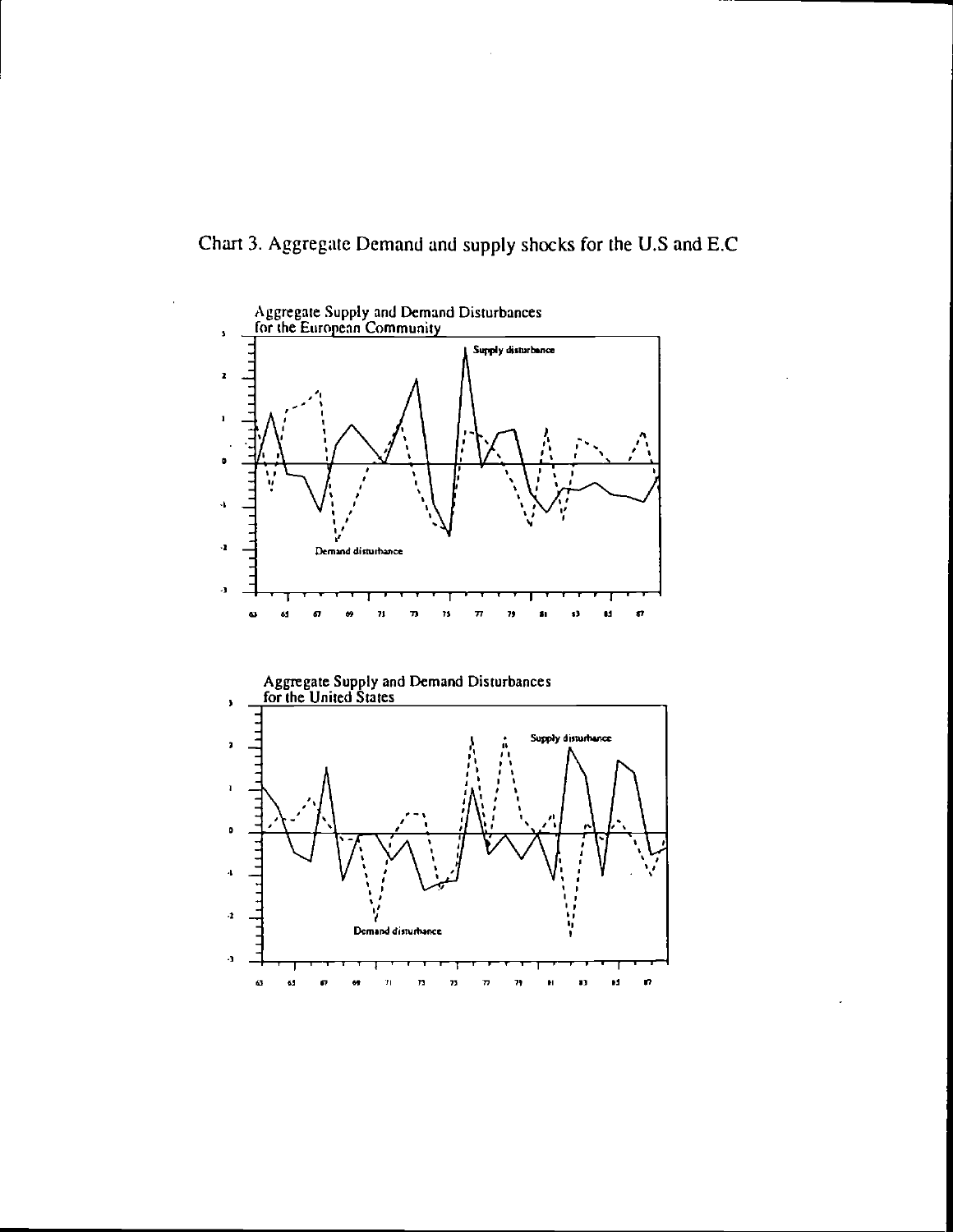differences between the two groups. We next consider comparisons over tine in order to study whether the shocks to the CC have become more correlated as a result of macroeconomic policy convergence. Finally, we compare the magnitude of underlying demand and supply disturbances in Europe and the U.S. and contrast their speed of adjustment.

Correlations. The first column of data in Table 4 shows correlation coefficients measuring the correlation of supply shocks in Germany with those in other EC countries. German supply shocks are highly correlated with those experienced by four of its close neighbors: France, the Netherlands, Denmark and Belgium. Alt four have correlation coefficients of 0.5—0.7, while the other six EC countries (the UK, ttaly, Spain, Ireland, Portugal and Greece) have lower correlations, on the order of -0.1 to +0.3. The bottom half of the table shows the same results for U.S. regions, with the Mid—East taken as the U.S. center analogous to Germany in the EC. The data display a similar pattern but with higher correlations than those of EC countries. The three u.s. regions neighboring the Mid—East (New England, the Great Lakes and the South East) have correlations of over 0.65, while the other four regions (the Plains, the Rocky Mountains, the Southwest and the Far West) have lower correlations. The correlation between the Far West and the Mid—East is still relatively high (over 0.5), but that between the Southwest and the Mid—East is negative (presumably reflecting the importance of the oil industry in states Like Texas and Oklahoma).

— 25 —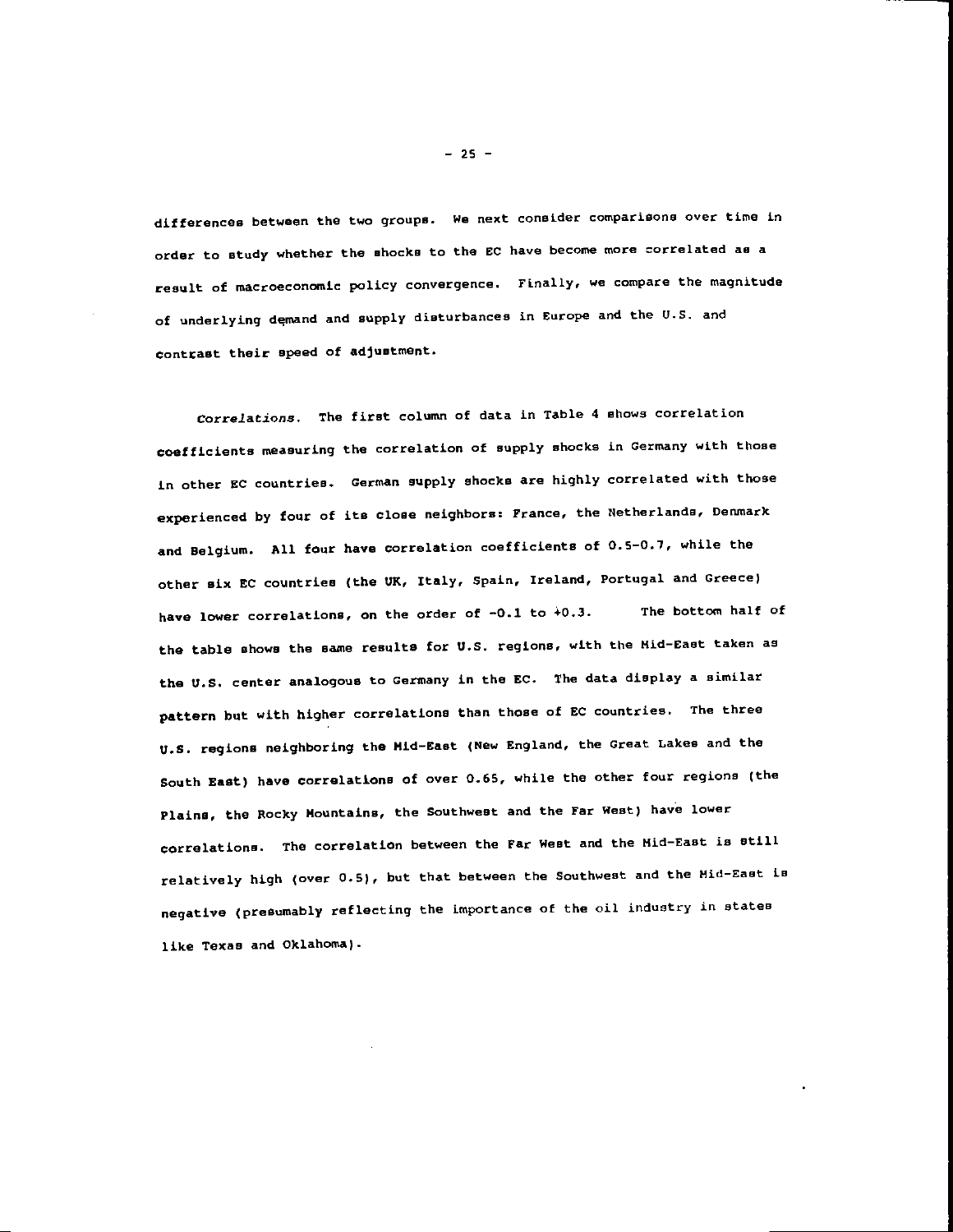|                 | Supply       | Demand  |  |  |
|-----------------|--------------|---------|--|--|
|                 | Shocks       | Shocks  |  |  |
|                 | EC Countries |         |  |  |
| Germany         | 1.00         | 1.00    |  |  |
| France          | 0.54         | 0.35    |  |  |
| Belgium         | 0.61         | 0.33    |  |  |
| Netherlande     | 0.59         | 0.17    |  |  |
| Denmark         | 0.59         | 0.39    |  |  |
| United Kingdom  | 0.11         | 0.16    |  |  |
| Italy           | 0.23         | 0.17    |  |  |
| Spain           | 0.31         | $-0.07$ |  |  |
| Ireland         | $-0.06$      | $-0.08$ |  |  |
| Portugal        | 0.21         | 0.21    |  |  |
| Greece          | 0.14         | 0.19    |  |  |
|                 | U.S. Regions |         |  |  |
| Mid-East        | 1.00         | 1.00    |  |  |
| New England     | 0.86         | 0.79    |  |  |
| Great Lakes     | 0.81         | 0.60    |  |  |
| Plains          | 0.66         | 0.50    |  |  |
| South East      | 0.30         | 0.51    |  |  |
| South West      | $-0.12$      | 0.13    |  |  |
| Rocky Mountains | 0.18         | $-0.28$ |  |  |
| Far West        | 0.52         | 0.33    |  |  |

#### Table 4. correlation Coefficients Between Anchor Areas and Other Regions: Underlying Shocks

 $\bullet$ 

Notes: The correlation coefficients refer to the entire data period: 1962—88 for the EC data and 1965—86 for the US regions.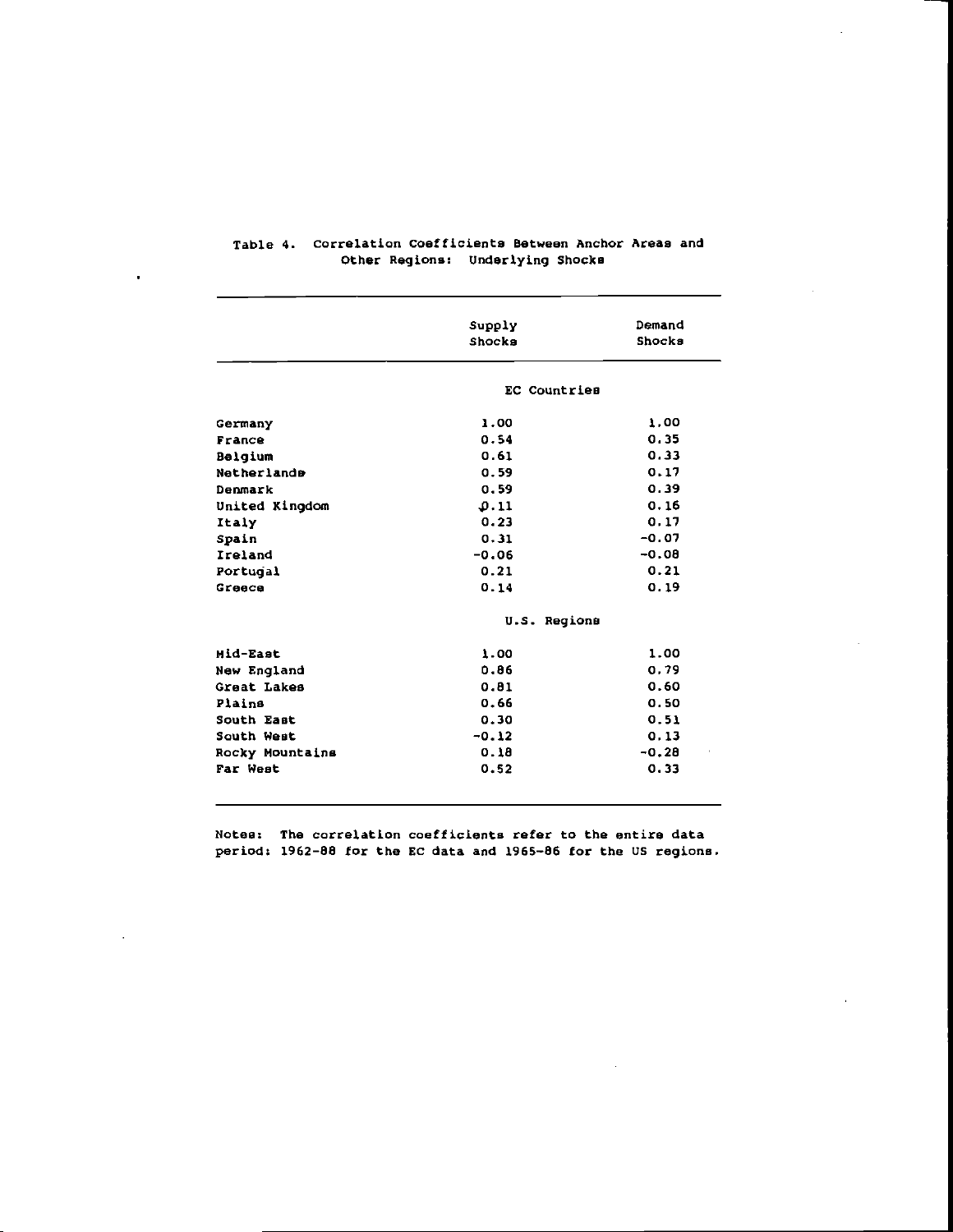In effect, then, both the EC and the US can be divided into a "core" of regions characterized by relatively symmetric behavior and a "periphery" whose disturbances are more loosely correlated with those experienced by center. As in Europe, the U.S. "core" is made up of areas that are neighbors of the center region (the only exception being the Far West).

The results for demand disturbances, reported in columns 2 and 4, are more difficult to characterize. All of the correlations for Ec countries are in the range  $-0.1-+0.4$ . As with supply disturbances, there is some evidence that demand disturbances are more highly correlated across core countries than among the members of the EC periphery. The simple arithmetic means of the respective sets of correlation coefficients are 0.31 and 0.10. The "core periphery" distinction is less strong, however, for the demand shocks than for the supply shocks.

The correlation of regional demand disturbances for the U.S. is higher than the analogous correlation for Europe. This is what one would expect insofar as U.S. regions are members of a monetary union and should therefore experience similar monetary and (perhaps) fiscal shocks. The other three members of the U.S. core (New England, the Great Lakes and the South East) all have correlation coefficients with the Mid—East excess of 0.5. The Far West and the Plains have correlation coefficients of more than 0.33, while the two remaining regions (the Southwest and the Rocky Mountains) have more idiosyncratic demand shocks.

chart 4 juxtaposes the correlation coefficients of demand shocks (on the vertical axis) and the correlation coefficients supply shocks (on the

 $-26 -$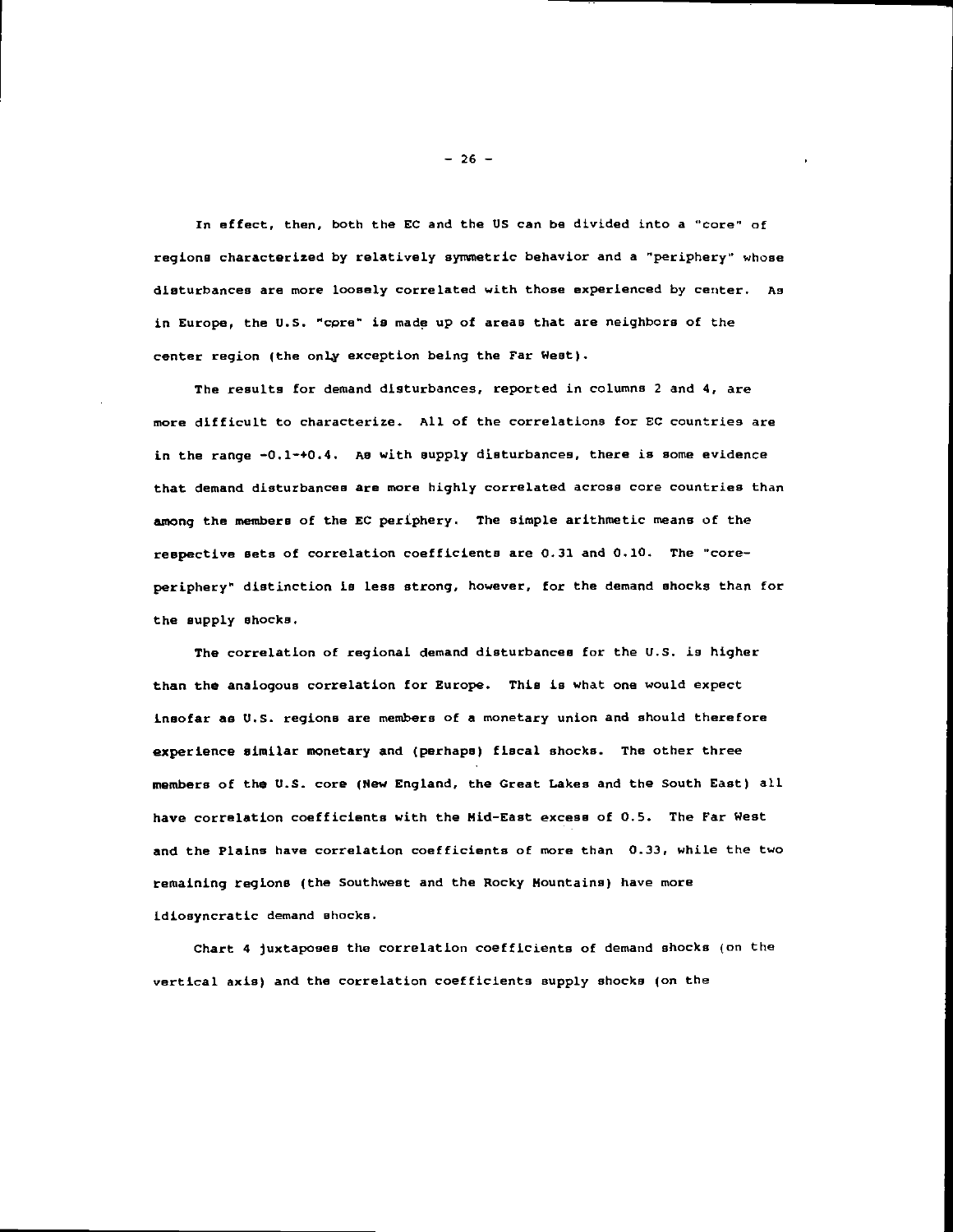## Chart 4. Correlation of demand and supply shocks with anchor areas

Correlation of supply and demand disturbances<br>with German supply and demand disturbances







 $\overline{a}$ 

Supply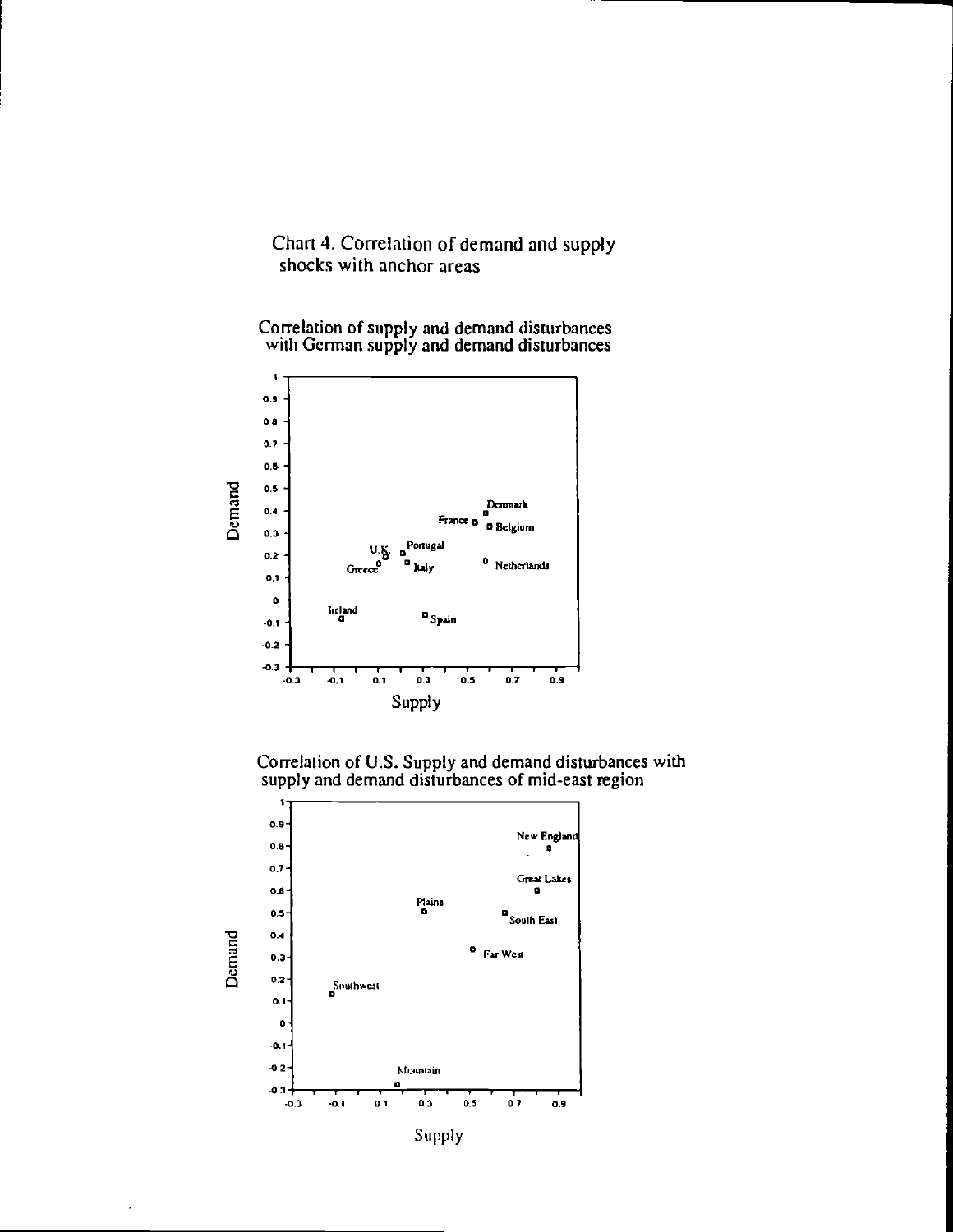horizontal axis). (The top panel is for Germany and the other EC countries, while the lower panel is for the Hid—East and other U.S. regions). While the distinction between "core" (with highly correlated supply shocks) and a "periphery" is evident in both panels, it is also clear that the U.S. regional data are characterized by higher correlations.

In Table S the correlations between demand and supply shocks are summarized using principal components analysis. Results are reported for three successive subperiods as a way of exploring the extent to which supply and demand shocks to EC member countries have grown more similar over time. The first two columns compare the 11 EC members with 11 other industrial economies. For the full sample period, the EC countries have more correlated aggregate supply and aggregate demand shocks. The first principal component explains 31 to 33 percent of the variance for the 11 EC countries; for the others it explains only 26 percent. This pattern of higher correlations among EC countries generally holds for subperiods. There is, however, little or no evidence of convergence over time. There is no apparent tendency for the difference in the percentage of the variance explained for the EC and for the other 11 industrial countries to increase over time.

In columns 3 to S the results are extended to distinguish the EC core (Germany, Trance, Belgium, the Netherlands. Denmark and Luxembourg), the EC periphery (the UK, Italy, Spain. Portugal. Ireland and Greece). and a control group of countries belonging to neither EFTA or the EC (the U.S., Japan,

 $-27 -$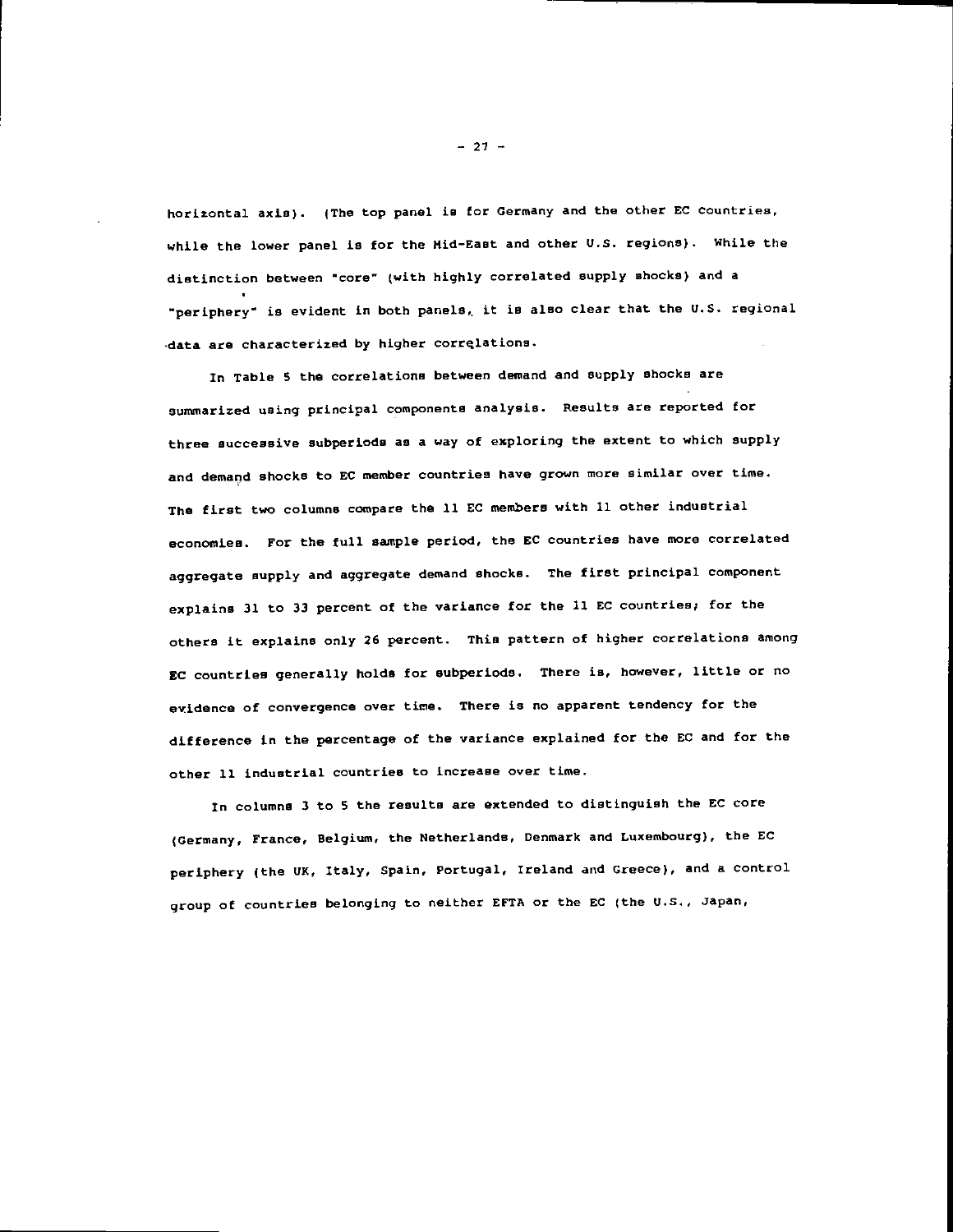|             |      | Other | EC            | EC.<br>Peri- | Control | U.S.    |
|-------------|------|-------|---------------|--------------|---------|---------|
|             | EC11 | 11    | Core          | phery        | Group   | Regions |
|             |      |       |               |              |         |         |
|             |      |       | Supply Shocks |              |         |         |
| Full Period | 33   | 26    | 54            | 32           | 33      | 49      |
| $1963 - 71$ | 34   | 33    | 39            | 40           | 42      | 53      |
| $1979 - 79$ | 44   | 41    | 63            | 41           | 51      | 65      |
| 1980-88     | 35   | 37    | 62            | 41           | 47      | 68      |
|             |      |       | Demand Shocks |              |         |         |
| Full Period | 31   | 26    | 53            | 36           | 41      | 51      |
| $1963 - 71$ | 30   | 34    | 58            | 30           | 37      | 44      |
| $1972 - 79$ | 40   | 38    | 50            | 49           | 48      | 49      |
|             | 40   | 34    | 54            | 43           | 56      | 75      |

## Table 5. Percentage of Variance Explained by the First Principal Components for Geographic Groupings

Notes: The control group comprises US, Japan. Canada, Australia, New Zealand and Iceland. The sample period is 1962-88.

 $\ddot{\phantom{a}}$ 

 $\bar{1}$ 

l,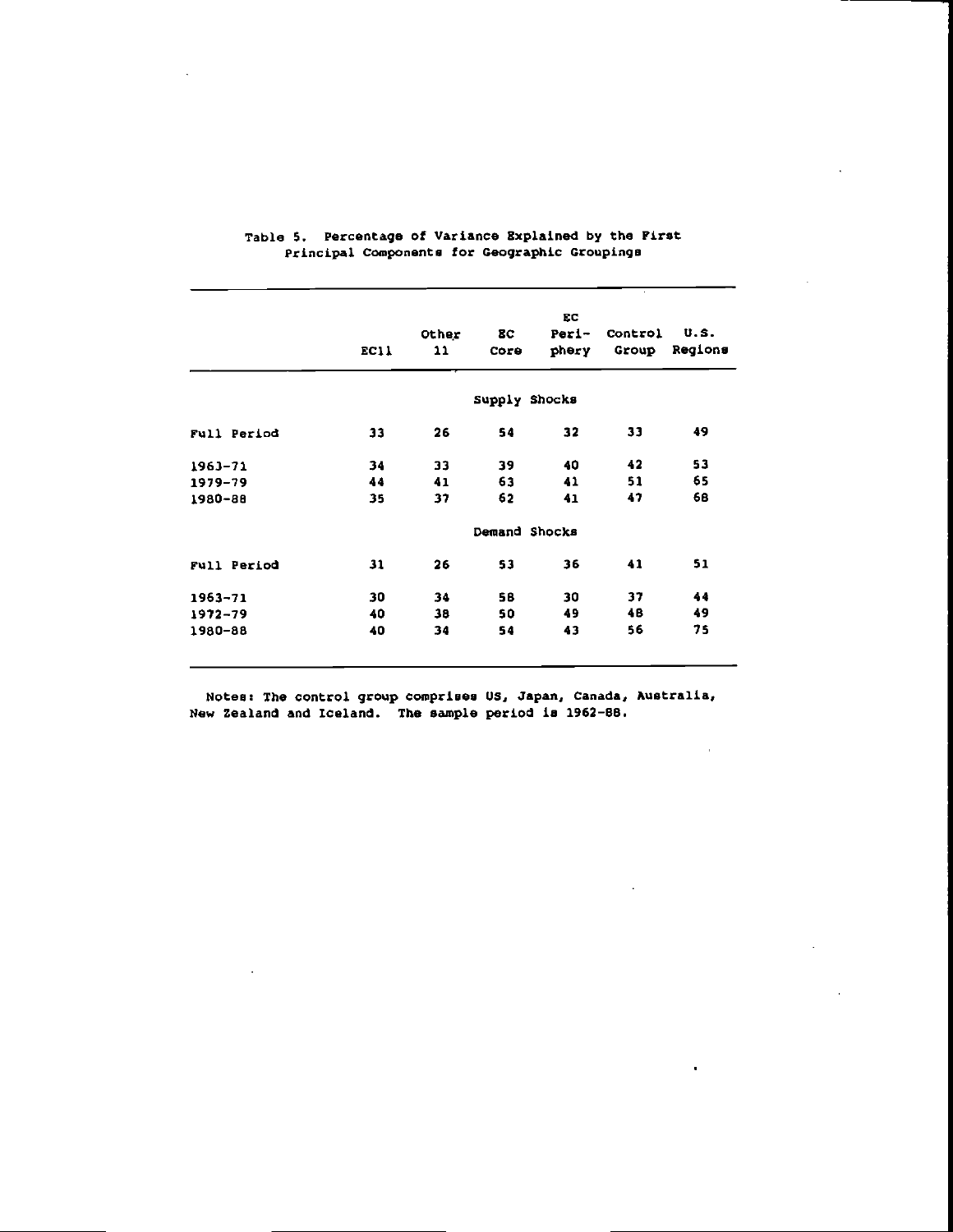Canada, Australia, New Zealand and Iceland). $24/$  The countries of the EC core have more correlated supply and demand shocks than either the periphery or the control group. The difference is most striking for supply shocks: the first principal component explains 54 percent of the variance for the core EC countries, compared to 32 percent for the periphery. and 33 percent for the control group. In fact, the first principal component actually explains a slightly lower percentage of variance for the EC periphery than for the control group. this is true for both supply and demand shocks and for the full data period. There is little indication, moreover, of convergence by. newcomers to the EC —— in other words, of a tendency for the correlation of disturbances among members of the EC periphery to rise over time compared to the correlation of disturbances among members of the control group.

The sixth column shows the results for the eight U.S. regions. Their correlations are similar to those for the EC core but significantly higher than those for the EC periphery and the control group. The correlations are considerably higher when the Southwest and Rocky Mountains are excluded than when all 8 u.s. regions are included. When the Great takes and New England are excluded, the correlations fall. Thus, the correlation of supply and demand disturbances across U.S. regions is sensitive to precisely what regions

 $-28 -$ 

<sup>24/</sup> Luxembourg (which is otherwise excluded from the analysis due to its small size) was included in order to make the number of countries equal across groups. Iceland, which is a member of EFTA, was included in the control group for similar reasons. It should be stressed that the results from principal components analysis depends upon the number of series involved in the comparison. Hence it is not useful to compare the results for the EC 11 with (say) that of the six EC peripheral countries.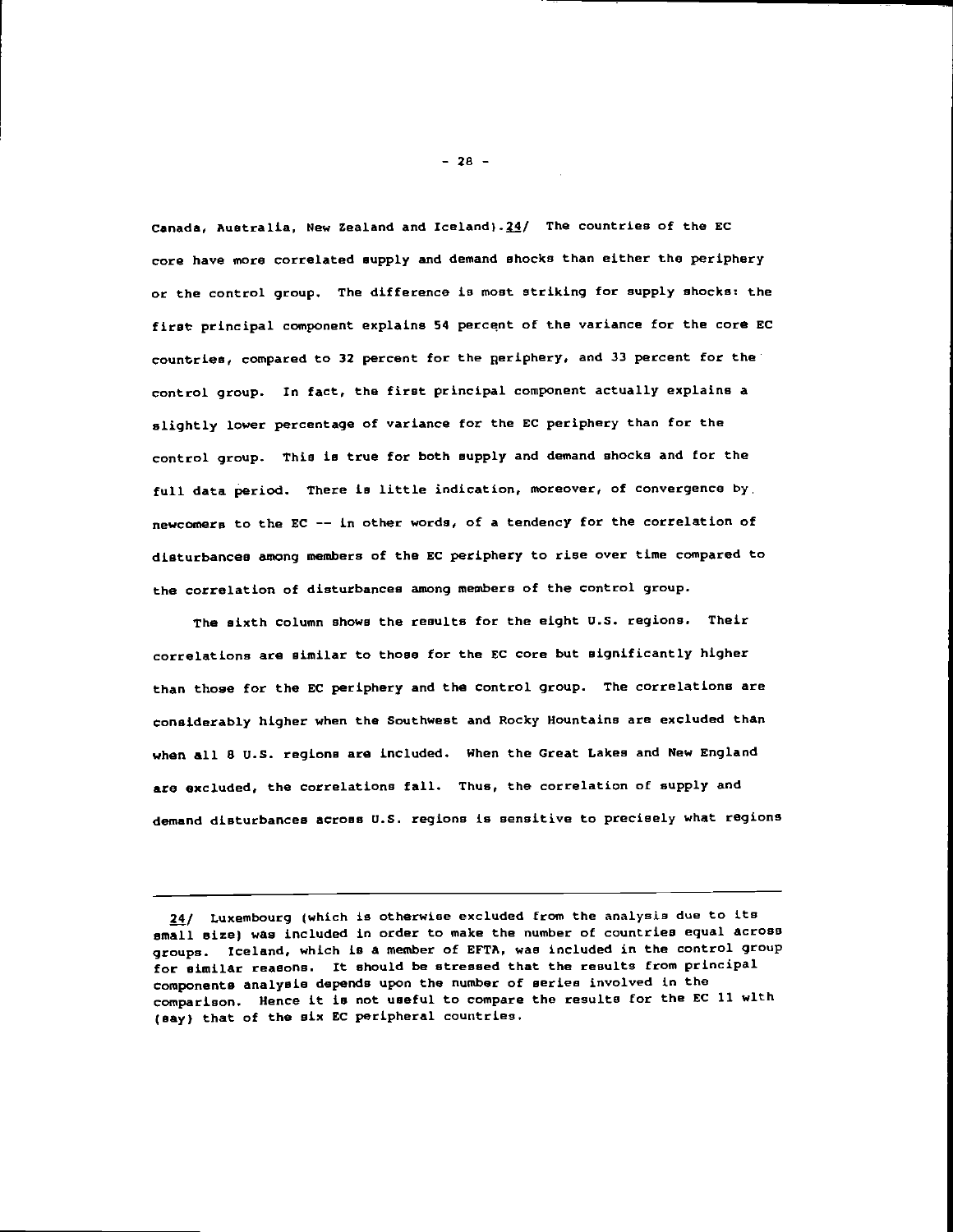are included. The core EC countries are consistently near the bottom of this range defined by the correlations for these subsets of U.S. regions.

To summarize, the results for both the U.S. and EC suggest that it is possible to distinguish core regions for which supply and demand shocks are highly correlated, and a periphery in which the correlation of shocks is less pronounced. In each case the core is comprised of regions neighboring the center region (Germany in the case of the EC, the Mid-East in the case of the U.S.). Whether one compares the 8 U.S. regions with the 11 EC members or limits the comparison to the EC and U.S. cores, disturbances tend to be more highly correlated in the U.S. $25/$  Only if one compares the core EC countries with all 8 U.S. regions are the correlations of similar magnitude, although it should be recalled that in the case of demand shocks the higher US correlations may reflect the impact of uniform economic policies.

Size of Shocks. In addition to looking at the symmetry or correlation of shocks across regions, our methodology can also be used to estimate their relative size. The Larger the size of the underlying shocks, the more difficult it may be to maintain a fixed exchange rate, and the more compelling may be the case for an independent economic policy response. This is particularly true of supply shocks, which may require more painful adjustment.

25/ This is particularly true if one takes into account the fact that several of the peripheral U.S. regions are quite small. Together the Rocky Mountains and Southwest contain less than 12 percent of the U.S. population.

 $-29 -$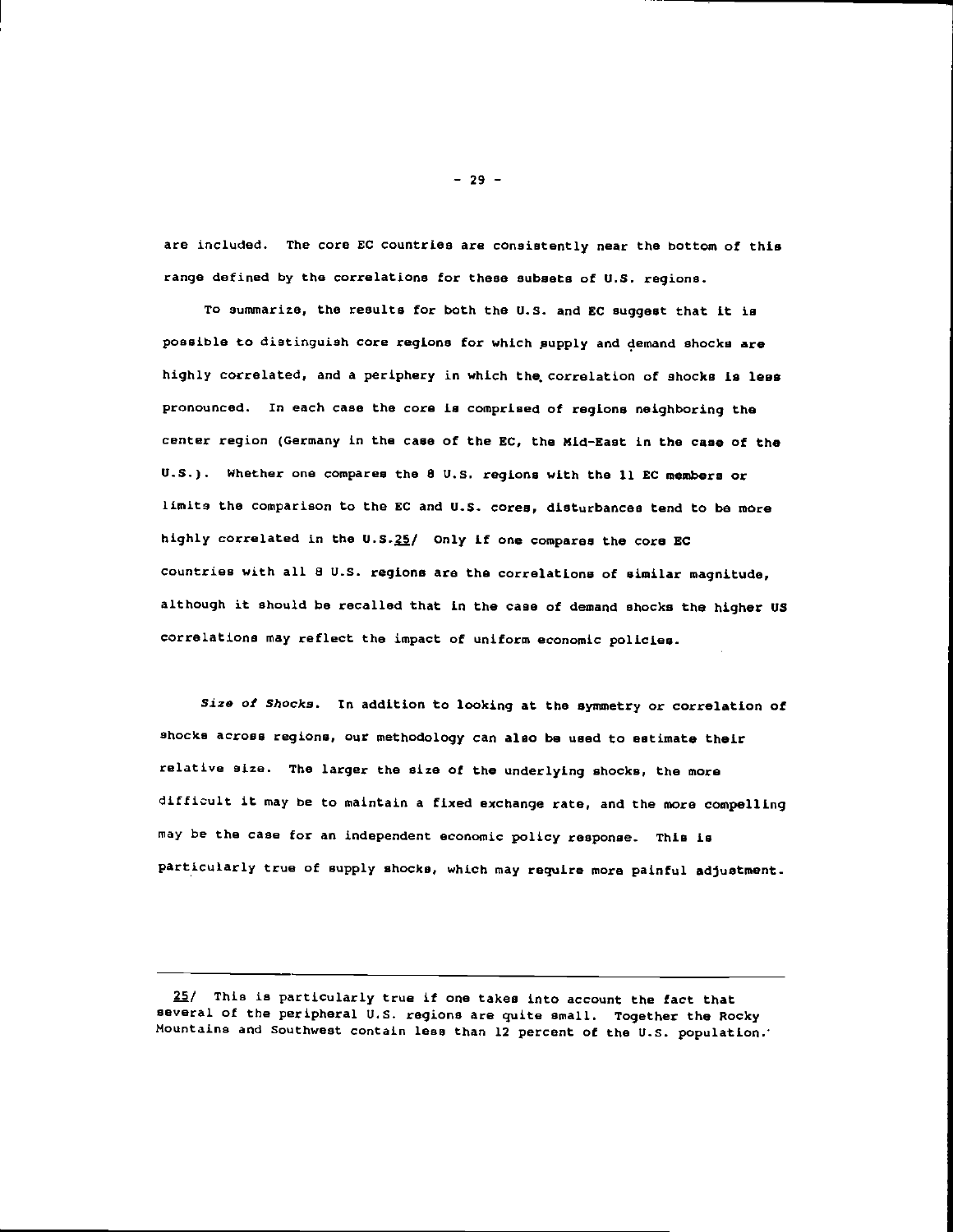Table 6 reports the standard deviations of the aggregate demand and aggregate supply disturbances for EC countries and US regions. $26/$  For the EC, the magnitude of supply shocks, like the correlation of supply shocks, suggests the existence of two distinct groups of countries. The core countries, Germany, France, Belgium, the Netherlands and Denmark, all have standard deviations in the range of 0.01—0.02 (1—2 percent per annum). The standard deviations for the periphery (the United Kingdom, Italy, Spain. Portugal, Ireland and Greece) all range from 0.02 to 0.04. (2-4 percent per annum). Broadly speaking, then, the peripheral countries experience supply shocks twice as large as the core countries.

The supply shocks to U.S. regions are similar to those experienced by the EC core and uniformly lower than those of the EC periphery. The standard deviation for the U.S. Southwest, which at 0.019 is the largest for any U.S. region, is still lower than that for any of the members of the EC periphery. There is also some indication that the U.S. regions, particular those in the core, experience smaller supply shocks than members of the EC core; 5 of the B U.S. standard deviations are below 0.15, compared to only 1 of S for the EC core.

The results for demand shocks, shown in the right hand columns, are more difficult to interpret. Demand shocks in the EC core are slightly smaller than those to the EC periphery. Germany and France, for example, have the lowest standard deviations. Further generalization is difficult, however.

 $-30 -$ 

<sup>26/</sup> These are calculated using the modification of the VAR decomposition discussed in footnote 14.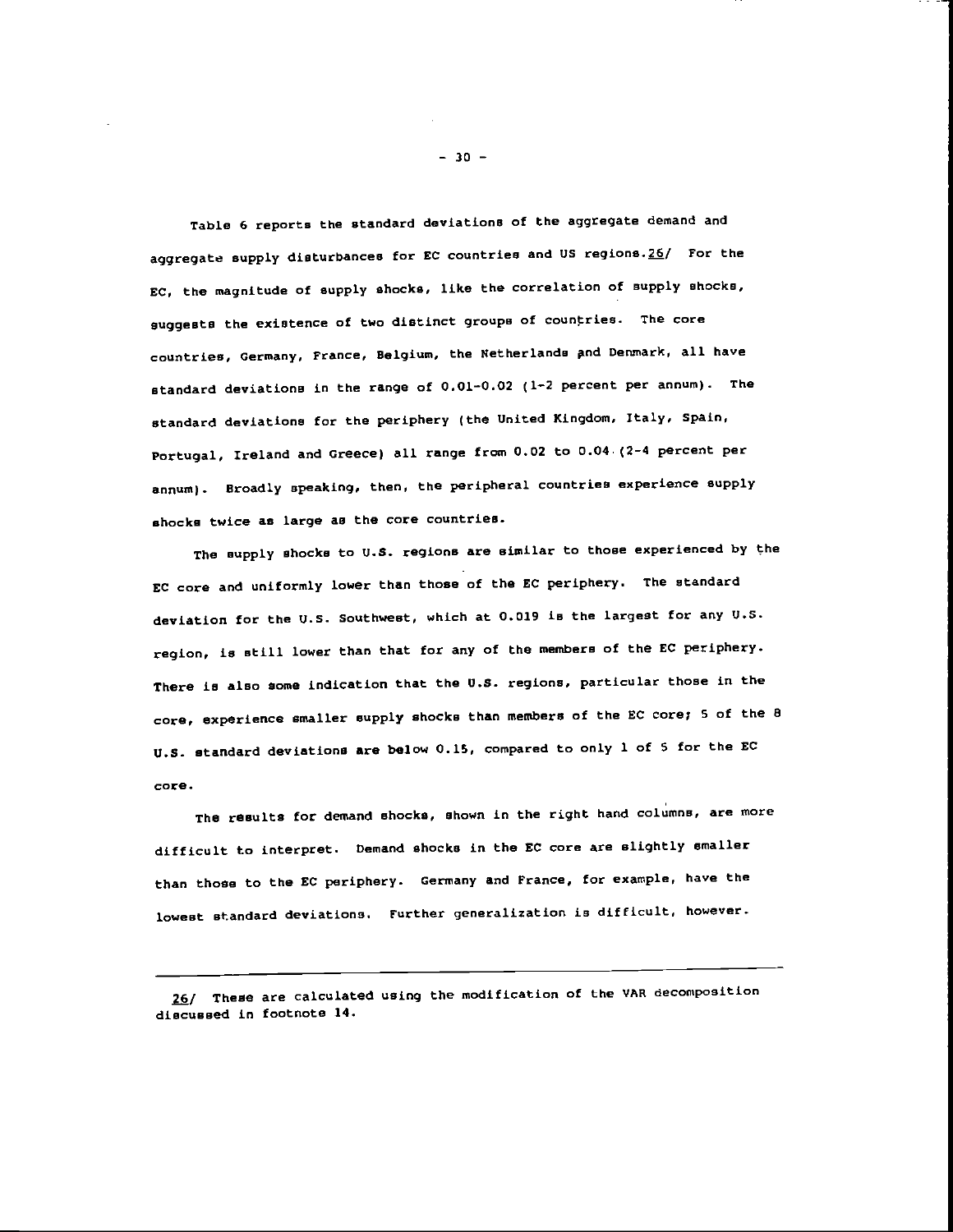|                 | Supply       | Demand |  |  |
|-----------------|--------------|--------|--|--|
|                 | Shocks       | Shocks |  |  |
|                 | EC Countries |        |  |  |
| Germany         | 0.017        | 0.014  |  |  |
| France          | 0.012        | 0.012  |  |  |
| Belgium         | 0.015        | 0.016  |  |  |
| Netherlands     | 0.017        | 0.015  |  |  |
| Denmark         | 0.017        | 0.021  |  |  |
| United Kingdom  | 0.026        | 0.017  |  |  |
| Italy           | 0.022        | 0.020  |  |  |
| Spain           | 0.022        | 0.015  |  |  |
| Ireland         | 0.021        | 0.034  |  |  |
| Portugal        | 0.029        | 0.028  |  |  |
| Greece          | 0.030        | 0.016  |  |  |
|                 | U.S. Regions |        |  |  |
| Mid-East        | 0.012        | 0.019  |  |  |
| New England     | 0.014        | 0.025  |  |  |
| Great Lakes     | 0.013        | 0.033  |  |  |
| Plains          | 0.015        | 0.022  |  |  |
| South East      | 0.011        | 0.018  |  |  |
| South West      | 0.019        | 0.018  |  |  |
| Rocky Mountains | 0.018        | 0.015  |  |  |
| Far West        | 0.013        | 0.017  |  |  |

## Table 6. standard Deviations of Aggregate Supply and Aggregate Demand Shocks

Notes: All variables are measured in logarithms, so that 0.27 indicates a standard deviation of approximately 2.7 percent.

 $\mathcal{A}$ 

 $\ddot{\phantom{a}}$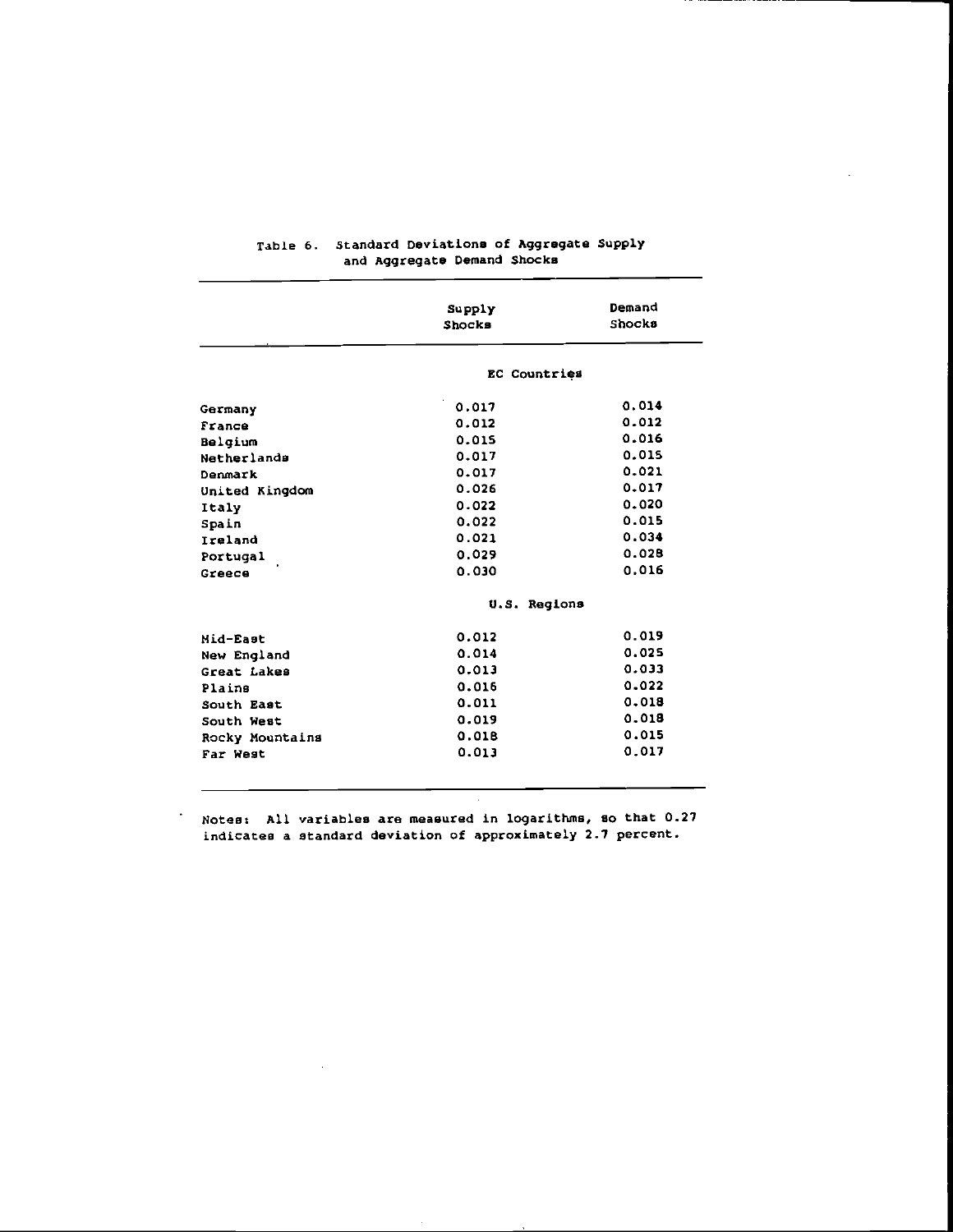The most surprising comparison is between the U.S. and the EC. The U.S. regions have somewhat larger demand shocks than the SC countries.

This is not just a reflection of larger aggregate disturbances to the U.S. as a whole; the standard error for the U.S. aggregate, using QECO data, is 0.153, lower than that for most EC countries. The high variability of demand affecting U.S. regions may therefore reflect the greater specialization of industrial production in the U.S. (For data on the concentration of industry within the US see Krugman (1991), Appendix D). This supposition is supported by the magnitude of demand disturbances in different U.S. regions. The largest demand disturbances are those for the Great Lakes, Hid—East, Plains and New England regions, all of which are relatively specialized, while the Southeast and Far West, which are more sectorially diversified, have lower variability. If this interpretation is correct, the evidence suggests that completion of the internal market in Europe may well magnify aggregate demand disturbances by leading to increased specialization.

Charts 5(a)—(d) juxtapose the size of disturbances against their correlation with that of the center country or region. The vertical axis measures the standard deviation of the disturbance, while the horizontal axis shows the correlation Panel 5(a) shows the results for supply shocks to EC countries, 5(b) the results for supply shocks and US regions. Panels 5(c) and 5(d) show the same results for the demand disturbances. The panels are plotted using the same scales to aid comparison. The supply disturbance panels vividly illustrates the different behavior of the core and periphery for both the EC and the US. It is also clear, however, that the shocks

 $-31 -$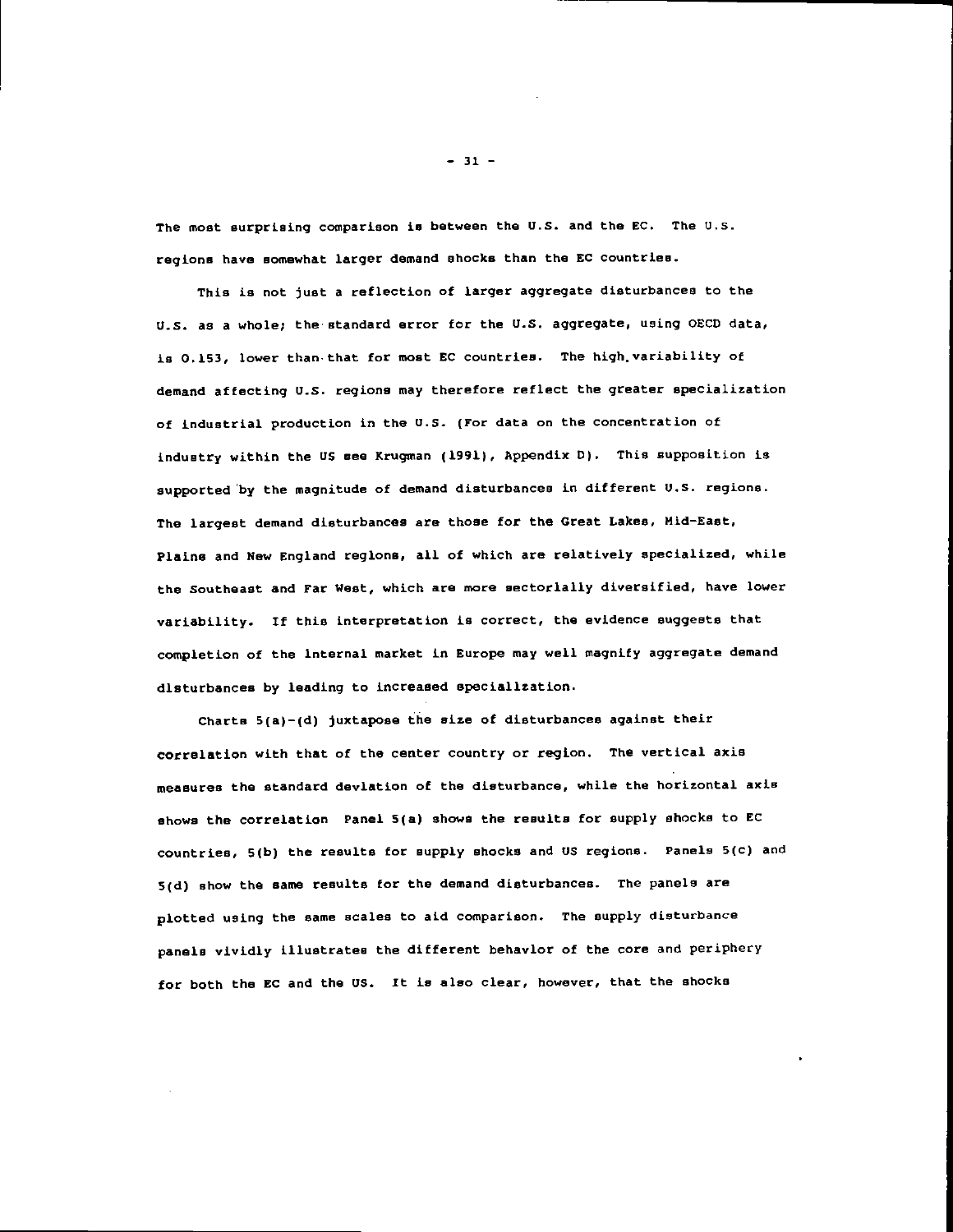# Chart 5. The size and correlation of the demand and supply disturbances









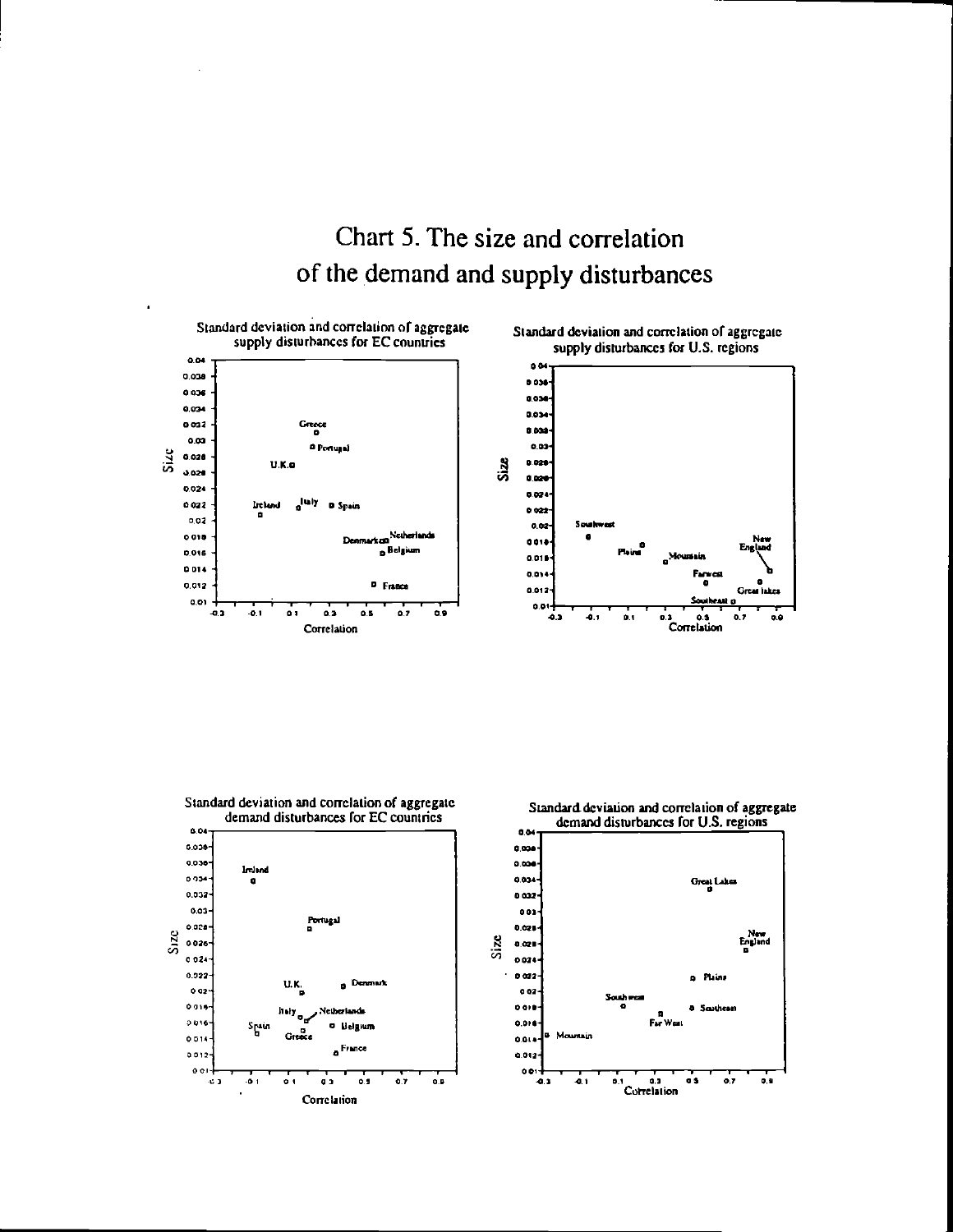hitting the US periphery are much smaller than those hitting the EC periphery, making the lack of correlation with the anchor region somewhat less of an issue. The data for the demand disturbances, on the other hand, show relatively little pattern, although the relatively large shocks experienced by US regions is evident.

Speed of Adjustment to Shocks. In addition to isolating underlying disturbances, our procedure permits one to compare the responses of economjes to shocks. This can be done by looking at the impulse response functions associated with the structural VMs. Two issues of particular interest can then be addressed. how does speed of adjustment by EC countries characterized by relatively low factor mobility but adjustable exchange rates compare with speed of adjustment by U.S. regions characterized by high factor mobility but fixed exchange rates? Is there evidence of consistent differences among EC countries associated with openness or other structural characteristics?

Charts 6 and 7 display the impulse response functions for output for the EC countries and U.S. regions. In Chart 6 the responses to supply shocks are shown; the top panel displays the impulse responses for the core EC countries, the middle panel the responses for the remaining EC economie9, and the bottom panel the responses for U.S. regions. $27/$  A noticeable feature is the faster speed of adjustment for the U.S. regions despite the lack of the exchange rate instrument within the US currency area. The bulk of the adjustment to supply shocks by U.S. regions occurs within 3 years; for EC

27/ The larger scale required for the EC periphery is another illustration of the relative large shocks they experience.

— 32 —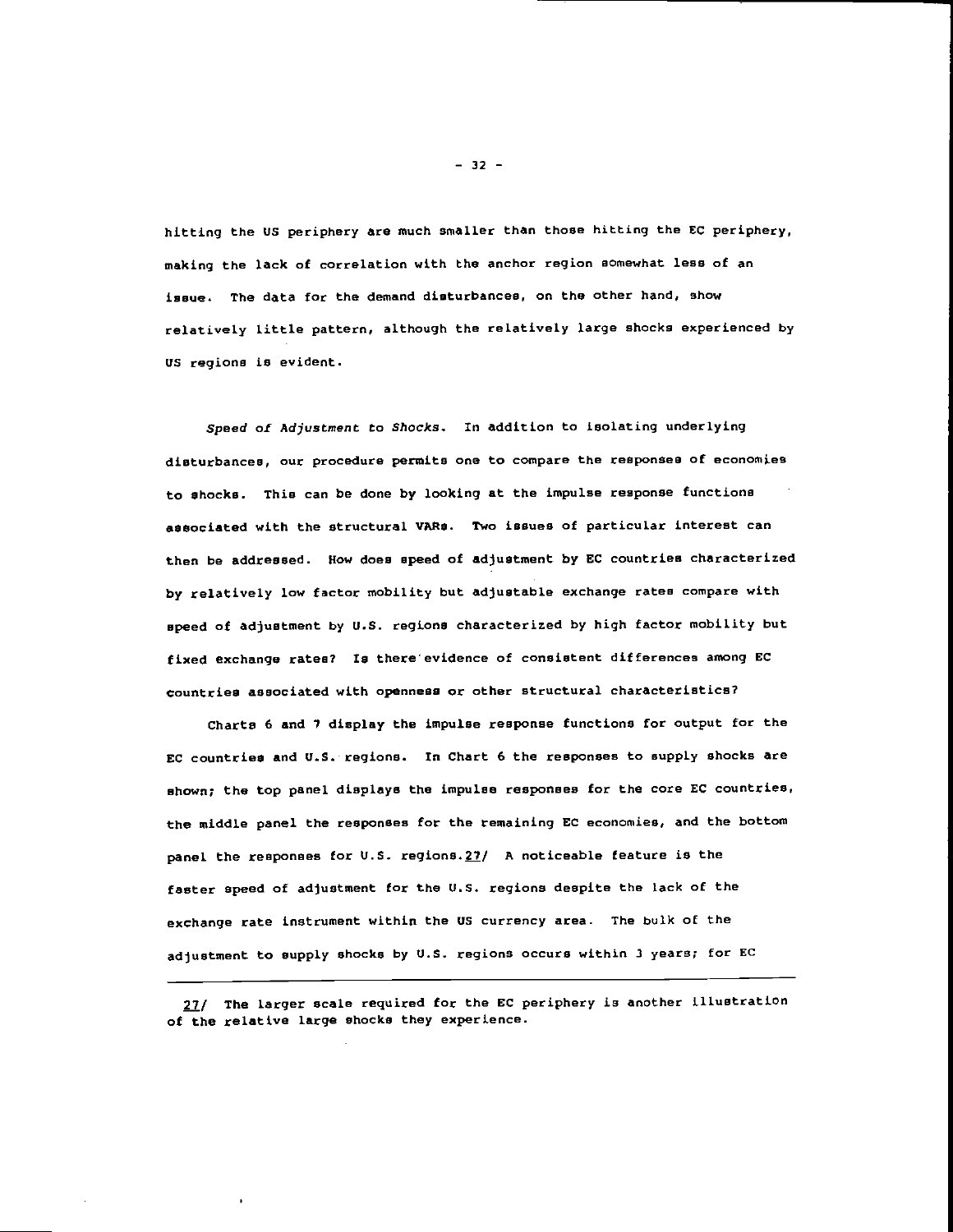

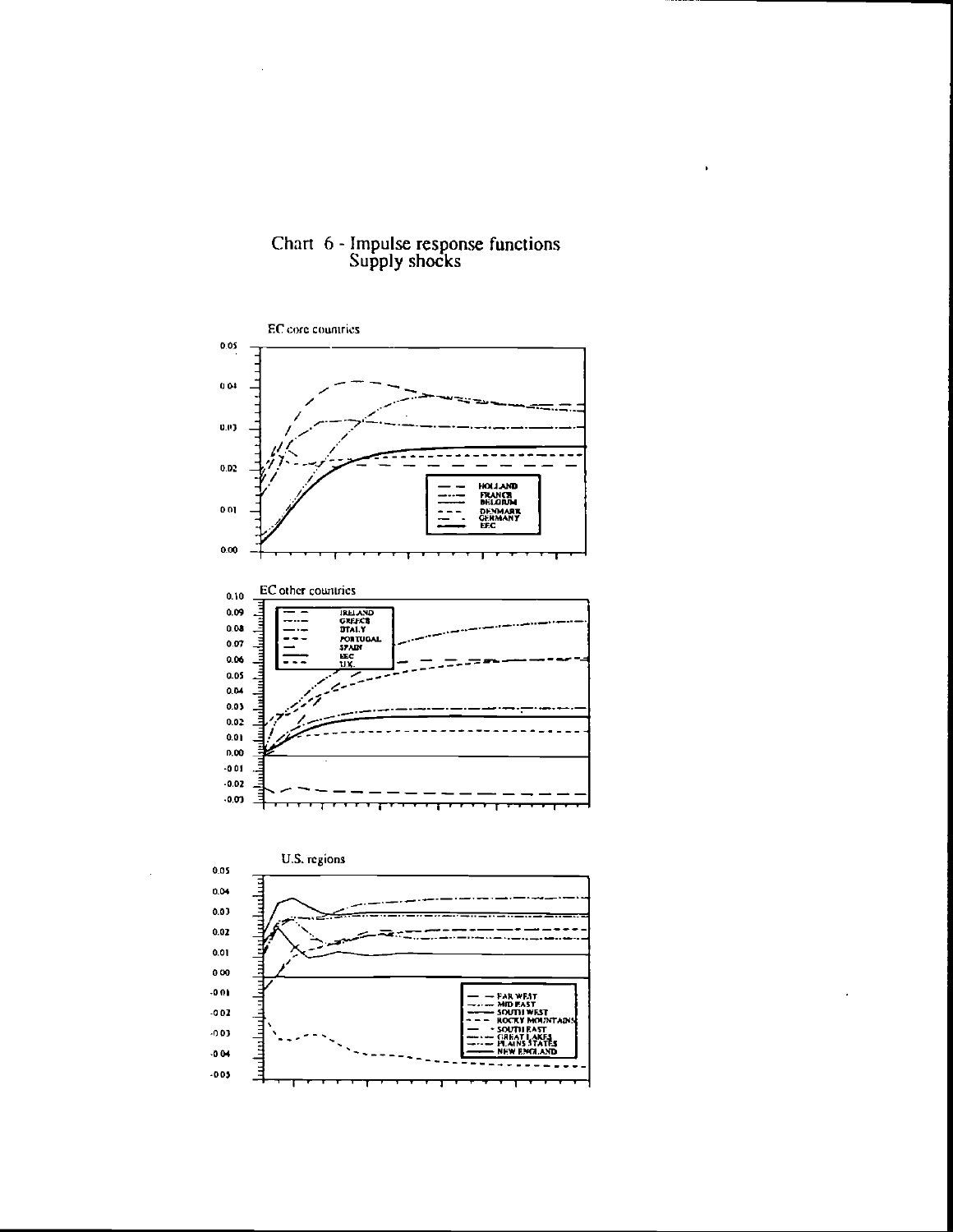countries it typically takes substantially longer. A simple measure of the speed of adjustment is the ratio of the impulse response function in the third year to its long run level. A high value would indicate a large amount of adjustment, a low value relatively glow adjustment. The average value of this statistic across US regions is 0.94, as opposed to 0.72 across EC countries. Interestingly, the average value for the EC core is also somewhat higher than that for the periphery.

Chart 7, which displays the impulse response functions to demand shocks, shows a similar pattern. Again, the US regions appear to exhibit significantly faster responses than EC countries do. One measure of the speed of this adjustment is to take the value of the impulse response function after 5 years, with a low value now representing speedy adjustment. The values of the statistic are generally lower across US regions than EC countries, confirming the visual impression.

These VAR decompositions have allowed the analysis to proceed considerably further than simple comparisons of growth and inflation rates permit. The distinction between EC core and periphery is much less clear when the raw data are analyzed. For example, the standard deviations of untransformed GDP growth rates for Italy and the U.K. are quite similar to those for Germany and France, while U.S. regions tend show relatively large variability in output growth. Our decomposition, by differentiating supply and demand disturbances from responses, allows the sources of this variability to be identified more precisely. Differences among countries and regions in the extent to which output variability and its sources are correlated with

— 33 —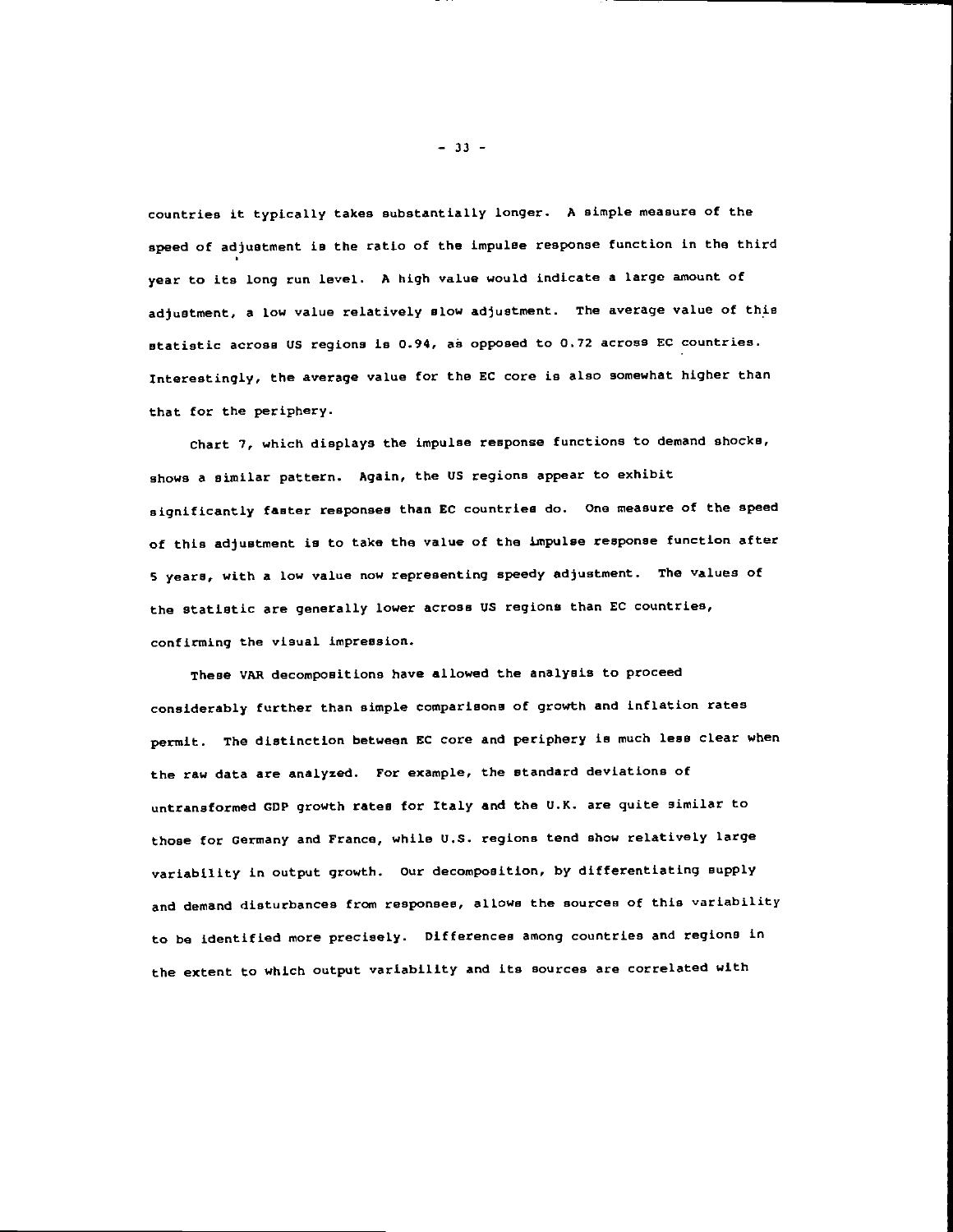

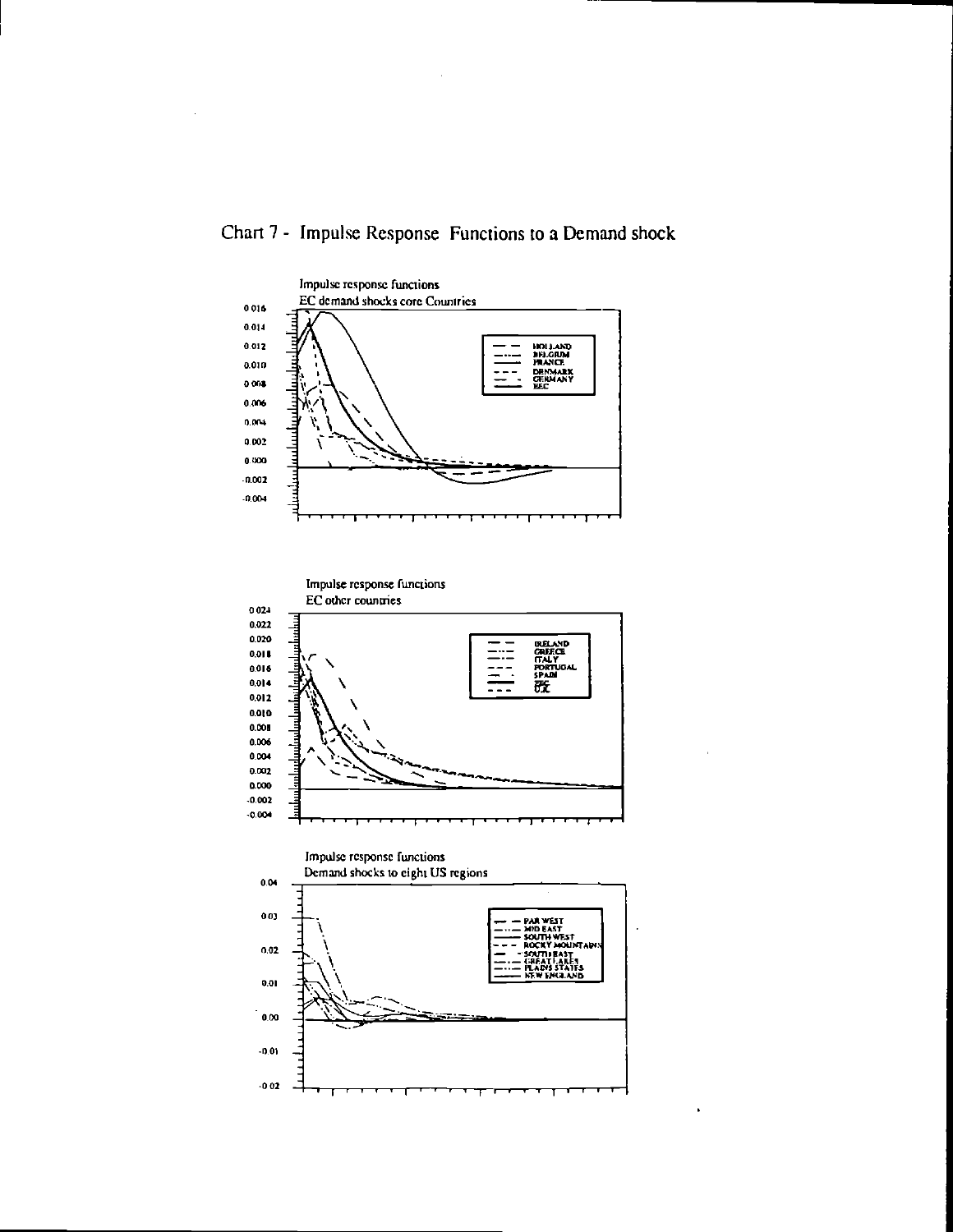analogous variables in the center country or region are less striking in the raw data than in the transformed series, rendering the former more difficult to interpret. Moreover, the calculation of the impulse response functions allow us to analyze the different set of issues revolving around speed of adjustment to shocks which cannot be addressed using the raw data.

#### VI. Summary and Implications

In this paper we have used structural vector autoregression to identify the incidence of aggregate supply and demand disturbances in Europe and to analyze the EC economies' response. A strong distinction emerges between the supply shocks affecting the countries at the center of the European Community —— Germany, France, Belgium, the Netherlands and Denmark —— and the very different supply shocks affecting other EC members -- the United Kingdom, Italy. Spain, Portugal, Ireland and Greece. Supply shocks to the core countries are both smaller and more correlated across neighboring countries. The demand shocks experienced by the core countries are also smaller and more intercorrelated, although the difference on the demand side is less dramatic. There is also little evidence of convergence in the sense of the coreperiphery distinction becoming less pronounced over time.

Our analysis of the American monetary union similarly suggests the existence of an economic core comprised of the Eastern Seaboard, the Midwest and the Far West, along with a periphery comprised of the Rocky Mountain states and the South West. Shocks to the U.S. core and periphery show considerably more coherence than shocks to the analogous European regions.

 $-34 -$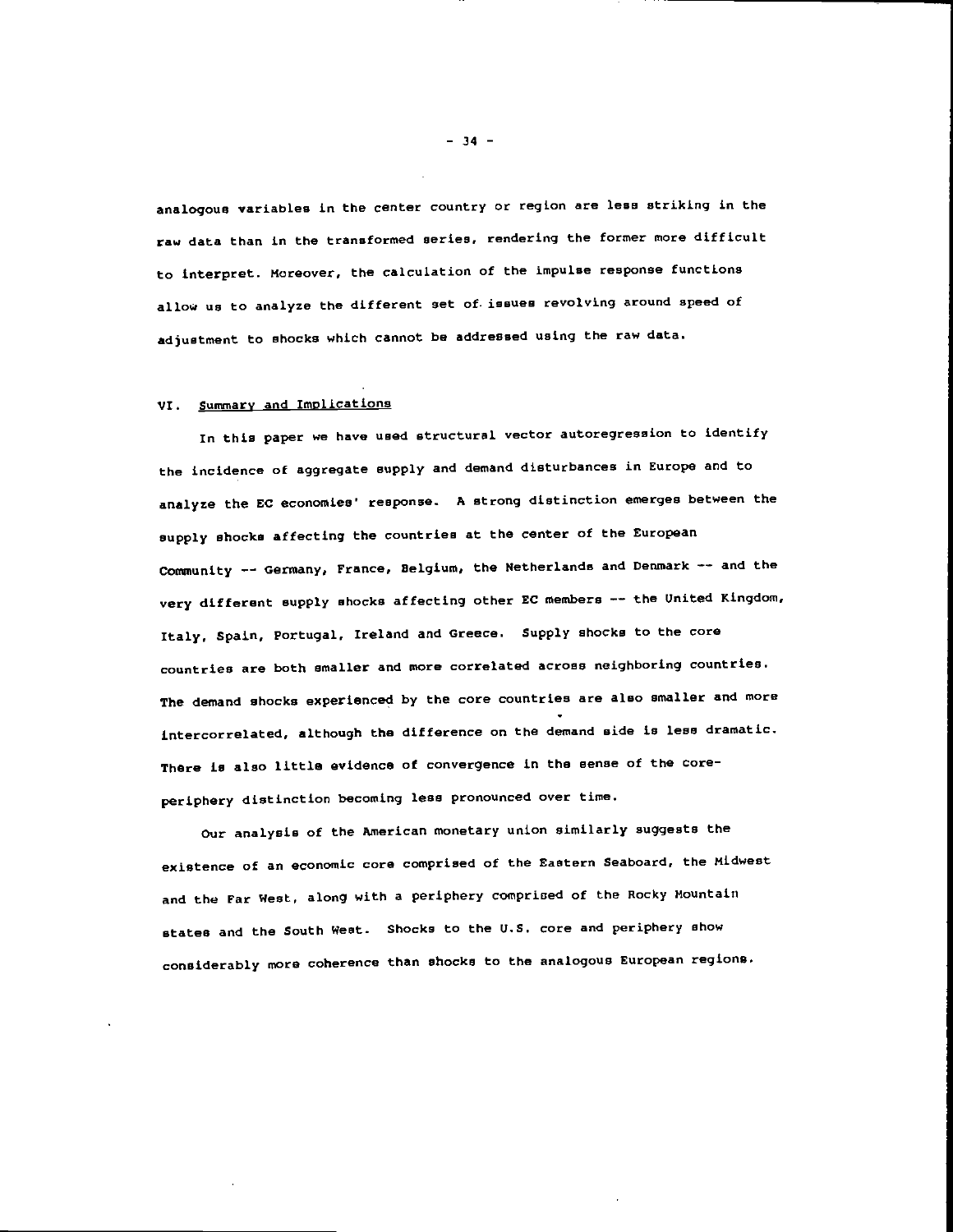Only if EC core is compared with the entire U.S. (core and periphery together) are the magnitude and coherence of aggregate supply and demand disturbances comparable. However, the US does contain two (relatively small) regions, the South West and the Rocky Mountains, whose underlying disturbances are relatively idiosyncratic.

Our impulse response functions indicate that the US regions adjust to shocks more quickly than do EC countries, despite the lack of the exchange rate instrument. This finding, which holds for both aggregate demand and aggregate supply shocks, plausibly reflects greater factor mobility in the United States than in Europe.

What are the policy implications of this analysis? First, our finding that supply shocks are larger in magnitude and less correlated across regions in Europe than in the United States underscores that the European Community may find more difficult to operate a monetary union than the United States. Large idiosyncratic shocks strengthen the case for policy autonomy and suggest that significant costs may be associated with its sacrifice. Our finding that the adjustment to shocks is faster in the U.S. than in Europe, presumably reflecting greater factor mobility in the U.S., underscores this point. Moreover, the finding that U.S. regions experience relatively large demand shocks compared to their European counterparts suggests that completing an internal market may heighten regional economic specialization and thereby magnify another source of shocks. This may create another set of adjustment problems for the European economic and monetary union.

 $-35 -$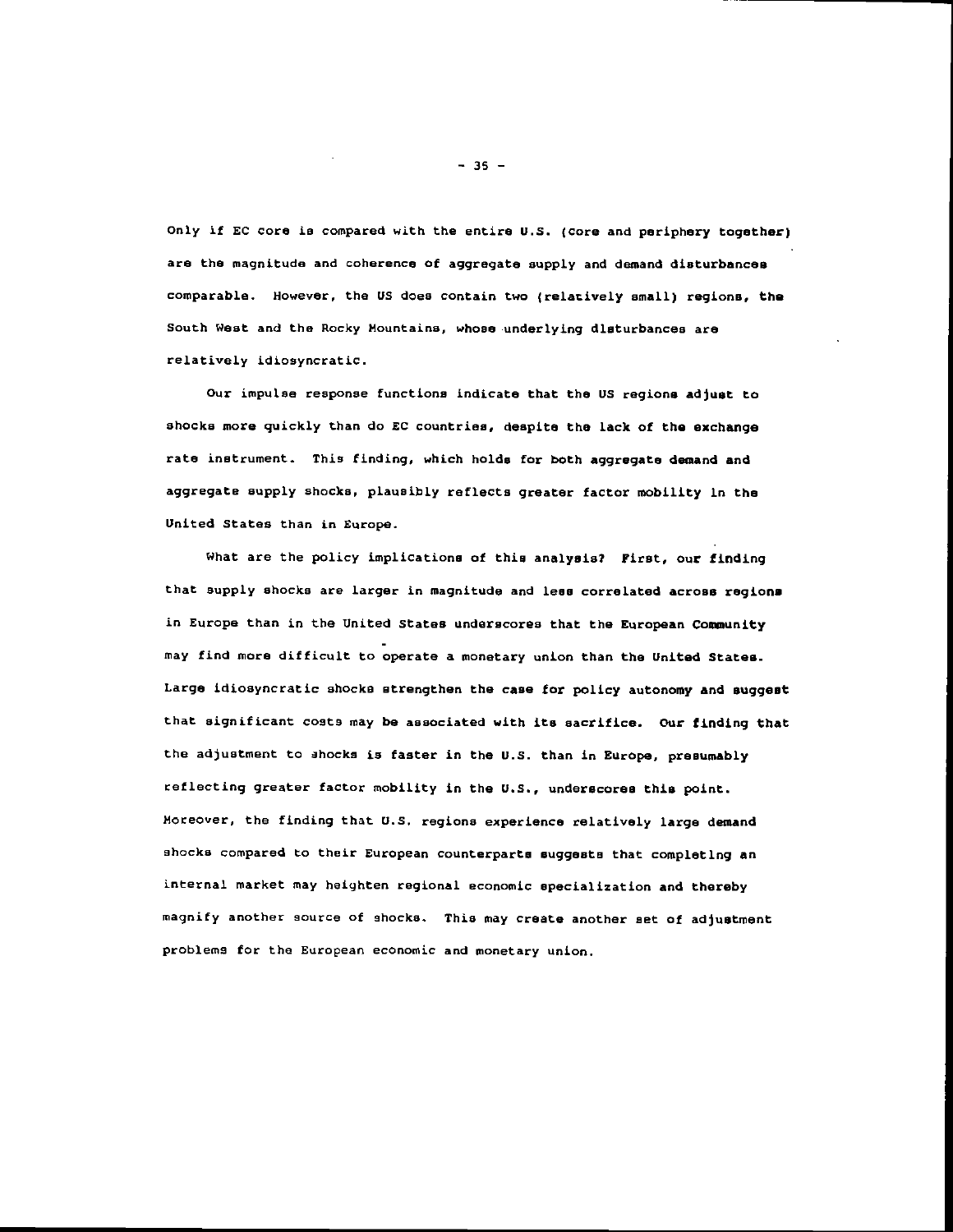Second, the strong distinction that emerges in our analysis between on the one hand a core of EC members that experience relatively small, highlycorrelated aggregate supply disturbances and on the other a second group, what we have called the members of the EC periphery, whose supply disturbances are larger and more idiosyncratic, is consonant with arguments that have been advanced for a two—speed monetary union (e.g. Dornbusch 1990). Our analysis of disturbances suggests that the EC core (Germany, France, Belgium, Luxembourg, the Netherlands and Denmark) experience shocks of roughly the same magnitude and coherence as do U.S. regions. This supply-shock distinction suggests that Germany and its immediate EC neighbors come much closer than the Community as a whole to representing a workable monetary union along American lines.

— 36 —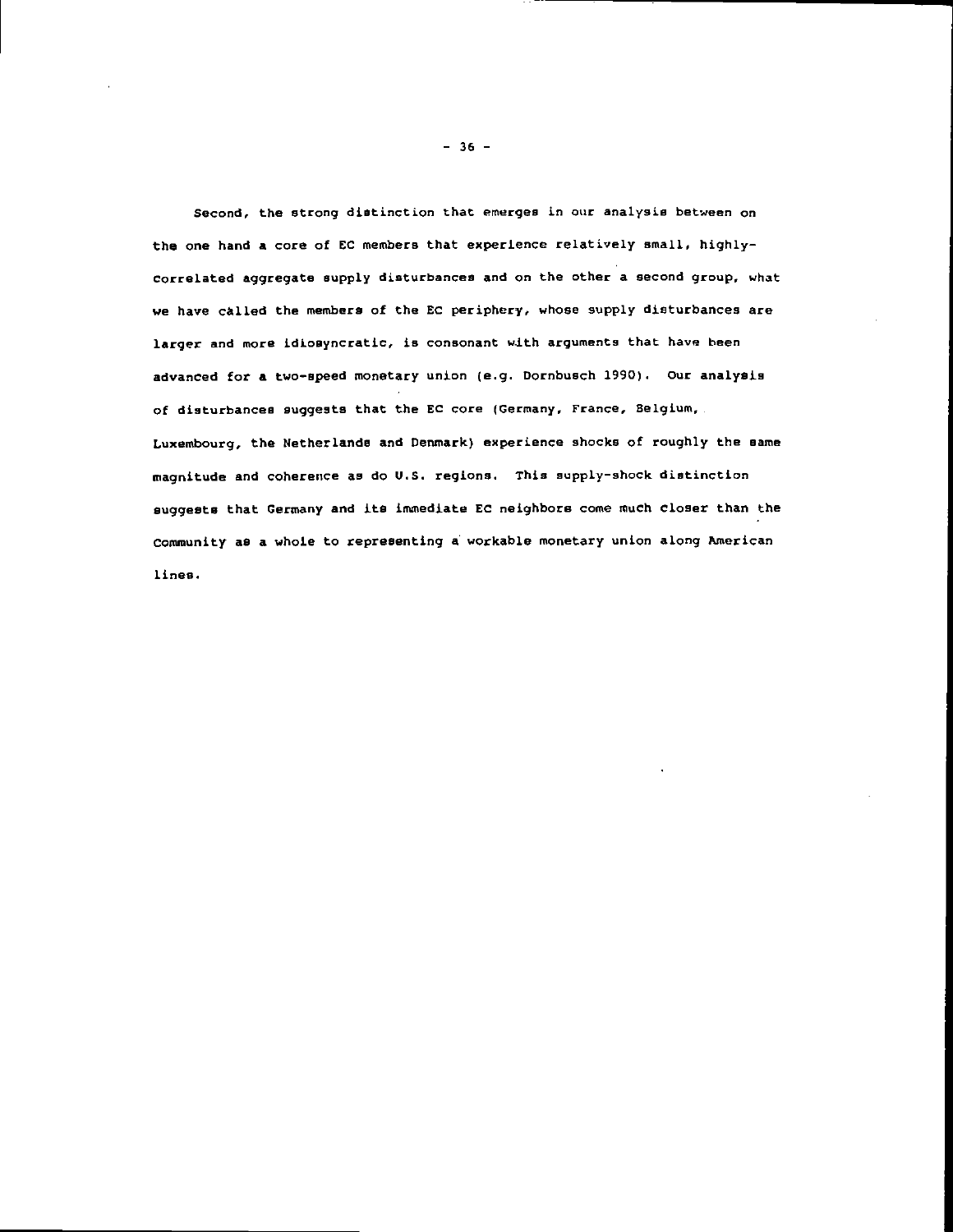#### References

Atkeson, A. and T. Bayoumi. (1991). "Do Private Markets Insure hgainst Regional Shocks in a Common Currency Area -- Evidence from the US," unpublished manuscript, University of Chicago.

Bayoumi, Tamim (1991). "The Effects of the ERM on participating Economies," unpublished manuscript, International Monetary Fund.

Bayoumi, Tamim (1991) and Hassimo Russo (1991), •Fiscal Policy and EHU", paper presented at a conference "European Economic and Monetary Union," Barcelona, 1—5 July 1991.

Bayouni, Tamim and Barry Kichengreen (1991), "Is There a Conflict Between EC Enlargement and European Monetary Unification?" unpublished manuscript, Bank of England and University of California at Berkeley.

Hertola, G. (1988), "Factor Flexibility, Uncertainty and Exchange Rate Regimes," in Marcello de Cecco and Alberto Giovannini (eds.), A European Central Bank?, Cambridge: Cambridge University Press, pp.95—119.

Blanchard, Olivier and Danny Quah (1989), "The Dynamic Effects of Aggregate Demand and Supply Disturbances," American Economic Review 79, pp.655—673.

Cohen, Daniel and Charles Wyplosz (1989), "The European Monetary Union: An Agnostic Evaluation," CEPR Discussion Paper No. 306.

Commission of the European Communities (1990), "One Market, one Money: An Evaluation of the Potential Benefits and Costs of Forming an Economic and Monetary Union," European Economy 44 (october).

De Grauwe, Paul and Wim Vanhaverbeke (1991), "Is Europe an optimum Currency Area? Evidence from Regional Data," CEPR Discussion Paper No. 555.

Dornbusch, Rudiger (1990), "Two-Track EMU, Nowl" in Karl Otto Pohl et al., Britain and EMU, London: Centre for Economic Performance, pp.103-112.

Dornbusch, R. and S. Fischer (1986), Macroeconomics: 3rd Edition, McGraw Hill.

Eichengreen, Barry (1990a), "Is Europe an Optimum Currency Area?" CEPR Discussion Paper No. 478, forthcoming in Herbert Grubel (ed.), European Economic Integration: The View from outside, London: Macmillan.

Eichengreen, Barry (l990b), "One Money for Europe? Lessons from the U.S. Currency and Customs Union," Economic Policy 10, pp.118—187.

Eichengreen, Barry (1991), "Labor Markets and European Monetary Unification," unpublished manuscript, University of California at Berkeley.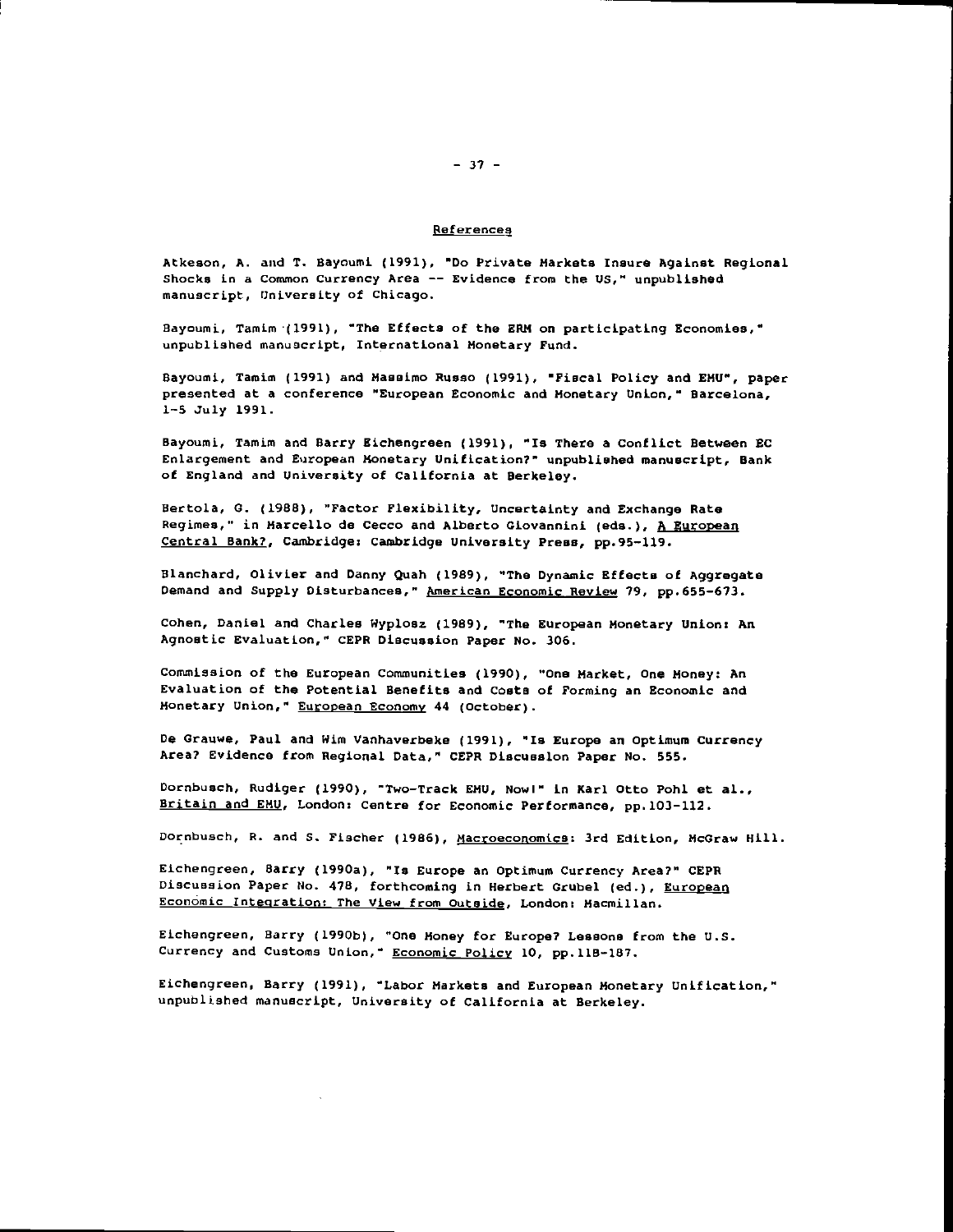Goldstein. Morris and C. Woglom (1991). "Market-Based Fiscal Discipline in Monetary Unions: Evidence from the U.S. Municipal Bond Market." unpublished manuscript. International Monetary Fund.

Hall, R. and J. Taylor (1988), Macroeconomics: Theory, Practice and Policy, New York: Norton.

Helpman, Elhanan and Paul Krugman (1985). Market Structure and Foreign Trade, Cambridge: MIT Press.

Horn, H. and Torsten Pereson (1988), "Exchange Rate Policy. Wage Formation and Credibility," European Economic Review 32, pp.1621—1636.

Ingram, James (1973), "The Case for European Monetary Integration," Princeton Essays in international Finance no. 98 (April).

Ishiyama, Yoshihide (1975), "The Theory of Optimum Currency Areas: A Survey" IMF Staff Papers 22, pp.344-383.

Lippi, K. and L. Reichlin (1990), "A Note on Measuring the Dynamic Effects of Aggregate Demand and Supply Disturbances", unpublished manuscript.

Kenen Peter B. (1969), "The Theory of optimum Currency Areas: An Eclectic View," in Robert A. Mundell and Alexander K. Swoboda (eds). Monetary Problems of the International Economy (Chicago: University of Chicago Press).

Krugman, Paul (1991), Economic Geography and International Trade, Cambridge, Mass.: MIT Press.

Marsden, D. (1989), "occupations: The Influence of the Unemployment Situation," in W.T.M. Molle and A. van Mourik (eds.), Wage Differentials in the European Community, Avebury: Cower, pp.lO5—l39.

Meade, James (1957), "The Balance of Payments Problems of a Free Trade Area," Economic Journal 61, pp.379—396.

Mundell, Robert (1961), "A Theory of Optimum Currency Areas," American Economic Review pp.657-665.

OECD (1985), Flexibility in the Labor Market, Paris: OECD.

Poloz, Stephen S. (1990). "Real Exchange Pate Adjustment Between Regions in a Common Currency Area," unpublished manuscript, Bank of Canada.

Quah, Danny (1991) "Identifying Vector Autoregressions. A Discussion of P. Englund, A. Vredin and A Warne: Macroeconomic Shocks in Sweden 1925—86", unpublished manuscript, London School of Economics, September.